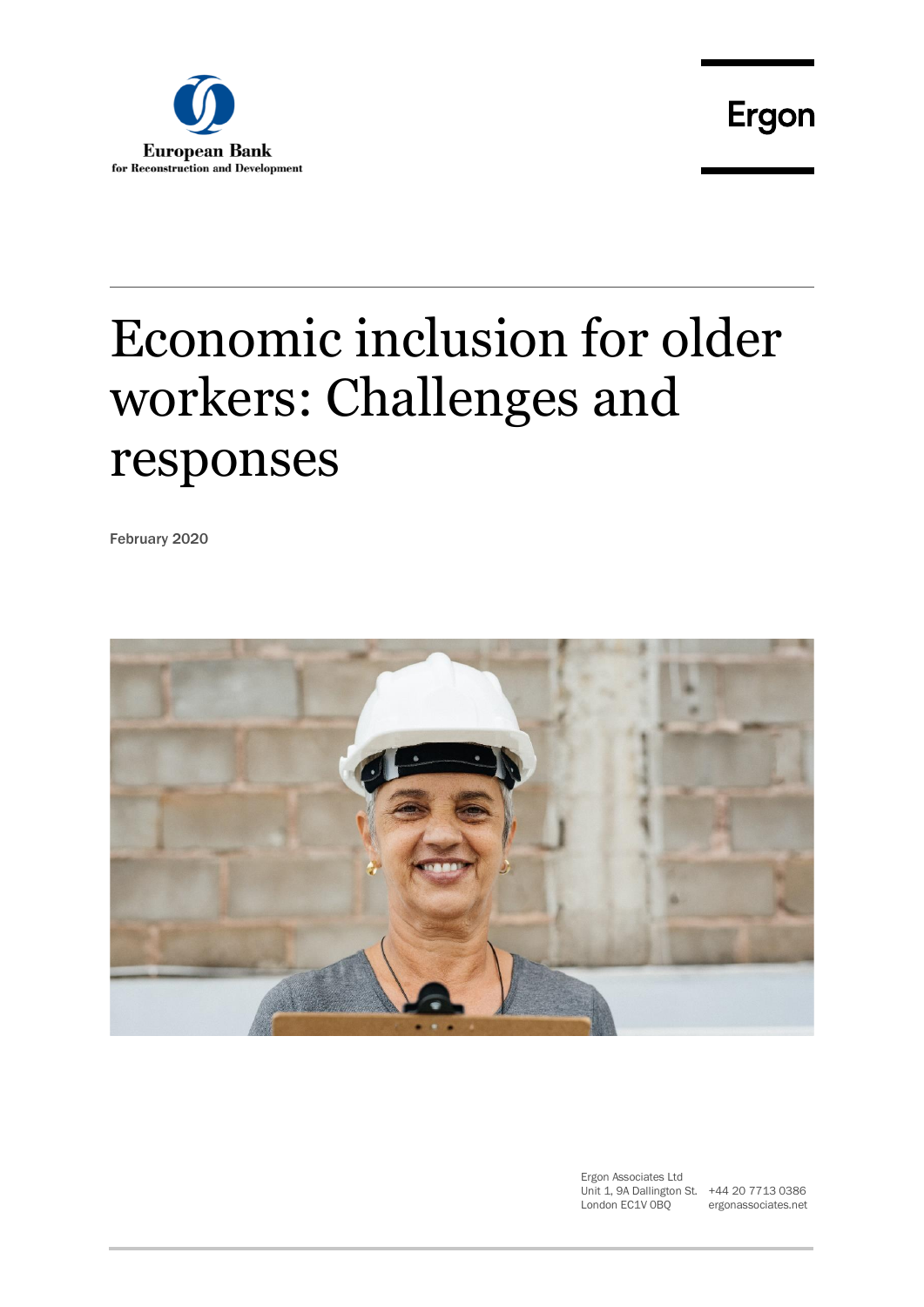

### Disclaimer

This publication has been produced with the assistance of the EBRD. The contents of this publication are the sole responsibility of Ergon Associates and do not necessarily reflect the views of the EBRD. The EBRD does not guarantee the accuracy or completeness of the information provided in the Profile. The Profile is copyrighted, and to the extent that it reflects opinions, they are the opinions of the individual authors and do not necessarily reflect the views of the EBRD, its staff or Directors. Nothing in this Profile should be taken as legal advice.

> Ergon Associates Ltd Unit 1, 9A Dallington St. +44 20 7713 0386 London EC1V 0BQ ergonassociates.net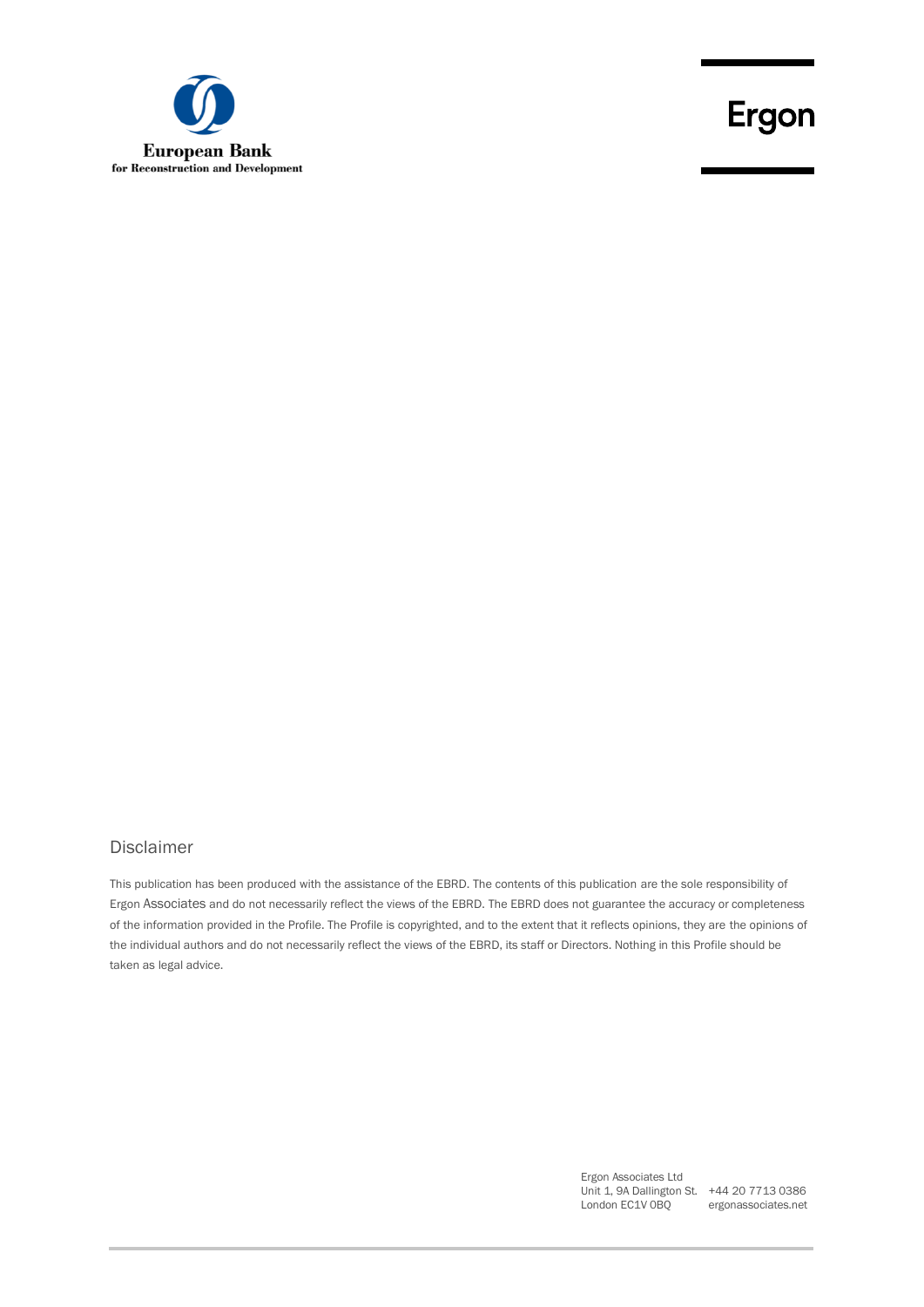### <span id="page-2-0"></span>Executive summary

Older people make substantial contributions to the economy through their active participation in the workforce as employees and self-employed workers and through their entrepreneurial and business activities. Many older workers and entrepreneurs have advanced technical and managerial skills, extensive work and industry experience and well-developed professional networks. They have also learned "soft skills" from experience, for example, patience, self-assurance and the ability to collaborate. Such characteristics are valuable assets to employers and colleagues and make many older people ideally suited to leading successful entrepreneurial ventures. What's more, workforce diversity – including age diversity – is linked to a range of potential performance benefits for organisations, including gains in productivity and innovation. For older people, participating in economic activities can enhance self-esteem and maintain or improve mental and physical health. It can promote social inclusion and build financial security and resilience in the face of economic shocks and crises, such as those of the COVID-19 pandemic.

Even so, older people face various challenges in accessing employment, skills, finance, entrepreneurship and services that enhance economic participation.

- Employment and skills challenges include discrimination and negative stereotyping on the part of employers, who may view older workers as less capable, less productive, less adaptable or less innovative than their younger peers. They may also expect older people to demand higher salaries or see them as more likely to have health conditions that will affect their work. Other potential barriers include statutory retirement ages, at which employers are required or permitted to terminate employment, tenure-based pay systems that make older workers "too expensive", education and skills gaps (including digital skills), a lack of workplace accommodations and care responsibilities that limit time for paid work.
- Challenges in accessing finance and entrepreneurship include difficulties in accessing start-up finance due to misplaced assumptions by lenders and investors that older people lack aptitude for entrepreneurship. There are also challenges arising from skills gaps (especially digital skills) that impede access to certain sectors, as well as information, business services, and networks.
- Barriers to services that enhance economic participation include transportation, information and communications technology (ICT), municipal infrastructure and services. In many cases, the challenges relate to reduced mobility and other disabilities (the incidence of which increase with age, but vary substantially at individual level), as well as to ICT-related skills gaps. The adverse economic impacts of barriers to services can be far-reaching and compound the effect of other obstacles experienced in relation to employment and entrepreneurship.

#### The Covid-19 pandemic

The impact of the Covid-19 pandemic is likely to exacerbate many of the challenges already faced by older workers. Government public health measures – such as stay-at-home orders and quarantine measures – may disproportionately affect older people, who are typically classified as a high-risk category for health reasons and subject to more restrictive public health measures. Being forced to stay away from places of work or business (often for a longer period than younger workers) can lead to a critical loss of income and/or to a permanent loss of employment or business viability. The crisis has also amplified the impact of the digital divide, as public and private sectors alike have increasingly turned to digital technologies during lockdowns. Age gaps in access to ICT have meant that older people's access to essential information on the pandemic and related socioeconomic measures, as well as services, such as banking, has been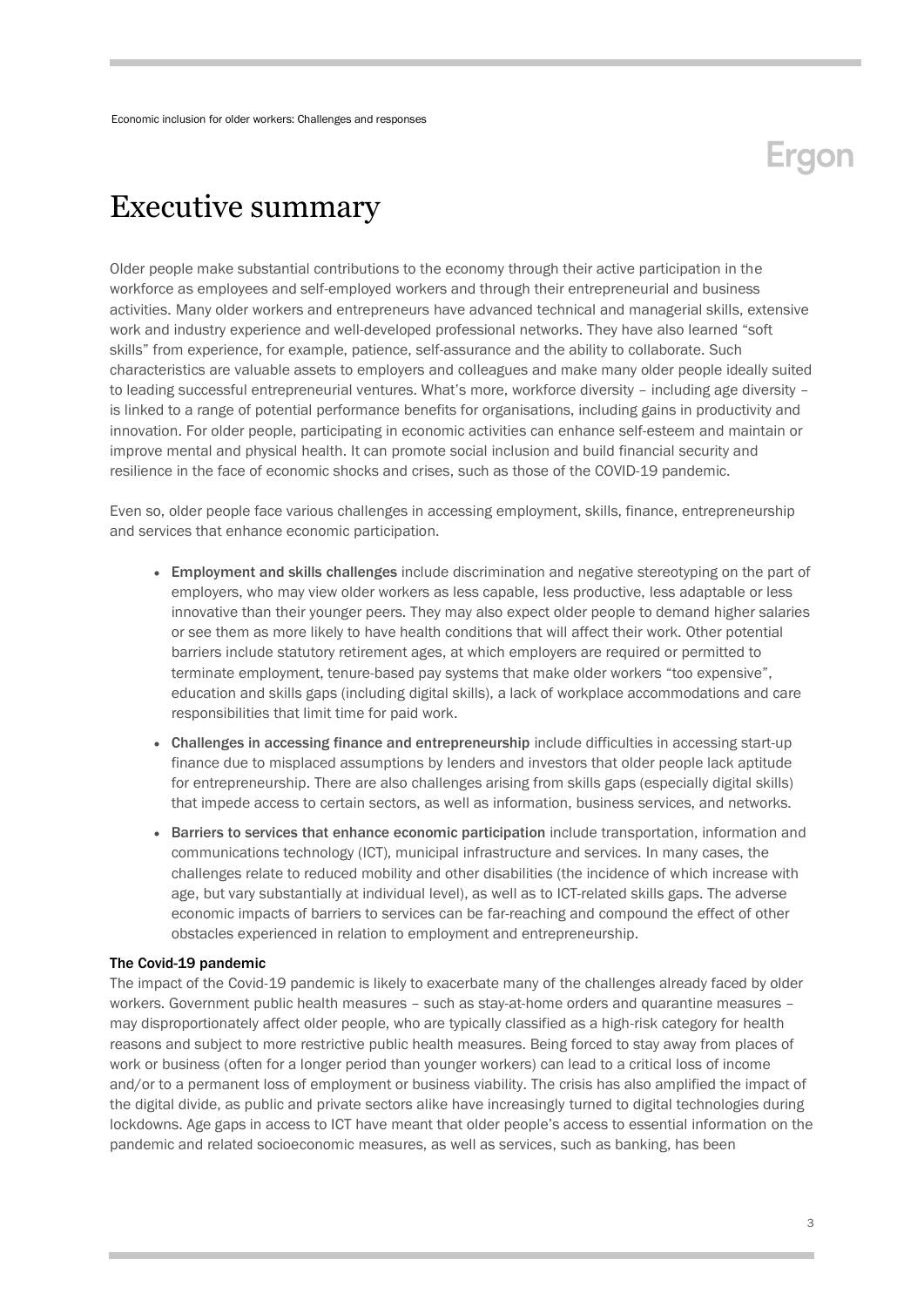## Ergon

significantly curtailed. The crisis may also have intensified age discrimination based on misguided perceptions of older people as unproductive and a public health and economic "burden".

### Scope and purpose of this report

This report is based on a desk review of publicly available information and consultation with specialists at the European Bank for Reconstruction and Development (EBRD). It aims to identify the key obstacles and challenges to economic opportunity faced by older workers, particularly during the Covid-19 crisis, and to examine various policy-level solutions and best practices implemented by employers. It seeks to provide both a general and crisis-specific analysis to support the EBRD, its clients and policy partners in assessing and responding to inclusion challenges faced by older workers in countries where the EBRD invests.

Following a short introduction, Section 1 provides an overview of key international trends in the economic participation of older workers, while subsequent sections provide more detailed analysis of the challenges of and responses to employment and skills (Section 2), finance and entrepreneurship (Section 3) and access to services (Section 4). Section 5 outlines some of the implications of the Covid-19 pandemic for these three thematic areas.

#### Recommendations

The report provides tailored recommendations for the EBRD, national policymakers and the private sector with a view to addressing some of the key inclusion challenges facing older workers. These recommendations are set out in full in Section 6.

| <b>Recommendations</b><br>for the EBRD | 1.  | Engage in policy dialogue in those countries where the EBRD invests to raise<br>awareness of the impact of Covid-19 on older workers, as well as of more<br>general barriers and opportunities to strengthen their economic participation. |
|----------------------------------------|-----|--------------------------------------------------------------------------------------------------------------------------------------------------------------------------------------------------------------------------------------------|
|                                        | 2.  | Support clients in implementing policies, practices and services that respond to<br>the needs of older workers.                                                                                                                            |
|                                        | 3.  | Support research and data collection to understand the key needs of and<br>barriers facing older workers and to gather examples of good practice in the<br>countries where the EBRD invests.                                               |
| <b>Recommendations</b>                 | 4.  | Consider raising and/or abolishing the statutory retirement age.                                                                                                                                                                           |
| for policymakers                       | 5.  | Develop national training and skills-development programmes that are inclusive<br>of, or specifically tailored to, the needs of older workers and entrepreneurs.                                                                           |
|                                        | 6.  | Introduce policies and programmes to promote higher levels of entrepreneurship<br>among older workers.                                                                                                                                     |
|                                        | 7.  | Strengthen data-collection frameworks.                                                                                                                                                                                                     |
| <b>Recommendations</b>                 | 8.  | Ensure that company responses to Covid-19 reflect the needs of older workers.                                                                                                                                                              |
| for the private<br>sector              | 9.  | Update equal opportunity policies to protect older workers against discrimination<br>and to promote age diversity.                                                                                                                         |
|                                        | 10. | Introduce targeted recruitment of older workers.                                                                                                                                                                                           |
|                                        | 11. | Offer older workers titles and roles that allow them to contribute their expertise.                                                                                                                                                        |
|                                        |     | 12. Provide reasonable accommodations and flexibility for older workers to support<br>continued employment and introduce health and wellness interventions.                                                                                |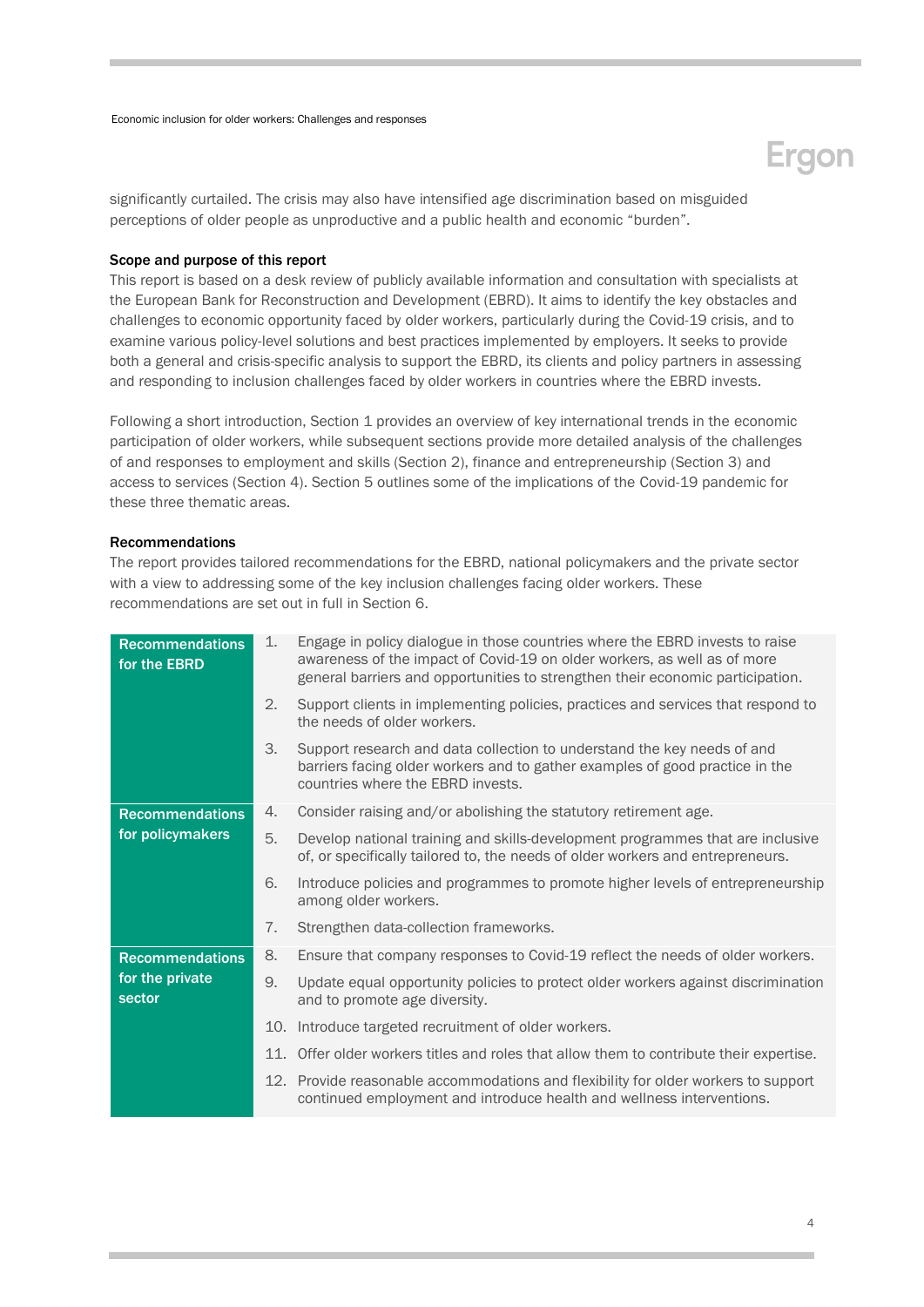## Ergon

 $\overline{3}$ 

### Contents

### **Executive Summary**

| 1. |     |  |  |  |  |  |
|----|-----|--|--|--|--|--|
| 2. |     |  |  |  |  |  |
|    | 2.1 |  |  |  |  |  |
|    | 2.2 |  |  |  |  |  |
|    | 2.3 |  |  |  |  |  |
| 3. |     |  |  |  |  |  |
|    | 3.1 |  |  |  |  |  |
|    | 3.2 |  |  |  |  |  |
|    | 3.3 |  |  |  |  |  |
| 4. |     |  |  |  |  |  |
|    | 4.1 |  |  |  |  |  |
|    | 4.2 |  |  |  |  |  |
|    | 4.3 |  |  |  |  |  |
| 5. |     |  |  |  |  |  |
| 6. |     |  |  |  |  |  |
|    | 6.1 |  |  |  |  |  |
|    | 6.2 |  |  |  |  |  |
|    | 6.3 |  |  |  |  |  |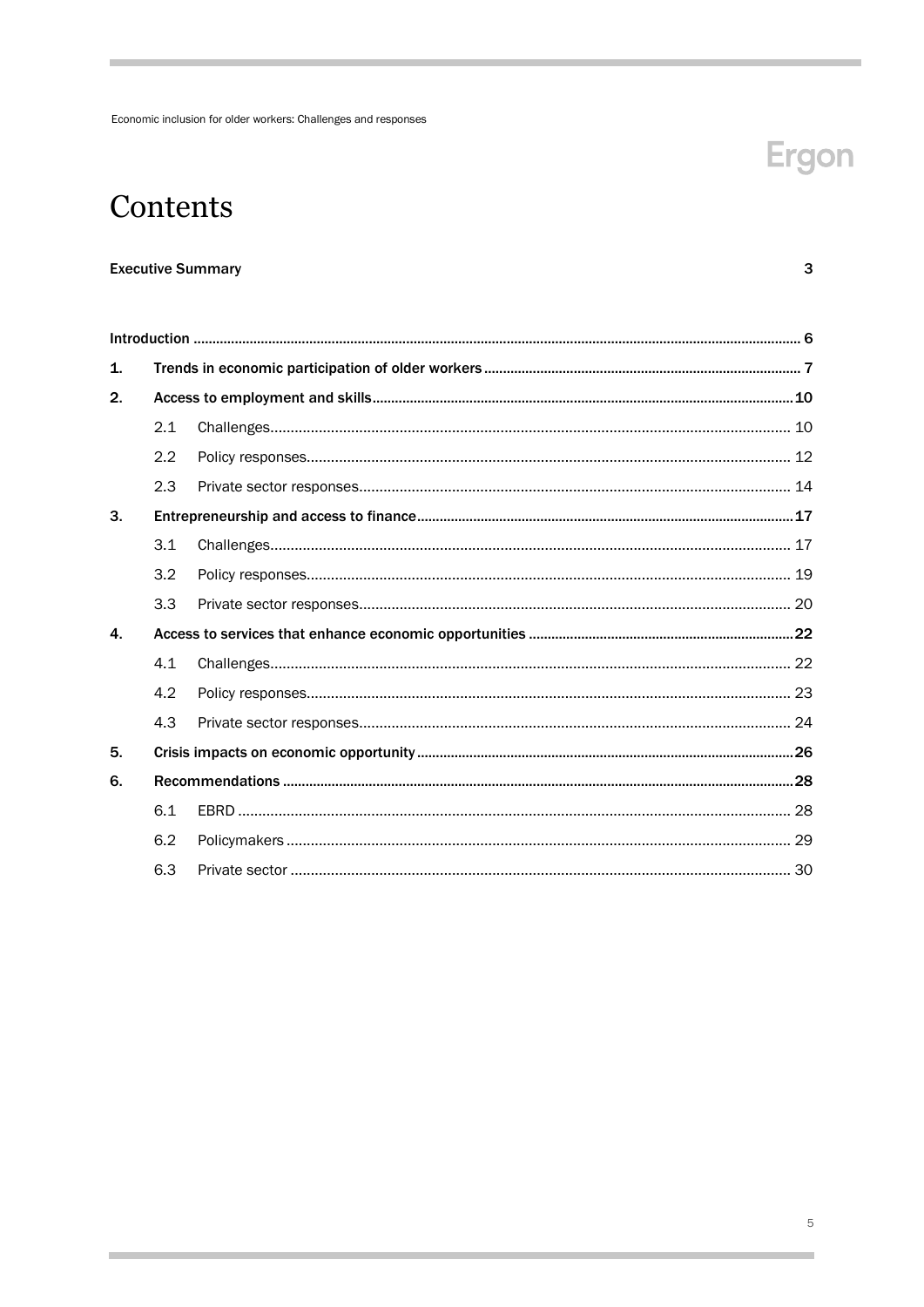### <span id="page-5-0"></span>Introduction

The Covid-19 pandemic is having a disproportionate effect on the lives and livelihoods of older people and workers. The adverse health effects of the coronavirus are greater for older people, with many falling subject to stricter shielding and containment measures, limiting their access to employment and other economic activities. There is also a higher risk of redundancy in the prevailing business climate, which may exacerbate existing patterns of disproportionate unemployment and economic inactivity among older workers and hamper the prospects of an inclusive economic recovery. In short, the pandemic situation has magnified and entrenched the multiple risks of economic exclusion faced by older workers in those countries where the EBRD invests.

The EBRD's 2017 *Economic Inclusion Strategy* identified older workers as a new target group to be incorporated into its economic inclusion activities (EBRD, 2017). Since then, the Bank has worked to develop an operational approach that promotes the economic inclusion of older workers, which has fostered numerous investments and initiatives. Consequently, the EBRD has an active and valuable role to play in supporting its clients and policy-level partners when it comes to securing a genuinely inclusive postcrisis recovery for older workers. Building on its new strategic approach, and to address the clear and pressing needs of older workers in this time of crisis, the EBRD's response must have a sound evidential basis that highlights clear entry points for its counterparts, to ensure positive impacts that are both timely and sustainable. In the context of the Covid-19 crisis, and recognising the challenges of finding credible information on which to base an adequate response, the EBRD can play a key role in supporting and framing necessary policy discussions at a time when national government budgets are stretched and inclusive policies are otherwise likely to fall by the wayside.

This report aims to support the EBRD, its clients and policy partners in assessing and responding to the acute challenges facing older workers in terms of economic inclusion, especially in the context of the Covid-19 pandemic. It provides an overview of key challenges facing older workers and entrepreneurs, as well as the responses of policymakers and the private sector, focusing on the three pillars of the EBRD's *Economic Inclusion Strategy*; namely, employment and skills (Section 2), finance and entrepreneurship (Section 3) and access to services that enhance economic participation (Section 4). It aims to provide both a general assessment of the long-term structural barriers to inclusion for older workers, as well as an assessment of the immediate impacts and implications of the Covid-19 crisis (Section 5).

<span id="page-5-1"></span>The report is based on a qualitative desk review of publicly available sources, in addition to consultations with internal EBRD stakeholders. The scope of the assignment did not allow for primary data collection, direct consultation with external stakeholders or detailed statistical analysis of economic and labourmarket data (an accompanying report reviews key statistical indicators on the inclusion of older workers).

Ergon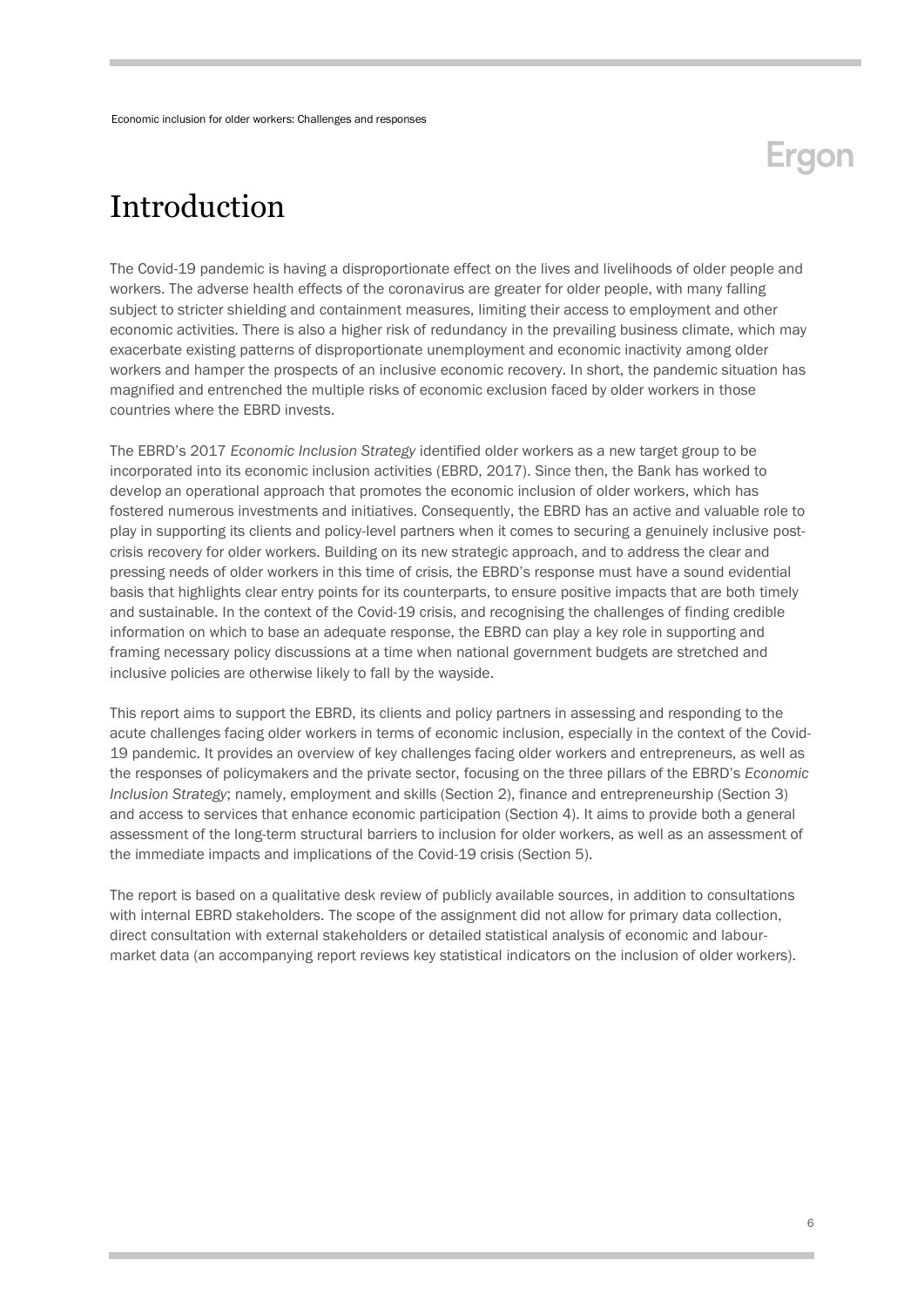### 1. Trends in the economic participation of older workers

In recent decades, we have seen a rise in the share of older people in the global working-age population and in the labour force (ILO, 2018). Older people are the fastest-growing demographic group in Organisation for Economic Co-operation and Development (OECD) member countries and their labour-force participation rate rose by 8 percentage points in the 10 years to 2018, to 64 per cent – the largest increase of any age group (Henry, 2020). Older workers also make up a large proportion of the labour force in lowerand middle-income countries, although they tend to rely more on informal work, especially in areas where formal employment opportunities and adequate old-age pension coverage may be limited (Henry, 2020). These trends may be explained by demographic shifts, including gains in life expectancy, reduced fertility rates and a resulting ageing of the population. In addition, economic and policy changes, such as rising pension thresholds, insufficient old-age pensions and limited access to early retirement options, may have prompted older workers to stay in the workforce for longer (ILO, 2018).

Older workers account for more than a quarter of the working-age population in several countries where the EBRD invests (Bosnia and Herzegovina, Armenia, Ukraine, Lithuania, Algeria, Moldova, Belarus, Georgia, Croatia and Slovenia), underscoring older workers' significant share of national human capital in the region (EBRD, 2021a). This pattern is expected to intensify, as the share of older people in the workforce is projected to increase particularly rapidly in central, eastern and south-eastern Europe while the total labour supply shrinks. International Monetary Fund (IMF) estimates show the region's workforce (with the exception of Turkey) decreasing by 10 per cent by 2030 and by 26 per cent by 2050, even taking legislated increases in retirement ages into account (Batog et al., 2019). Although central, eastern and south-eastern European countries currently have a 'younger' population than those in western Europe, low birth rates and high rates of outward migration will cause their workforce to age at a significantly faster rate over the next 30 years. Increasing the participation rates of older workers could, therefore, help to mitigate the effects of these demographic trends on the labour supply.

However, although older workers' economic participation is projected to continue to rise in the medium and longer term, labour markets in many countries remain segmented and often unfavourable to older workers (ILO, 2018). Indeed, while there is a clear positive trend in the labour-market participation of older people globally, participation rates for older workers (aged 50-64) remain significantly below those of the rest of the adult population (25-49). For example, in those countries where the EBRD invests, the average labourforce participation rate of people aged 50 to 64 is around 61 per cent, compared with 79 per cent for people aged 25 to 49 years.<sup>1</sup> Similarly, analysis by the International Labour Organization (ILO) suggests that while older workers globally are not disproportionately affected by unemployment, they are typically overrepresented among discouraged job seekers (unemployed people available for work but not actively seeking employment for labour-market reasons) and, to a lesser extent, among those reporting time-related

<sup>1</sup> Ergon analysis based on labour-market indicators compiled by the ILO [\(https://ilostat.ilo.org/data/\)](https://ilostat.ilo.org/data/). Data for the latest year available (after 2015) were collected for the 30 countries in which the EBRD invests and seven OECD comparators with recent relevant data. The 30 EBRD countries are: Albania, Armenia, Bosnia and Herzegovina, Bulgaria, Croatia, Cyprus, the Czech Republic, Egypt, Estonia, Georgia, Greece, Hungary, Kosovo, the Kyrgyz Republic, Latvia, Lithuania, Moldova, Mongolia, Montenegro, North Macedonia, Poland, Romania, Russia, Serbia, Slovakia, Slovenia, Tajikistan, Tunisia, Turkey and West Bank and Gaza. Data on a selection of seven OECD comparator countries highlight a similar age gap, with an average 76 per cent labour-force participation rate for 50-64 year-olds compared with 88 percent for 25-49 year-olds (based on data for Canada, France, Germany, Japan, Sweden, the United Kingdom and the United States of America). For more detailed statistical analysis of labour-market trends associated with older workers, see EBRD (2021a).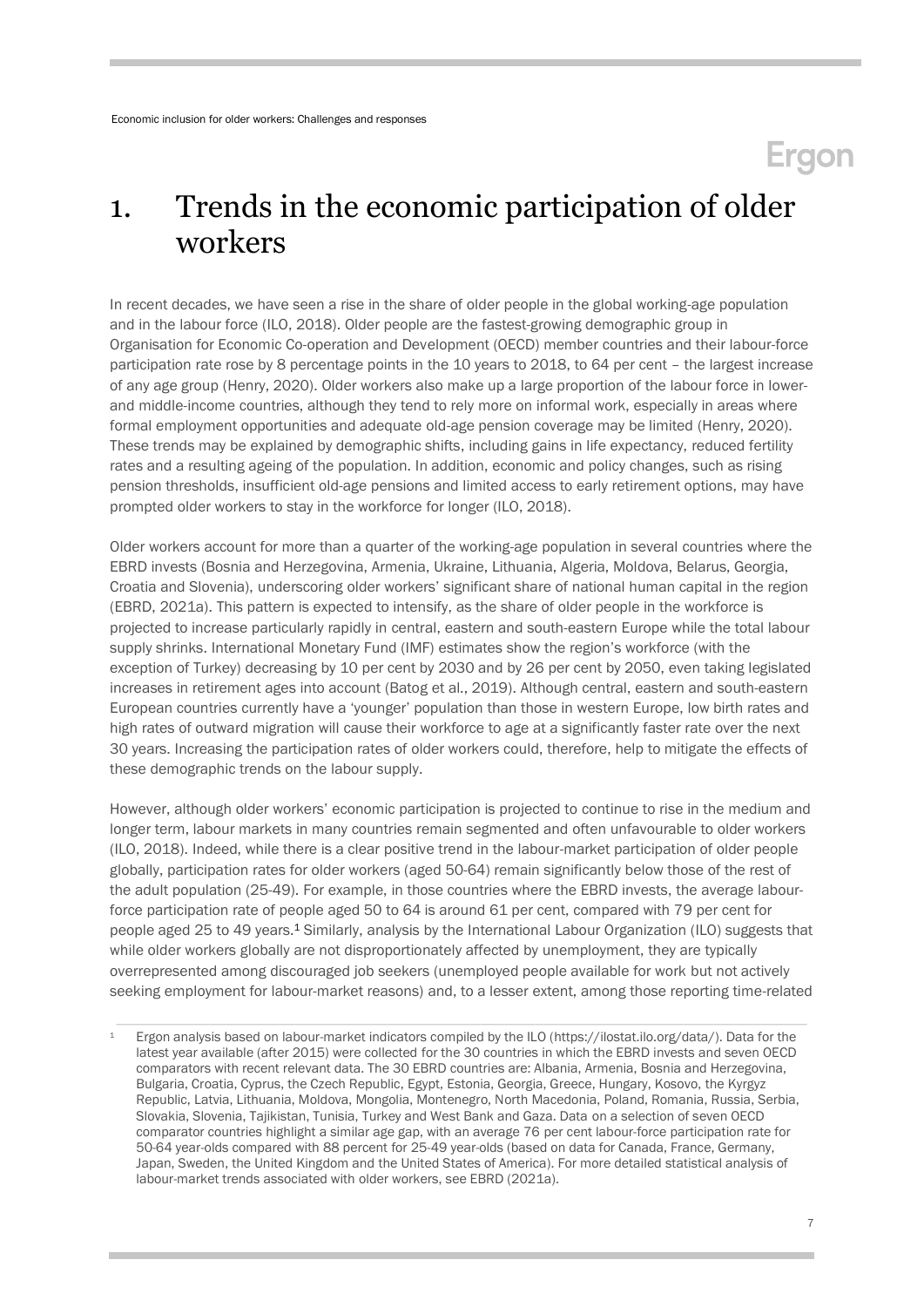underemployment and long-term unemployment. These findings indicate a challenging environment for older workers in the labour market: those losing their jobs find it extremely hard to get new employment, to the extent that they frequently become discouraged, or abandon their job search entirely, or are forced to settle for jobs that give them fewer working hours than desired.<sup>2</sup>

Exclusion from the labour market has significant adverse impacts on older workers, with poverty and income insecurity a major threat to wellbeing. Prejudice and discrimination at both the individual and institutional levels present another challenge, undermining older workers' access to decent employment, education and training, health and social care, and social security, and limiting their participation in society as a whole. Moreover, the challenges that older workers face are often obscured by gaps in data and national statistics that fail to adequately disaggregate key labour-market and socioeconomic indicators by age band (UNDP, HelpAge International and AARP, 2017).

#### Defining older workers

The EBRD's *Economic Inclusion Strategy* defines the "ageing workforce" as those workers aged between 50 and 64 years of age. This definition is generally applied through this report.

The EBRD's definition diverges from the typical 55- 64 age bracket used in most labour-force surveys and similar data-collection frameworks.Consequently, some references to "older workers" in this report that stem from secondary sources – including reference to both quantitative and qualitative data – may take the 55-64 age band as their point of reference. In most cases, for the purposes of assessing wider challenges to economic inclusion, as well as policy and private sector responses, this definitional discrepancy is not critical. For quantitative data (population numbers, employment rates, educational attainment and so forth), the EBRD's 50-64 age band is used where feasible.

Beyond questions of chronology, the concept of "old age" is multidimensional, incorporating aspects of biological age (related to bodily ability), psychological age (psycho-emotional functioning),and social age (related to social roles, such as grandparenting). Thus, individual and social understanding of the concept of "older workers" (and "older people", in general) vary significantly from country to country. Even limited to a chronological definition, "older workers" are likely to reflect an extremely diverse group of people, including not only different ages within the chronological age band, but also significant variation in other characteristics, such as educational and skill levels, health status and the sectors or occupations in which they are active.

#### Sources: EBRD (2017); Eurofound (2018); UNDP, HelpAge International and AARP (2017)

More generally, growing older tends to aggravate any disadvantages that individuals have faced throughout their lives on the basis of gender, race, ethnicity, disability, religion or other factors. In this context, certain individuals are more vulnerable than others to the economic disadvantages associated with ageing, particularly once they leave the workforce. For instance, older women tend to suffer greater social and economic marginalisation than men, leading to higher rates of poverty for older women across both developed and developing countries (UNDP, HelpAge International and AARP, 2017).

Older workers may also face specific challenges in accessing finance, engaging in entrepreneurial activities, and accessing key services that enhance economic participation (such as transport and ICT). Older people

<sup>2</sup> The ILO analysis was based on national labour-market statistics for 113 countries worldwide with robust post-2010 data (ILO, 2018).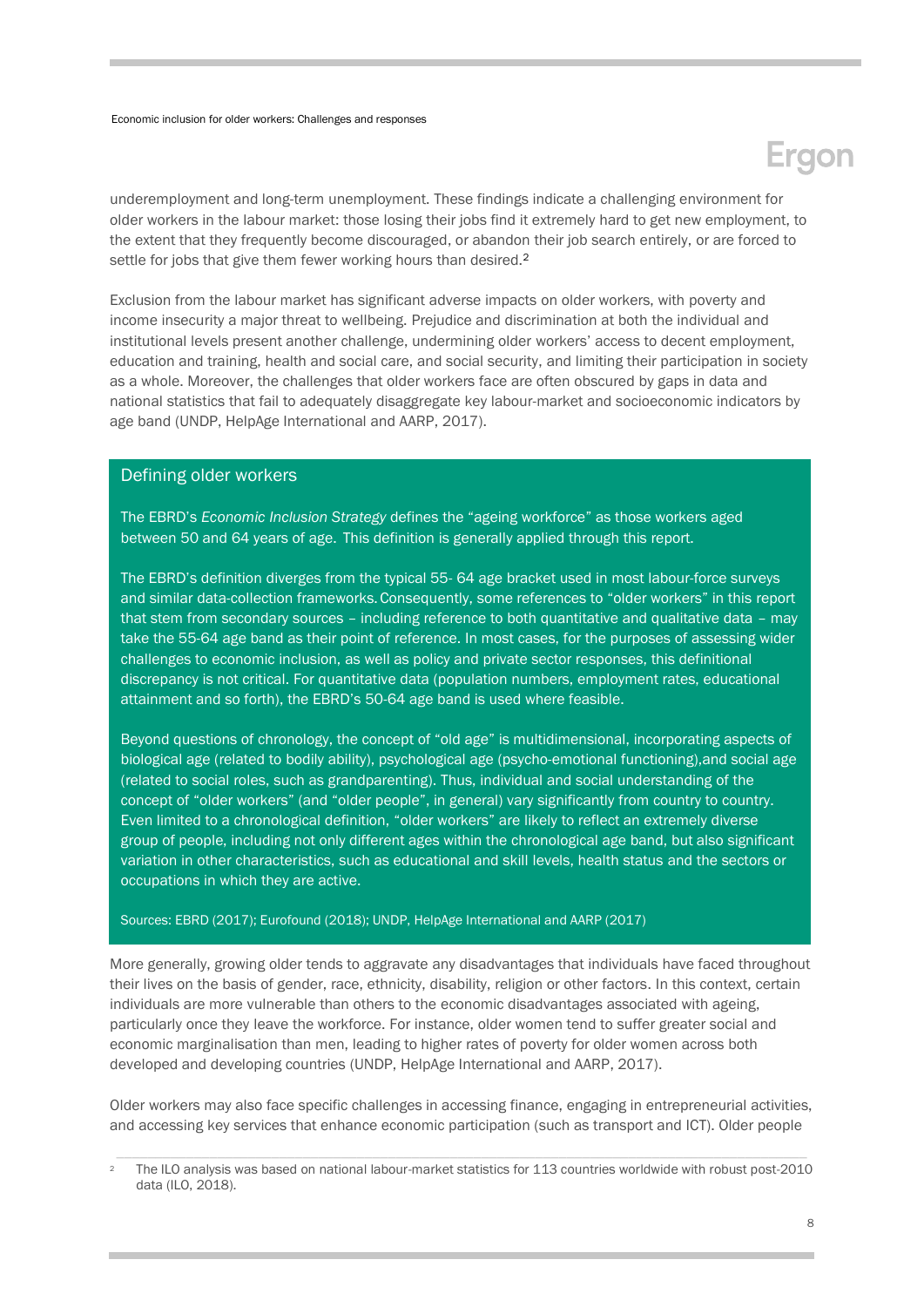## Ergon

may face difficulties in accessing credit or business loans to support entrepreneurship, with lenders concerned about repayment periods, as well as real or imagined skills deficits among older workers, especially in relation to new sectors (such as ICT). Compared with younger workers, older workers are disproportionately likely to experience chronic health conditions, some reduction in mobility and other physical impairments (visual or hearing) that can limit access to key services, such as transport. A lack of computer or wider "digital" literacy may limit access to ICT services, with adverse knock-on effects on employment and entrepreneurship opportunities.

A gendered perspective is particularly important, too, as women comprise the majority of older people globally, living longer than men on average (UNDP, HelpAge International and AARP, 2017). At the same time, older women in both developed and developing countries tend to experience a higher degree of marginalisation and disadvantage across social and economic domains than older men, including higher rates of poverty. Increased poverty rates for older women stem in part from inequalities of access to education, lower rates of labour-market participation, a higher incidence of informal employment and lower average earnings. Limited access to adequate social security, including pensions, exacerbates poverty risks in older age (WHO, n.d.).

<span id="page-8-0"></span>As the proportion of older people in the global population grows, there is greater acknowledgement of the importance of ageing and recognition of the rights of older people, including older workers. However, in many cases, older workers still tend to be overlooked by development policy and discourse and their needs and rights are often not sufficiently addressed (UNDP, HelpAge International and AARP, 2017). With the proportion of older people over 50 expected to double in the coming decades, it is crucial that international donors, national policymakers and the private sector work together to identify and address the barriers to economic inclusion for older workers.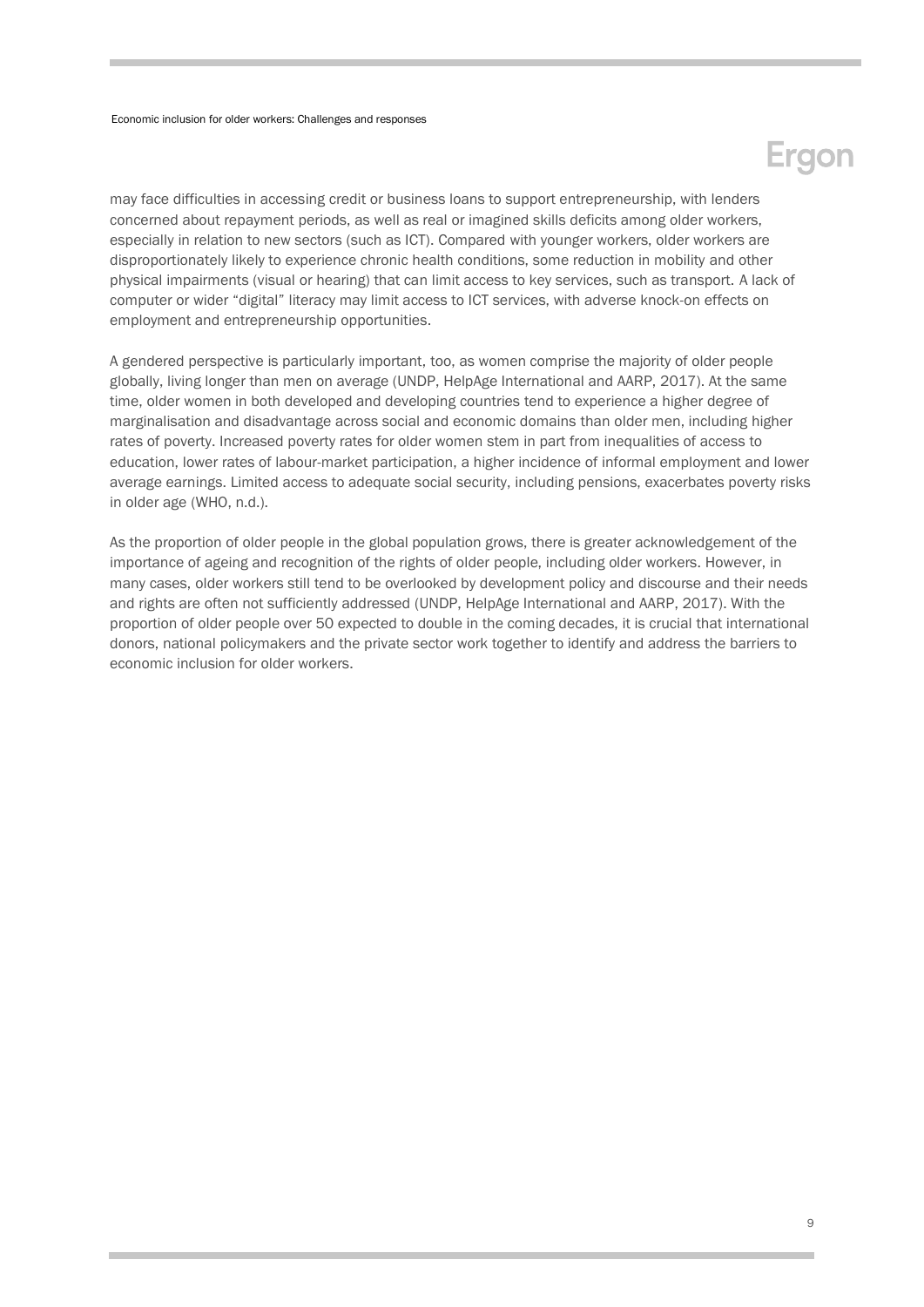## **Eraon**

### 2. Access to employment and skills

Older people make substantial contributions to the economy through their active participation in the workforce (UNDP, HelpAge International and AARP, 2017). Many older workers have well-developed skills and particular expertise in their field, as well as important professional and life experience, which are valuable assets for employers, colleagues and the productive economy as a whole. Indeed, research indicates that, although "raw" cognitive function may begin to decline as early as age 30, knowledge and expertise – the main predictors of good job performance – continue to increase, even beyond the age of 80 (Chamorro-Premuzic and Furnham, 2006). There is also compelling evidence to suggest that traits such as drive and curiosity, more popularly associated with younger workers and which promote new skills acquisition, persist in older age (Ackerman and Heggestad, 1997). Aside from the specific expertise and capabilities of older workers, workforce diversity – including a range of ages – has demonstrable positive effects on business performance, especially in terms of decision-making and productivity (Chamorro-Premuzic, 2018).

From the perspective of older workers (as with other demographic groups), participation in the labour market enhances self-esteem and may improve both mental and physical health. In fact, there is evidence that active older individuals today have better health and maintain their cognitive skills longer than their inactive counterparts and older individuals of previous generations (Bussolo et al., 2015). Labour-market participation also promotes social inclusion and builds financial security and resilience in the face of economic shocks and crises, such as those generated by the Covid-19 pandemic (UNHRC, 2016).

### <span id="page-9-0"></span>2.1 Challenges

Despite their value to employers and national labour markets, many older workers in diverse sectors and occupations encounter a range of challenges in relation to employment and skills opportunities.

Discrimination on the part of employers is a key barrier to accessing and retaining employment for older workers. Multiple studies identify pervasive negative stereotypes among employers when it comes to older workers and their skills, capabilities and productivity at work. For example, employers often view old workers as less capable, less productive, less adaptable, unwilling to work with younger peers and less innovative than their younger counterparts. Conversely, employers typically assume that older workers tend to expect higher salaries and are more likely to have health problems that affect their work (Mandl, 2018).

Employer surveys confirm that age is widely seen as a significant competitive disadvantage in the labour market. An EU-wide survey found that 56 per cent of respondents (including managers) thought that being over 55 years of age put job applicants at a disadvantage (European Commission, 2015). Similarly, a survey of more than 10,000 companies worldwide found that more than two-thirds of respondents considered age a competitive disadvantage in employment (Bersin and Chamorro-Premuzic, 2019). These findings are consistent with reports that highlight widespread experience of age-based discrimination by people over 50 in relation to recruitment, retention and retraining opportunities (AARP, 2017).

Beyond questions of direct discrimination, many companies' human-resource (HR) policies and practices, especially in relation to career progression and pay systems, are designed against hiring or retaining older workers. In particular, HR policies and systems in which career progression – and especially pay progression – is closely linked to tenure may work against the employment and retention of older workers. Unless tenure directly translates into expertise and skills that bring clear added value to the company, tenure-determined career progression and pay levels make older workers increasingly unattractive to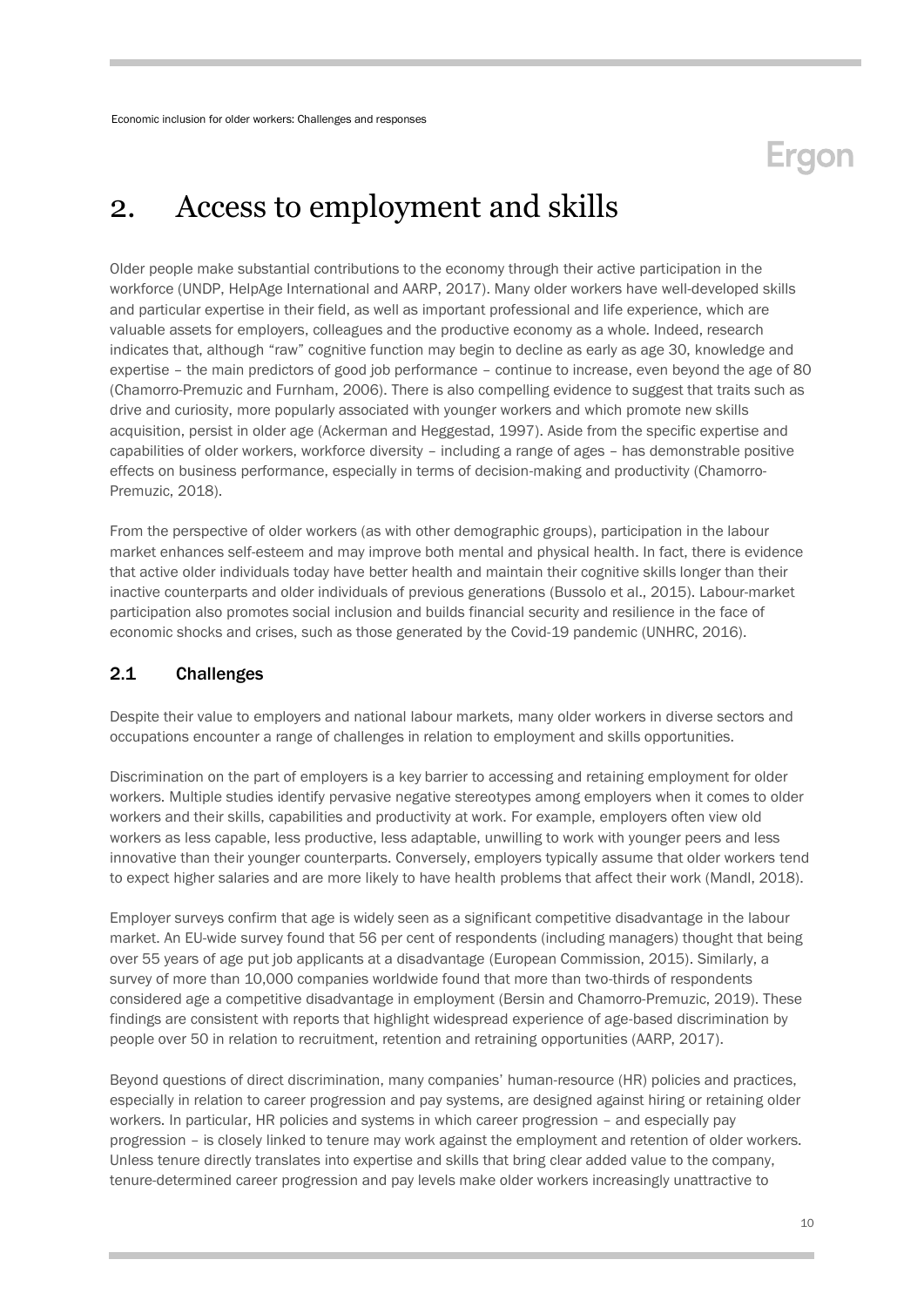## Ergon

employers. This bias applies both in terms of retaining older workers among existing employees and in recruiting older workers externally in cases where industry norms imply tenure-linked pay progression.

Statutory retirement ages may constitute a significant barrier to employment for older workers and can contribute to considerable financial hardship where pension provisions are insufficient. In many countries, national legislation continues to establish a mandatory retirement age (often differentiated by gender)<sup>3, 4</sup> after which employers are permitted to dismiss workers without any other due cause. Such statutory retirement ages are often premised on the notion that productivity and capability declines above a certain age. However, the empirical evidence for such a premise is weak and many older workers above statutory retirement age may be just as capable and productive as their younger colleagues, especially given broader global increases in healthy life expectancy. Similarly, certain occupations, professions or sectors justify exceptional early retirement ages by citing the extraordinary risks, physical skills or mental acuity required to perform the work. However, in many cases, the medical and operational evidence to justify such limitations is weak or fails to consider technological advances that open up possibilities for a wider range of workers to perform certain tasks (on the aviation sector, see for example, Wilkening, 2002). Importantly, there is no evidence to suggest that keeping older workers in the workforce for longer reduces employment opportunities for younger workers. On the contrary, research has shown a positive correlation between the employment rates of younger and older workers, and that increasing the retirement age is associated with greater employment opportunities and higher wages for younger workers (Böheim and Nice, 2019).

Older people (particularly older women) in most countries typically have lower levels of education and engage in less training than younger people (UNFPA and HelpAge International, 2012). In part, the disparity may stem from assumptions among employers – and some older workers themselves – that additional training and skills upgrades are not worth the time and financial investment involved, as well as a wider lack of awareness among older workers of the potential benefits of upgrading skills (Martin, 2019). Skills gaps or mismatches are a key barrier for older workers in accessing employment opportunities, especially in the case of older workers seeking (re-)employment in new sectors and industries. In this context, skills gaps may be particularly pronounced in the case of older workers employed in low-skilled and manual occupations, or those with backgrounds in "traditional" industrial sectors, who have developed skills that are no longer well aligned with current or future labour-market needs.

In addition, government and private training and skills-development programmes are seldom oriented towards the needs of older workers and/or do little to encourage the participation of older people. These trends derive, in part, from a tendency among policymakers and donors to deprioritise (or discount entirely) older workers in the design of national training and workforce development programmes, which typically focus on youth (UNFPA and HelpAge International, 2012). Even where there are opportunities, older workers are often unaware of the programmes available to upgrade their skills, which might allow them to compete for jobs (with the partial exception of adult literacy classes and internet courses) (ILO and OECD, 2018). In addition, older workers are generally less likely to engage in learning, partly because the returns

The average retirement age across OECD states in 2018 is 64.2 for men and 63.5 for women. In those countries where the EBRD invests, the population-weighted average retirement age is less than 60. In many cases, the retirement age for women is up to five years lower than that for men (OECD, 2018).

<sup>4</sup> Various reasons have touted for gender differentiation in retirement age, including the notion that married women are typically younger than their husbands, so a lower pensionable age for women allows couples to retire at the same time. It is also assumed that women's pensionable age should be lower because working women face age barriers in the labour market more frequently and at an earlier age than working men. In some economies, including Turkey and Kazakhstan, mothers of larger families are eligible to retire early. In recent years, however, many countries have sought to bring women's pensionable age in line with men's. See Axelrad et al. (2017).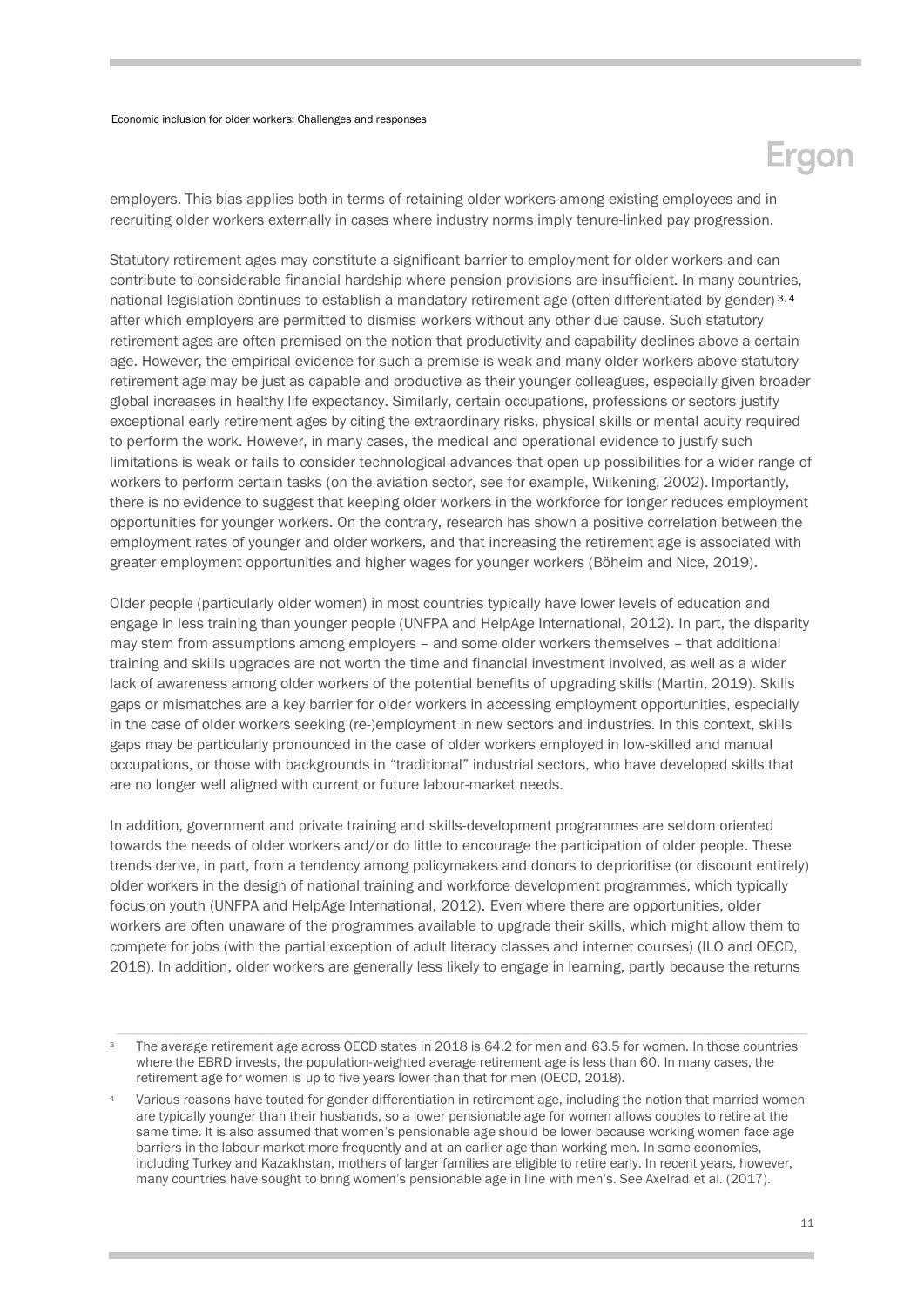## cion

on training investment are too low in the context of their remaining working careers, or because the type of delivery (for example, in a classroom) is not attractive (ILO and OECD, 2018).

Older workers' face particular challenges in retaining employment in the context of retrenchment processes and, if laid off, in finding new employment (Mandl et al., 2018). Older workers are often among the first cohort of workers retrenched (or pressured to accept early retirement packages) during workforce restructuring and collective dismissal. This is partly because older workers are often among the highest paid (due to tenurebased pay systems), so are the most cost-effective means for employers to reduce workforce expenditure. Laid-off workers seeking new employment encounter the various aforementioned attitudinal and skills-based challenges, often compounded where a large pool of retrenched workers (including younger workers) are forced to compete for limited new employment opportunities. A lack of geographical mobility may be an additional constraint for older workers seeking new employment (Mandl, 2018).

Lastly, older workers' economic engagement can be negatively affected by health issues and care responsibilities, which tend to become more prevalent with age, leading older workers to leave the formal workforce earlier than they might prefer (Young, 2019). At the same time, employers may be reluctant to retain or hire older workers because of the potential financial and organisational risks associated with potential health problems and disability accommodations (Fortuny et al., 2003).

### <span id="page-11-0"></span>2.2 Policy responses

Extending working lives and increasing employment rates among older workers is seen as an economic investment in many developed countries and has been particularly high on policy agendas following the financial crisis of 2008 (UNFPA and HelpAge International, 2012). In many countries, creating good jobs and supporting the ageing workforce is an integral part of ensuring the future recovery and success of national economies (Oppenheim, 2020).

• Non-discrimination legislation. Legislative provisions that expressly prohibit discrimination on the grounds of age provide broad protection and support for older workers' participation in the labour market. At a minimum, most countries include general non-discrimination provisions with respect to employment that include age discrimination, while many countries expressly include age among the prohibited grounds of employment discrimination (for example, Serbia, Australia, the United States of America and Japan). In Ukraine, the law explicitly prohibits the inclusion of age-based restrictions in job advertisements.

### Removing age discrimination from job advertisements

In some countries – such a[s UKRAINE](https://zakon.rada.gov.ua/laws/anot/en/5067-17) – nondiscrimination laws explicitly prohibit the inclusion of age-based restrictions in job advertisements. The Ukrainian State Employment Centre also monitors and remediates cases of age discrimination in job advertisements (State Employment Centre,  $(20)$ .

- Retirement age. To encourage individuals to remain economically active into old age and to address growing deficits in national social-security schemes, several governments have increased the age of retirement or abolished mandatory retirement ages altogether (the United Kingdom and Denmark, for instance) (UNECE, 2017; 2019a).
- Employment protection legislation. In some countries, including countries where the EBRD invests, employment protection legislation provides specific safeguards and/or benefits (such as higher severance pay entitlements) for older workers when it comes to retrenchment. While such provisions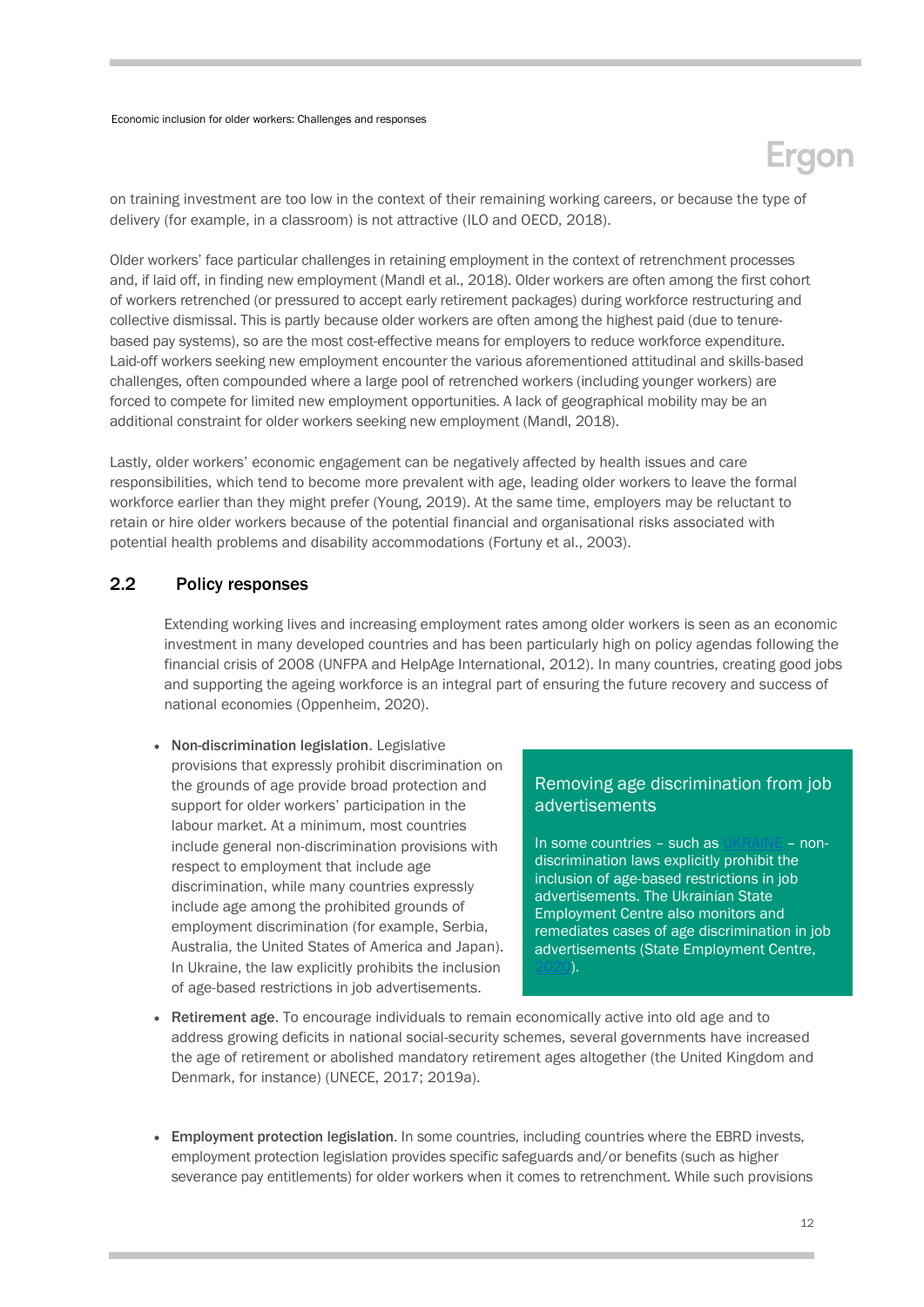offer older workers some additional protection against the adverse economic impacts of job loss, they can also disincentivise employers from (re-)hiring them. Given the prevailing stereotypes about older workers' productivity, skills and health levels, overly protective legislation may have unintended negative consequences for older workers in some contexts (Mandl et al., 2018).

- Combatting negative stereotypes. Some countries have also adopted national and organisational-level policies aimed at addressing myths and overcoming stereotypes about older workers, including large-scale information campaigns aimed at overcoming employer reluctance to hire and retain older workers (UNFPA and HelpAge International, 2012; UNECE, 2019a).
- Active labour-market policies. Active labourmarket policies that provide financial assistance or subsidies to employers who recruit, retrain or re-employ older workers have also been pursued by many national governments (for example, in Singapore, Japan, Austria, Hungary, Serbia and Slovakia). However, although employment subsidies can help to overcome employer reticence, it is important that policies are carefully designed so that subsidised jobs do not substitute existing employment and that jobs continue after the subsidy ends (Mandl et al., 2018).

Further labour-market policy measures to facilitate older workers' access to employment include:

### Raising awareness and public recognition

Information and awareness-raising campaigns, involving public events and the dissemination of handbooks and other materials aimed at employers, have been introduced across Europe as part of broader policy efforts to increase employment rates among older people. For example, [AUSTRIA](https://www.unece.org/fileadmin/DAM/pau/age/Policy_briefs/ECE-WG1-30.pdf) launched the "Einstellungsache 50+" (Changing attitudes towards the recruitment of persons 50+) campaign in 2013, which featured testimonials from successful individuals from the age group to raise awareness about older workers' potential and show that they are a valuable resource for Austrian businesses. A similar initiative "Perspective for 50plus" aims to break down employers' preconceptions of older workers in the Meanwhile, **[BELGIUM's](https://www.unece.org/fileadmin/DAM/pau/age/Policy_briefs/ECE-WG1-30.pdf)** "Still young or already old at work?" campaign has included TV slots, full-page newspaper advertisements, and a dedicated website aimed at changing attitudes about older workers.

- senior talent markets or job databases to assist older jobseekers in finding employment, such as the special job-search websites that match the skills of workers over the age of 45 with employers' skills needs, such as those developed in Canada, or the Experience Wanted job portal for people over retirement age in Israel (UNECE, 2017; 2019a)
- targeted education and training initiatives (often aimed at improving older people's information technology skills), such as the University of the Third Age and/or dedicated onthe-job training schemes that include or specifically target older workers seeking to upskill or retrain for a new profession
- provision of employment placement services and career counselling for older workers (initiatives include both one-to-one, tailored job coaching and larger peer-group networks, support groups and exchanges)
- policies to increase the age at which older workers are excused from job-search requirements before accessing state unemployment benefits (as in Belgium, which raised the age from 50 to 58) or to abolish the exemption entirely (as in France and the Netherlands) (Bloemen, 2016)
- legislation and/or policy initiatives to promote flexible working time, job-sharing, or mentoring that can help older workers to remain in employment (e.g., UNECE, 2019a)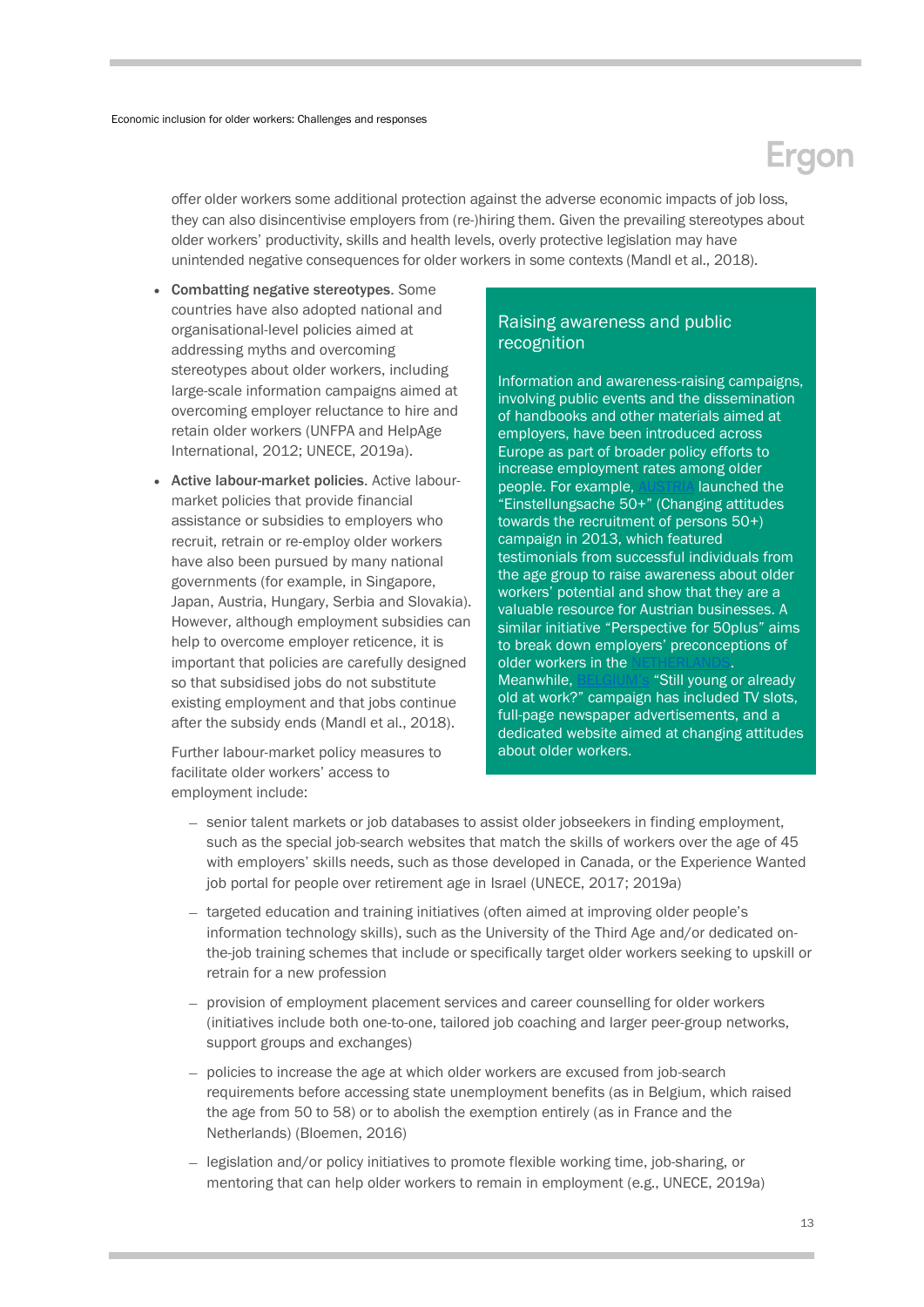Comprehensive policy packages that combine multiple measures (for example, advice, training and employment subsidies) are generally considered more effective than those focusing on just one type of support.

• Investing in lifelong learning. Data from the OECD-PIAAC Programme for the International Assessment of Adult Competencies indicates that providing mid-career professional training has an important role to play in retaining and updating skills, including in those countries where the EBRD invests (EBRD, 2019). While some governments offer financial assistance, voucher schemes and loan initiatives to make mid-career training programmes more affordable, others have introduced state and/or employer-funded individual training accounts, which are attached to individual workers and can be transferred between employers (Martin, 2019; OECD, 2019). Some countries also combine policy measures to encourage lifelong learning with the provision of special educational leave, flexible working arrangements and income compensation to support the uptake of training opportunities among workers who may not otherwise have an opportunity to engage in education or training (as in Luxembourg, for instance) (UNECE, 2017).

### Promoting training and skills development for older workers

Targeted training and lifelong learning programmes to help older workers improve their skills and remain in the labour force for longer have been developed in many countries. For example, in [CANADA,](https://www.canada.ca/en/employment-social-development/programs/training-agreements/older-workers.html) the Targeted Initiative for Older Workers includes initiatives to improve older workers' employability via skills upgrading and work experience. In the Programme of Comprehensive Support to Companies for Active Ageing of Employees includes financial incentives for employers to undertake upskilling of workers over 45. Similarly, SMEs in

can receive a 75 per cent subsidy for the training costs of workers over 45, while microenterprises receive a 100 per cent subsidy, with evidence that the scheme has helped to prolong older workers' time in employment. In [POLAND,](https://www.unece.org/fileadmin/DAM/pau/age/country_rpts/2017/POL-Report-EN.pdf) the National Training Fund (KFS), which is funded through contributions from employers under the wider social protection system, aims to prevent job loss among older workers by supporting workers' retraining or updates to knowledge and skills. Other countries with similar programmes include IORWAY, [MEXICO, DENMARK](https://www.unfpa.org/sites/default/files/pub-pdf/Ageing%20report.pdf) and [SWEDEN.](https://www.unfpa.org/sites/default/files/pub-pdf/Ageing%20report.pdf)

• Data collection. Effective public policymaking that includes older workers relies on the existence of data disaggregated by age, sex and other relevant socioeconomic characteristics. However, older people often remain partly or entirely "invisible" in public data analysis. Even those datacollection frameworks and analyses that include a focus on older people often fail to distinguish between "older people" (for example, over 55 or over 60, but with no upper age limit) and "older workers" (older people that are still below statutory working-age limits) (United Nations, 2020).

### <span id="page-13-0"></span>2.3 Private-sector responses

Despite persistent employer concern over older workers' capabilities and productivity, there is little conclusive data to suggest an automatic decline in productivity with age (Lee et al., 2018). In fact, research indicates that older workers are at least as – and sometimes more – committed, diligent and loyal to their work as their younger peers. Many older workers contribute key professional expertise, skills and depth of experience that add important value to the company. Moreover, age diversity is similarly associated with concrete performance benefits for businesses and is associated with better decision-making, more innovative teams and overall productivity gains. In light of the ageing population in central, eastern and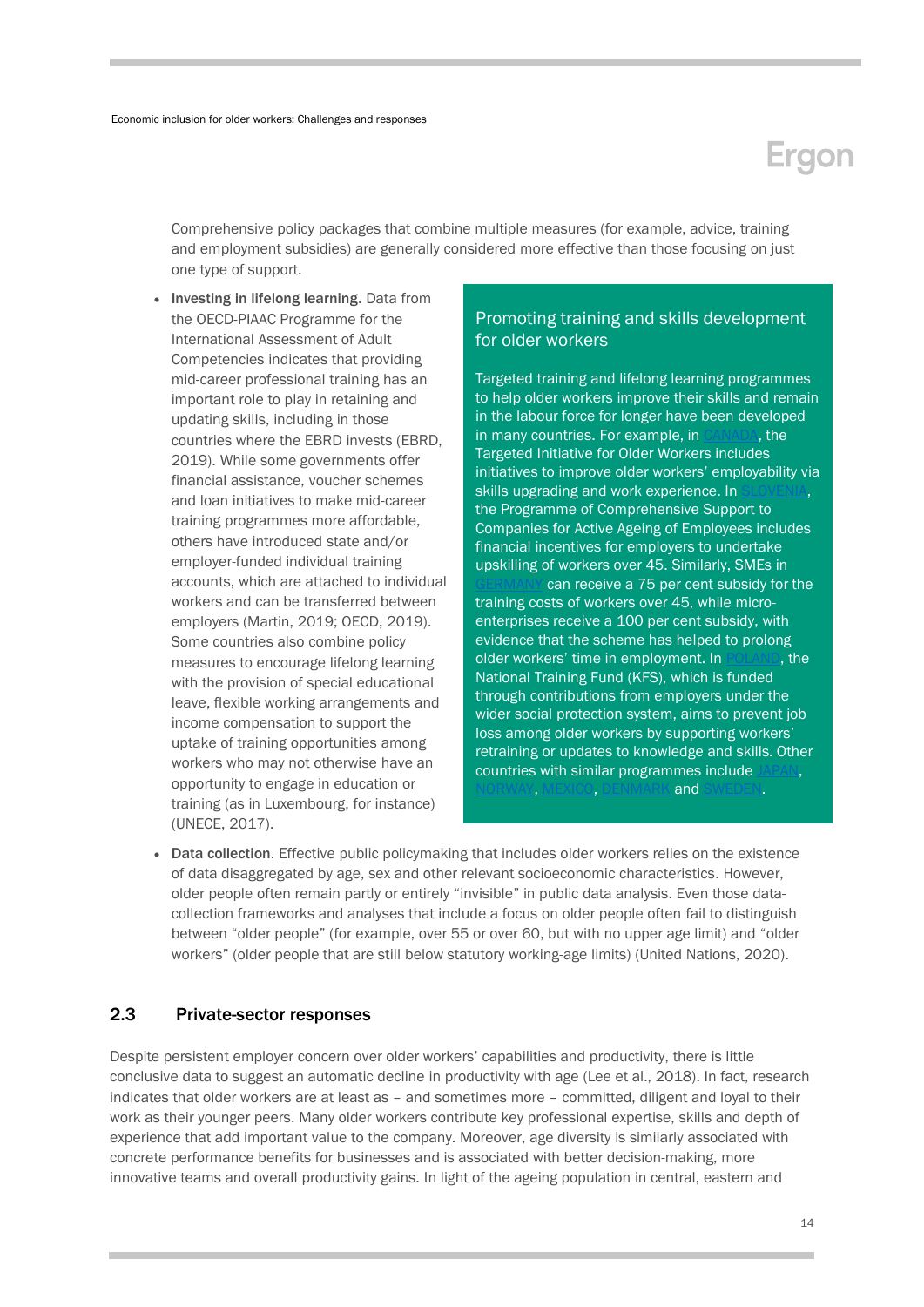south-eastern Europe, age-diverse workforces that are representative of an overall older customer base may offer additional advantages, such as providing a better understanding of customer needs. In short, recruiting and retaining older workers as part of a wider diversity and inclusion approach to HR management can play an important role in boosting business performance and ensuring continuity and stability for an organisation (Oppenheim, 2020).

Leading private-sector enterprises around the world have pursued a range of HR and other policies and initiatives to promote age diversity and inclusion in their workforces (Deloitte, 2019).

 Abolishing the mandatory retirement age. As age is not a reliable indicator of workers' potential productivity or employability, many companies have followed OECD and World Health Organization recommendations to remove mandatory retirement policies. Such policies impede older workers'

ability to contribute and limit organisations' opportunities to benefit from the capabilities of older workers and do little to create jobs for young people, as they initially envisaged (WHO, 2015).

• Incorporating age inclusion into recruitment policies and practices. Recognising the attitudinal and systemic barriers faced by many older workers in accessing employment, leading organisations have moved to incorporate age inclusion, specifically, into equal opportunity policies and practices for recruitment. Measures include the incorporation of an express statement of the company's commitment to age inclusion and non-discrimination in HR policies and external recruitment materials; age-inclusive language in job ads; showcasing success stories of older employees in external communications; reviewing selection processes to identify potential biases against older workers (such as questions about date of birth, graduation rates and past salary history) and training for HR staff; and implementing career re-entry programmes from older workers that have been out of the labour force for an extended period.

### Developing age-responsive human resources policies and practices

For example[, VOESTALPINE](http://www.ageingatwork.eu/resources/a-guide-to-good-practice-in-age-management.pdf) – an Austria-based global steel company – initiated its LIFE programme with the mutually-conducive aims of retaining more older workers, supporting the sustainable integration of new employees, ensuring knowledge transfer between generations, and improving workplace health and safety. Under the programme, specific initiatives focused on flexible working arrangements, ageinclusive training and professional development, as well as ergonomic assessments and modification to workplaces with particular attention to the specific needs of different age groups. Similarly, the German manufacturer implemented an integrated

programme to support older employees that includes dedicated vocational advice and appraisals for older workers, provision of specialised further training, flexible working time, mentoring schemes to support inter-generational knowledge transfer, occupational health assessments and wage protection in case of inhouse re-deployment.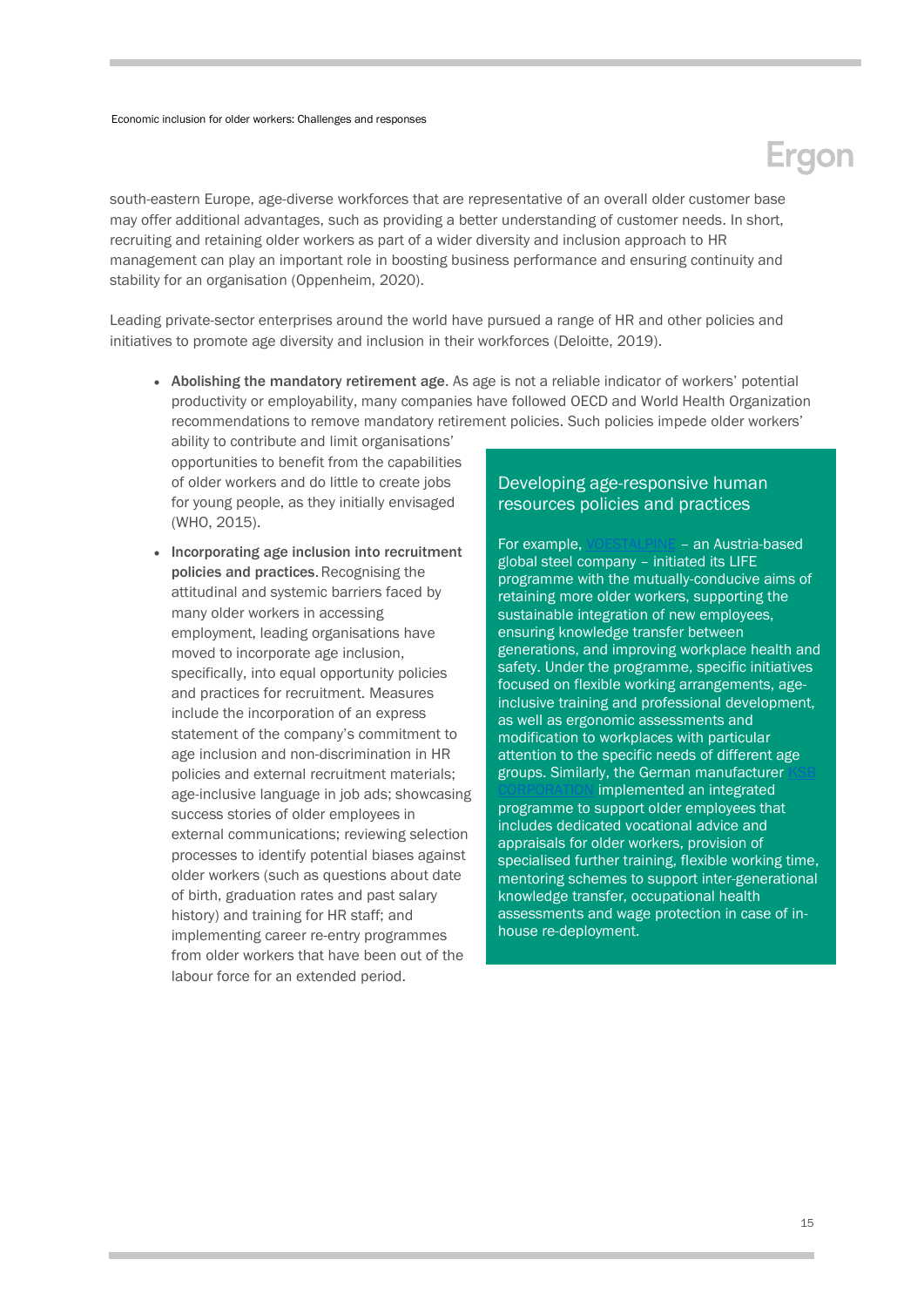- Ensuring HR policies and practices support the retention of older workers in the organisation. Forward-thinking organisations recognise the need to retain older workers with key skills, expertise and experience that add value to the business. To do so, some organisations may review their employment benefit systems to ensure they serve (and are attractive to) workers of all ages; structure the content and delivery method of training and professional development programmes to support the needs of workers of different ages and with different skills requirements and backgrounds; and explore flexible options to retain older workers and benefit from their expertise (such as older workers serving as mentors to younger colleagues, phased retirement, or part-time, teleworking or other flexible working arrangements).
- Making workplaces more age-friendly. Leading companies are also investing in making the workplace more suitable for an ageing workforce, finding that the potential to reduce rates of absenteeism and boost productivity among older employees makes the investment worthwhile. Pilot projects in the automotive industry, for example, illustrate that small and relatively inexpensive changes to equipment, uniforms and factory floors at manufacturing facilities can significantly improve workers' health and reduce sick leave among older employees, helping them stay active for longer (EBRD, 2019).
- Monitoring recruitment, promotion, training and staff retention to identify potential age-related biases. Companies are better positioned to understand the potential barriers to older workers in the organisation and to monitor the impact of age-inclusive HR policies. Where HR data-collection frameworks include age-disaggregated data and recruitment, promotion and turnover data are systematically analysed from an age perspective.

### Addressing the occupational health needs of older workers

Faced with an ageing workforce, car manufacturer [BMW](https://hbr.org/2010/03/the-globe-how-bmw-is-defusing-the-demographic-time-bomb) has transformed workstations on the production line to meet the needs of its older employees. The initiative was first piloted at BMW's plant in Dingolfing, Germany, where consultations with employees resulted in the introduction of softer floors, orthopaedic footwear, ergonomic chairs, vertically adjustable tables, and flexible magnifying lenses for work involving small parts. Job rotation across workstations during a shift was introduced in order to balance the load on workers' bodies. While the total cost of these adjustments was relatively low ( $€40,000$ ), the production line saw a 7 per cent improvement in productivity in one year, output increased, quality targets were exceeded, and absenteeism dropped to below the plant average. The changes have since been introduced at other BMW plants, benefitting older and younger workers alike.

### <span id="page-15-0"></span>Redeployment as an alternative to retirement

Many companies make use of older workers' expertise and experience by assigning them to training roles – for example, a[t BOSCH GROUP,](https://www.emerald.com/insight/publication/issn/0967-0734) [OKG](http://www.ageingatwork.eu/resources/a-guide-to-good-practice-in-age-management.pdf) or [NATIONAL GRID.](https://www.marketwatch.com/story/why-this-company-makes-a-point-to-hire-older-workers-2018-06-27) Others redeploy workers to other roles in the business. For example, [TALLINN's](http://www.ageingatwork.eu/resources/a-guide-to-good-practice-in-age-management.pdf) bus company redeploys older drivers from busier, more stressful city routes to suburban bus lines, while employees who no longer feel comfortable driving can be relocated to security guard roles or other functions at the central depot. The [CITY OF MALMO,](http://www.ageingatwork.eu/resources/a-guide-to-good-practice-in-age-management.pdf) in Sweden, aims to make use of the skills of older teachers (over 60) and retain experienced employees by reducing the proportion of their working time in the more stressful classroom setting and giving older staff a greater proportion of management and administrative tasks. [OSLO AIRPORT,](https://www.oecd-ilibrary.org/docserver/dc7b2222-en.pdf?expires=1611838582&id=id&accname=guest&checksum=00325894DDEBA3FC24295B0D71BFF8B0) cited previously, offer older workers the option to redeploy to less physically demanding roles within the organisation.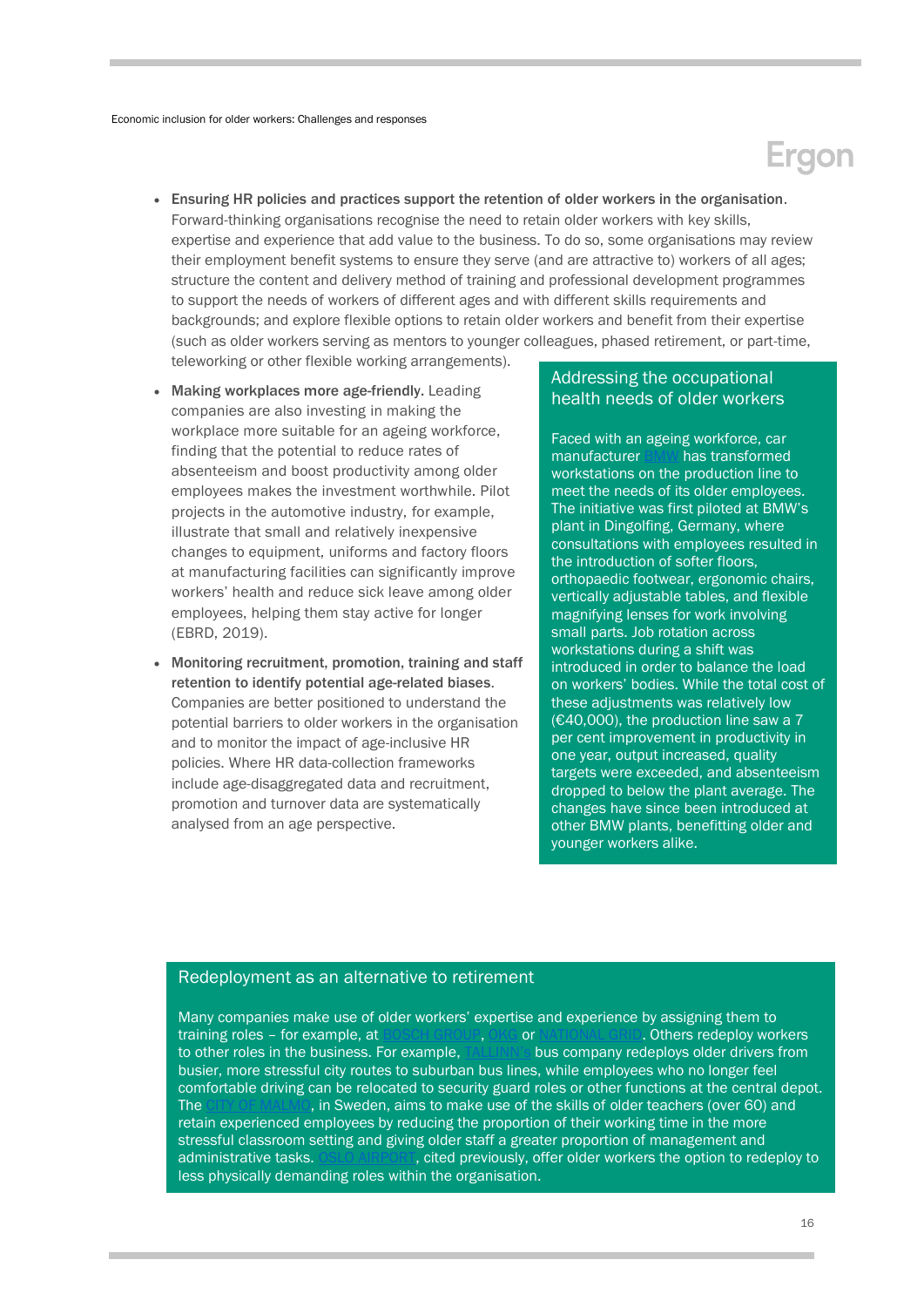## **Eraon**

### 3. Entrepreneurship and access to finance

The prevalent view in many countries and regions is that most successful first-time entrepreneurs are young. This assumption may often extend to lenders and investors, with obvious adverse impacts on older entrepreneurs seeking start-up capital for new ventures. It may also extend to older (potential) entrepreneurs themselves. For example, a 2009 Flash Eurobarometer survey on entrepreneurship in European countries found that just 8.5 per cent of people aged 50-64 were considering starting a new business, compared with 21.5 per cent of younger people (20-49 years). Similarly, just 8.0 per cent of older people were involved in early-stage business activities, compared with 15.9 percent of younger people. In addition, older women were 3.4 per cent less likely to be thinking about starting a business and 5.8 per cent less likely to be engaged in early-stage entrepreneurial activity than men aged 50-64 (Kautonen, 2013).

However, even though new start-up activity rates may often be lower among older individuals, "senior entrepreneurship" is by no means a marginal phenomenon. In the same Eurobarometer survey, at least 16 per cent of respondents over 50 were considering entrepreneurship as a late-stage career option (Kautonen, 2013). <sup>5</sup> Similarly, recent research in the United States of America, based on comprehensive national census data, found that the average age of entrepreneurs when founding their business was 42 years, while the average age of founders of successful new businesses was 45 years (Azouly et al., 2018). Labour-market indicators in multiple countries show that self-employment rates typically increase with age and that older workers (50-64 years) are often overrepresented among the self-employed at the national level (although at least some 50-64 year olds may have launched their businesses at a younger age) (OECD and European Union, 2019).

In short, there are numerous reasons to believe that older people are well suited to launching new businesses. Survey data confirm that many older people are clearly interested in launching new entrepreneurial projects, while many (if not most) successful entrepreneurs may launch their businesses aged 50-plus. Moreover, while skills and business knowledge deficits may impede access to finance and entrepreneurship for some older workers, in many cases, older entrepreneurs will have distinct advantages in starting and running a business – including more developed professional networks, more work and industry experience, and a higher technical and managerial skills level (Kautonen, 2013). "Soft skills", such as patience, an ability to collaborate and self-assurance derived from life experience – characteristics that may be less developed in younger people – are also likely to promote successful entrepreneurial ventures (Azouly et al., 2018).

### <span id="page-16-0"></span>3.1 Challenges

Despite the potential aptitude of many older workers to entrepreneurial activity and clear evidence of the success of many "senior entrepreneurs", older workers face a unique set of challenges in accessing finance and pursuing entrepreneurship. Indeed, the over-representation of older people among the self-employed and their under-representation among those planning new entrepreneurial activities underlines older

<sup>5</sup> However, data from the 2012 Gallup World Poll (the last year when relevant questions were included) indicate that, in all of the countries in which the EBRD invests, the average proportion of older workers (50-64) considering a new entrepreneurial venture was considerably lower than the proportion of younger workers (25-49). Cross-age gender disparities are replicated among older workers, with women less likely to be considering a new entrepreneurial venture than men. On average, in those countries where the EBRD invests in 2012, 9.0 per cent of younger men and 5.5 per cent of younger women were considering starting a new business, compared with just 5.1 percent of older men and 2.6 percent of older women, although response patterns at the national level varied considerably (EBRD, 2021a).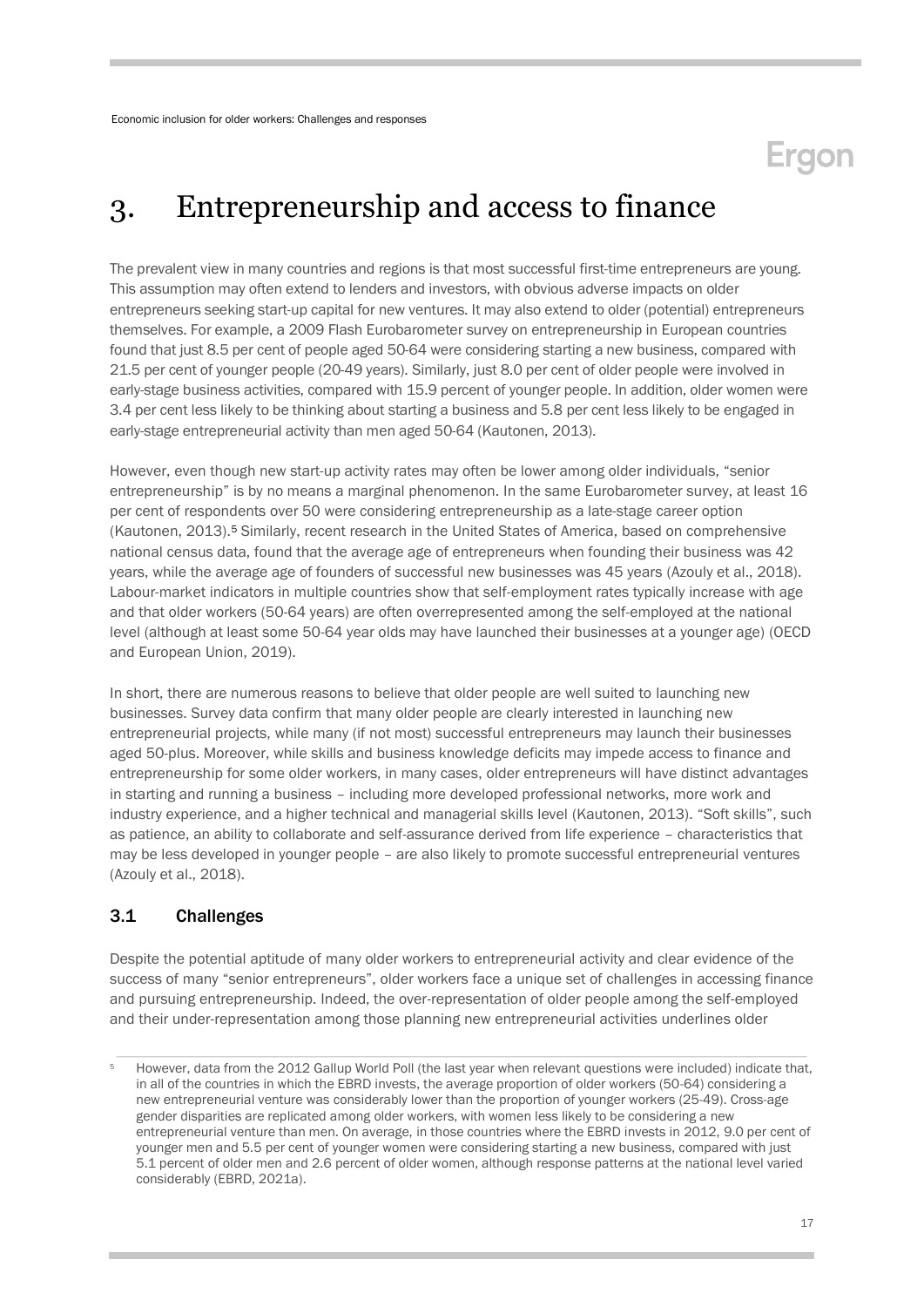## Ergon

people's capacity and aptitude to run successful businesses, but also points to specific challenges in launching *new* entrepreneurial ventures.

Age discrimination can be a barrier to older workers' access to finance and entrepreneurship, with older people often seen as less flexible, less committed and less able to cope with new technology (Halabisky, 2012). In particular, age discrimination on the part of lenders – both in terms of formal lending criteria that classify older people as higher risk, as well as similar misconceptions about skills and aptitude on the part of staff tasked with assessing loan applications – may limit access to vital start-up capital for older entrepreneurs (UNFPA and HelpAge International, 2012). Older women may face greater barriers in accessing finance than men: women entrepreneurs in the EU, for example, are only 75 per cent as likely as men to report using bank financing (OECD and European Union, 2019). Discrimination may also emanate from the market itself, affecting the ability of entrepreneurs to launch new ventures. A UK-based study found that clients often questioned the ability of older entrepreneurs to provide adequate services and products, based on their age (Kibler et al., 2012).

A lack of awareness and barriers to accessing information can also contribute to lower levels of entrepreneurial activity among older people. Many older people may not be aware of the opportunities that self-employment can provide and the steps involved in starting a business, particularly if they have only ever worked in paid employment (Halabisky, 2012). Older entrepreneurs may also experience difficulty in accessing relevant information on legal, procedural and support mechanisms for business start-ups due to overly complex or otherwise inaccessible information sources (such as the websites of different government agencies or private lenders) (Kibler et al., 2012). These is also a sense among older people that information targets younger, media-savvy and well-educated generations, which may discourage older entrepreneurs.

Despite generally high levels of human capital, older workers may lack specific skills (including business education and digital skills), as well as the kind of social and professional networks needed to succeed as an entrepreneur (Halabisky, 2012). Limited access to training and educational programmes may hinder older entrepreneurs in acquiring the necessary skills to start businesses in an unfamiliar sector or industry, while those who have been in long-term unemployment or retirement may find their previous social capital to be obsolete (Halabisky, 2012). For some prospective older entrepreneurs, their skillsets may be outdated or have significant gaps when it comes to digital literacy. For example, European Union survey data indicate that older people are significantly underrepresented among digital entrepreneurs, with a lack of digital skills and access to relevant networks among the principal constraints (OECD and European Union, 2019). These gaps are important, given the rapid growth of digital sectors and the potentially lower start-up costs associated with digital entrepreneurship.

National social protection systems may disincentivise entrepreneurship among older workers. For older workers in regular employment, switching to start their own business may carry significant risks in terms of social protection coverage (including pension coverage), where benefits diverge for employed and selfemployed workers. In some countries, disability benefit systems have also been identified as disincentivising older workers from attempting entrepreneurial ventures. For example, recipients of disability benefit (as unemployed, eligible individuals) may revert to regular jobseeker status if a selfemployed venture fails (Kautonen, 2013).

Lastly, a lack of financial resources can be a barrier to all entrepreneurs, young and old. While some older people are often in a stronger financial position because they have had a longer time to build up collateral than younger entrepreneurs, others may have low levels of retirement savings, meaning business creation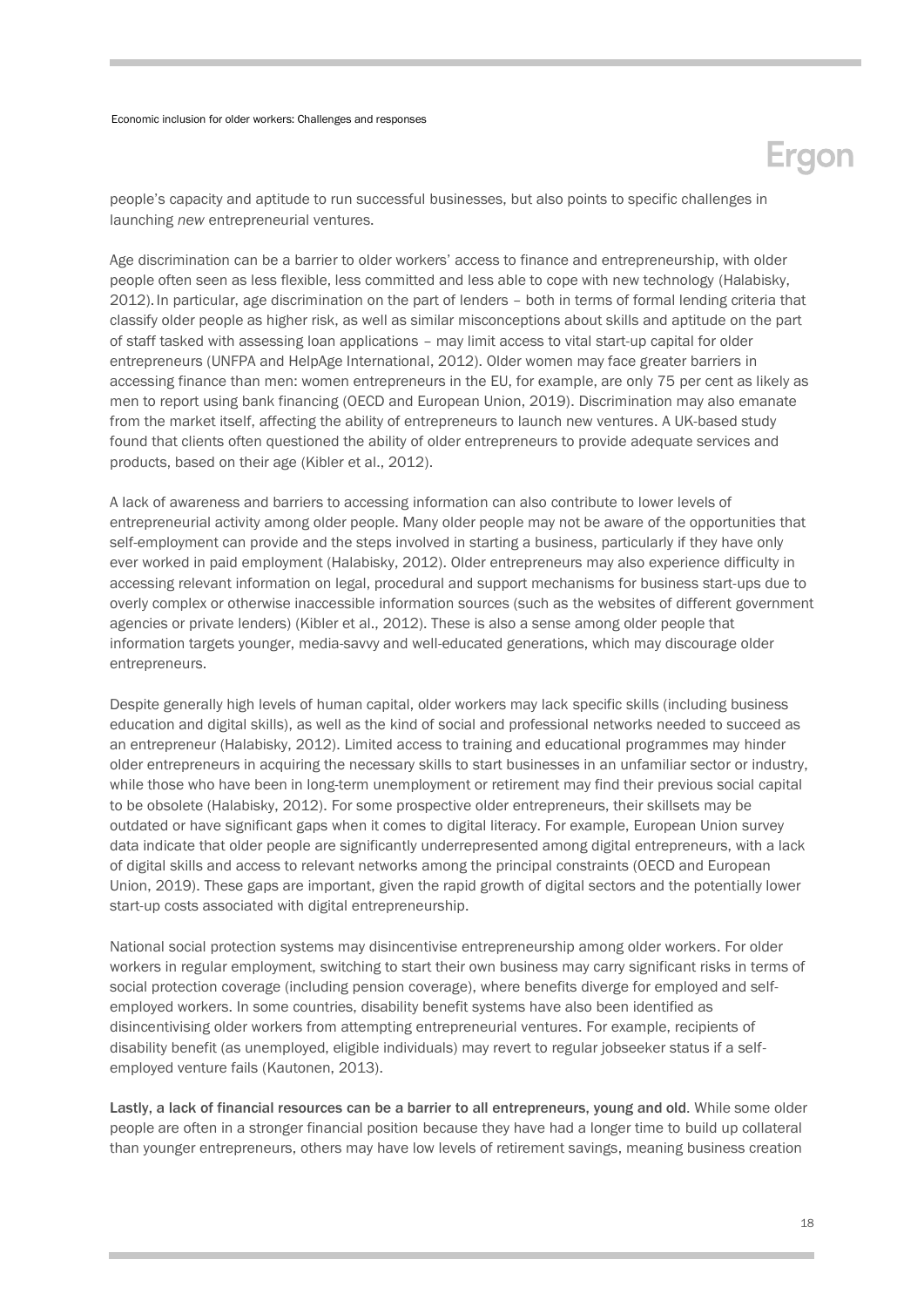## **Ergon**

carries an opportunity cost. Accessing finance is particularly a problem for older entrepreneurs that were previously unemployed (Halabisky, 2012).

### <span id="page-18-0"></span>3.2 Policy responses

Supporting business creation among older people has multiple economic benefits, facilitating older workers' economic inclusion and partially offsetting labour and skills shortages in some regions and sectors in the short term. Senior entrepreneurship can also have other social and health benefits, including improved quality of life, enhanced social inclusion and reduced risk of poverty for older people (OECD and European Union, 2019). For older women, entrepreneurship may present an opportunity to realise a long-held ambition or take on more responsibility – something that may have not been possible before due to family and care responsibilities (Moore, 2020).

Some countries in which the EBRD invests grant older workers priority access to state entrepreneurship support, such as loans, business skills training and business services. Although older workers can often access programmes targeted at the general population of entrepreneurs, these programmes may not adequately address the specific barriers faced by older entrepreneurs, including access to start-up capital, skills and business training support, access to professional and support networks, and a lack of awareness of and access to information about entrepreneurial opportunities. Public policy has an important role to play in addressing these unique obstacles facing older entrepreneurs (OECD and European Union, 2019).

Specific public policy responses might include:

- Dedicated credit lines and loan programmes. Some countries, such as Japan, have sought to support senior entrepreneurs financially by offering preferential rates for business loans to defined target groups, including older workers. Such schemes aim to plug the financing gap arising from the hesitancy of private lenders to provide credit to older entrepreneurs (OECD, 2019a).
- Subsidies to support business start-up costs for older entrepreneurs. In addition to dedicated credit lines, some countries have also implemented broader financial support for new businesses launched by older workers, for example, by providing temporary subsidies to cover part of start-up costs and hiring new staff (OECD and European Union, 2019).
- Business education, coaching and counselling. In some OECD countries, financial support programmes are supplemented with subsidised training, counselling and mentoring services to help older entrepreneurs make use of start-up incentives. Many such programmes also include support for peer-to-peer networks to share information and expertise to encourage collaborative ventures. In some cases, these services are focused on unemployed older people as part of wider public employment services (OECD, 2019a). Other initiatives have

### Business education, coaching and advice

I[n KAZAKHSTAN,](https://www.gov.kz/memleket/entities/enbek/documents/details/7818?lang=ru) unemployed older workers are provided free access to entrepreneurship skills training under the national employment plan, as well assistance in developing business plans, legal and accounting assistance, and marketing advice in the first year of their project.

sought to involve successful older entrepreneurs in support programmes as mentors or trainers (Kautonen, 2013).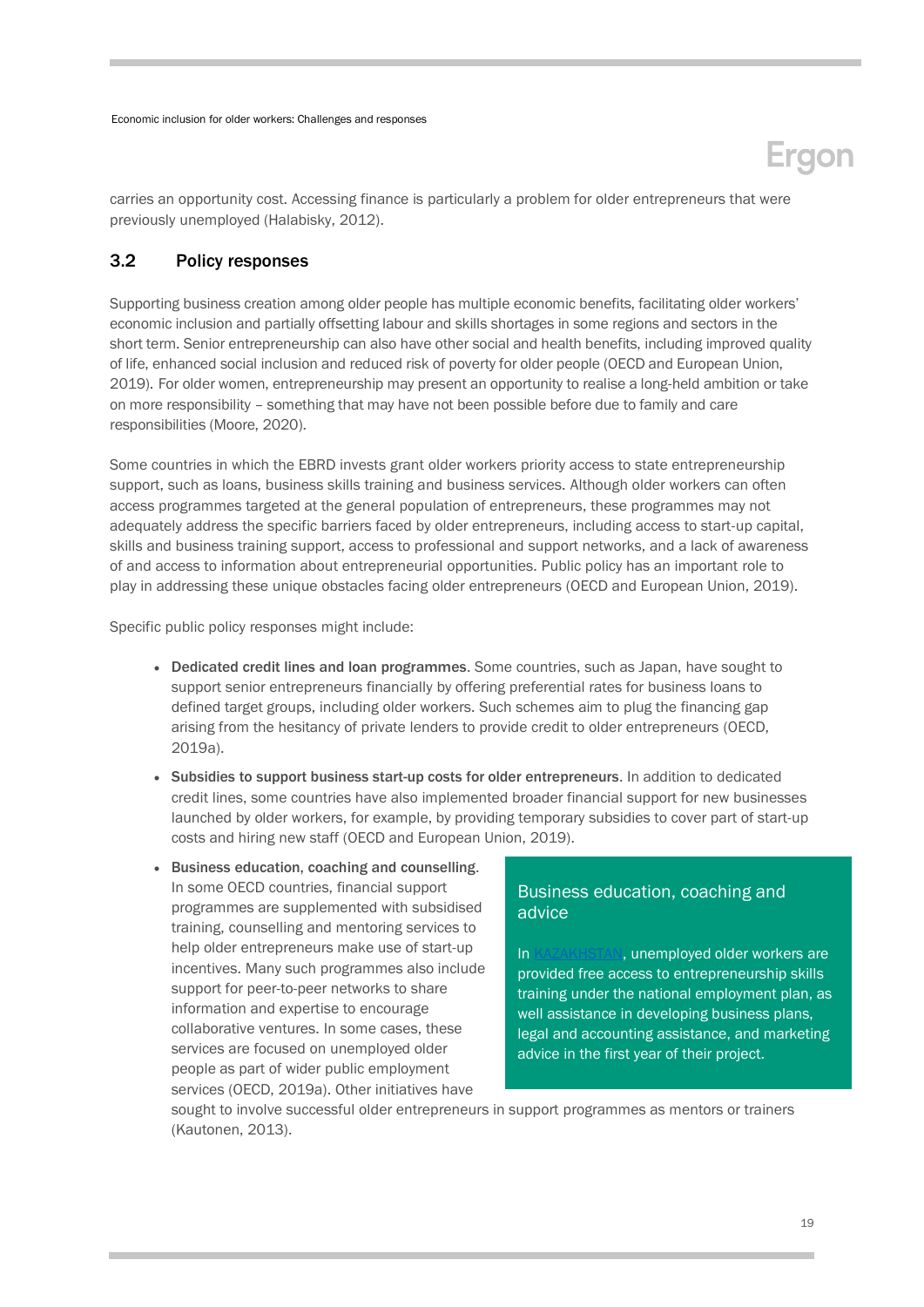- Partnerships with educational institutions to develop key skills for older entrepreneurs. Some countries have pursued partnerships with educational institutions to provide tailored courses on entrepreneurial skills, including digital skills. Programmes might target older people exclusively or be designed expressly to promote cross-generational learning and collaboration by mixing undergraduates with older people. Such initiatives can also help older entrepreneurs build relevant networks and access ongoing business development support services (for example, see HEI Innovate, 2020).
- A conducive social-security regime. Several countries have reviewed their social protection systems and reformed aspects of their benefits systems to ensure that they do not disincentivise senior entrepreneurship, for example, by punishing business failure.

### Cross-generational learning and collaboration

Comenius University in Bratislava offers a semester-long course on "Development of Entrepreneurial Skills in Cross Generation Teams", where older people engaged with the University's Centre for Continuing Education and undergraduate students work in teams on real-life businesses. The course is designed to support senior entrepreneurship as well as to facilitate cooperation and crossgenerational transfer of knowledge, skills and experience and build relationships with private sector partner organisations. Projects launched during the course includ[e WakiVaky,](https://heinnovate.eu/sites/default/files/HEInnovate_Comenius%20University%20Bratislava%20case%20study.pdf) a start-up producing and selling bags made from upcycled material.

- Positive awareness raising. To facilitate the uptake of programmes and initiatives, governments have often invested resources in public information campaigns and other awareness-raising activities to promote positive messaging on entrepreneurship as a late-career option. These initiatives not only aim to educate potential senior entrepreneurs themselves, but also raise positive awareness among different stakeholder groups (friends and family, customers, financiers) in order to remove negative age-biased or gender-based bias as a potential barrier to senior entrepreneurship.
- Accessibility of entrepreneurship support services. Effective programmes to support senior entrepreneurship require policymakers to consider accessibility of information and services. This can include ensuring that start-up information does not use excessive jargon to communicate procedures and regulations, or training enterprise support staff to treat older people appropriately (such as avoiding jargon and acknowledging older people's skills and experience).

### <span id="page-19-0"></span>3.3 Private-sector responses

In addition to public policy responses, private-sector actors in many countries have also taken steps to promote and support entrepreneurship among older people (Development Solutions Europe and Executive Agency for Small and Medium-sized Enterprise, 2016). For lenders, investors and business service providers, older entrepreneurs are an important potential client base.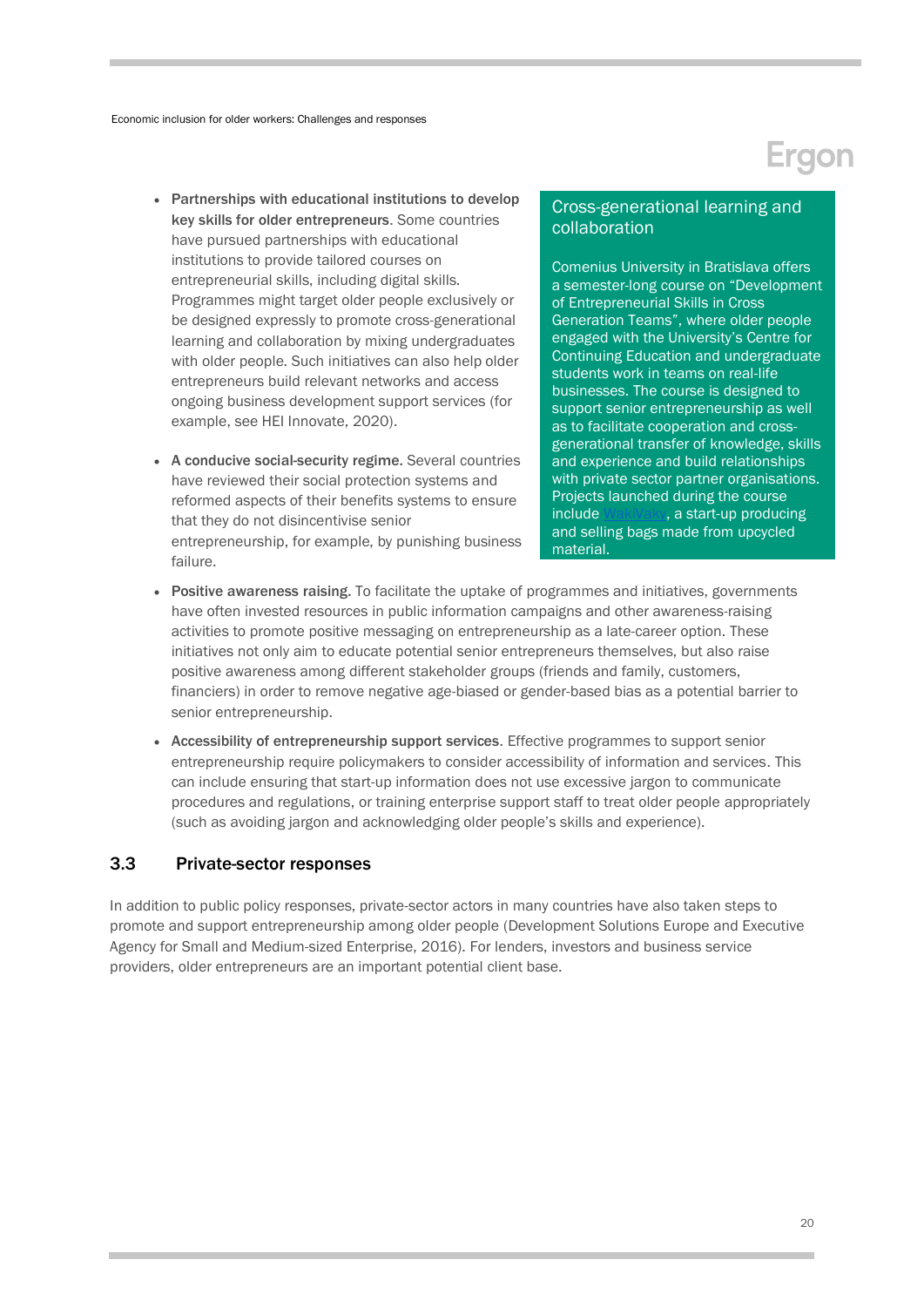- Supporting education and training on entrepreneurial skills. A number of private consultancies specialising in business development, as well as business support services providers, have identified older entrepreneurs as an important potential client base and developed products tailored specifically to this group, such as business coaching and mentorship, bespoke training programmes and printed materials.
- Support from private industry and investor associations. In addition to services offered by private consultancies and similar enterprises, industry and investor associations in some countries (including some countries in which the EBRD invests) have also sought to promote "senior entrepreneurship" through mentoring and other business advisory services aimed

### Mentoring and networking initiatives

#### The [LATVIAN INVESTORS' ASSOCIATION](https://op.europa.eu/en/publication-detail/-/publication/8fdadabd-9ac8-11e6-868c-01aa75ed71a1) has

sought to support innovation through a mentorship programme involving senior inventors and mentors. Mentors are selected based on their ability to coach, interact and engage with mentees, as well as their professional qualifications and skills. The programme is advertised through news channels and online, and promoted at events and exhibitions organised by the Association. Meanwhile, the

in France and Belgium develops and organises local platforms fostering meetings between senior citizens of complementary profiles and skills with innovative project teams.

specifically at older people. In some European countries, investor and entrepreneurs' associations have established local platforms and events to bring together senior (prospective) entrepreneurs to exchange knowledge and grow professional networks.

### Support for start-ups working on age-friendly technologies

As part of its commitment to supporting an ageing population, energy and services company has launched an Active Ageing Challenge to identify and fund start-ups with tech solutions that help meet the needs of an ageing society. Entrepreneurs pitch their products to industry experts to win part of the £100,000 prize fund and the opportunity to access valuable networking and mentorship opportunities. In addition to the prize fund, the company also invest directly in promising start-ups.

<span id="page-20-0"></span> Tailored financial products. Tailored financial products may include start-up loans for older firsttime entrepreneurs, specific products targeted at older workers facing unemployment, or loans to support small businesses run by older people to expand and to facilitate integration into the mainstream banking sector. The impact of these products is strengthened when accompanied by advisory support, coaching, and other financial and business services.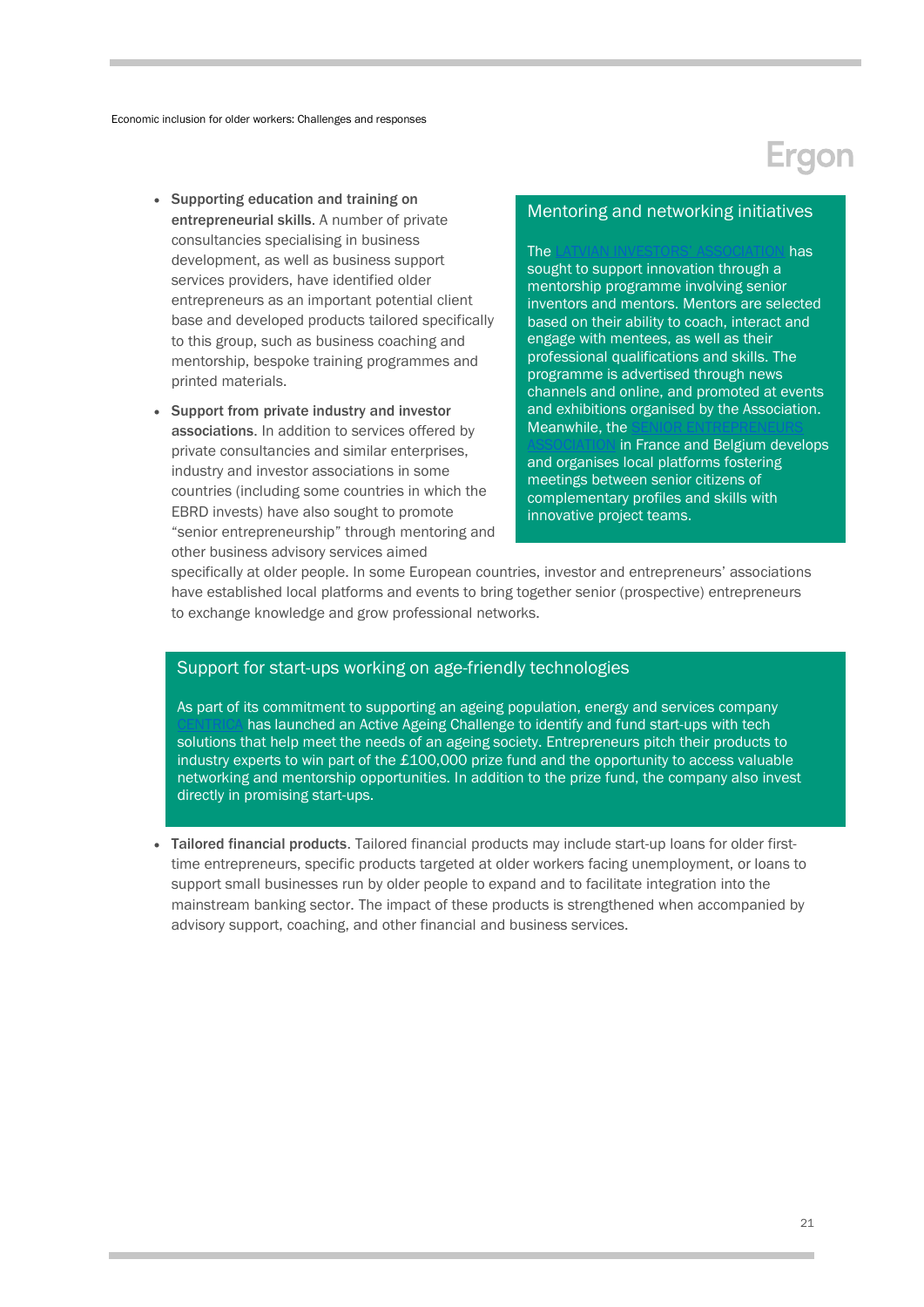### 4. Access to services that enhance economic opportunities

Access to key services is fundamental to supporting citizens' full economic participation in society. In particular, access to adequate transportation services, to ICT and to key municipal infrastructure (energy, water and sanitation, as well as public buildings and spaces) are often prerequisites to participating in education, employment and business activities, as well as political, social, and cultural life. Where older workers face disproportionate barriers to accessing these services, the adverse impacts on economic participation can be far-reaching and compound the effect of other obstacles to employment and entrepreneurship.

### <span id="page-21-0"></span>4.1 Challenges

Older workers may face challenges in accessing a range of services, including transport, ICT and municipal services. In many cases, access challenges may relate to reduced mobility and other disabilities, the incidence of which increase with age (although age remains, overall, a poor indicator of health and disability status). Accessibility may also be constrained by other factors, including skills gaps. However, it is important to underline that many people age without experiencing any physical or mental disability and that skills gaps that restrict access to some services (such as ICT) are not common to all older workers and are not exclusive to people over 50 years of age.

### **Transport**

The barriers encountered by older workers in accessing transportation services are not typically related to age directly, but rather to health and disability status. Although the incidence of some health conditions that cause disability and the rate of other physical limitations typically increase with age, the effects of age are highly individual and many older workers (and older people more generally) age without experiencing any form of disability or any significant reduction in mobility. As such, the impact of potential barriers to accessing transport vary significantly from individual to individual.

For older workers who experience some reduction in physical mobility, however, the obstacles to accessing transportation services can be significant. These can include poor access to transport stops and stations (including a lack of adequate pedestrian access), low platforms requiring steep steps to board vehicles, insufficient lighting and physical supports (such as railings), a lack of assistance at stations and in vehicles, and a lack of accessible information about services (UNECE, 2009; for a more detailed discussion of physical access barriers, see EBRD, 2021b).

Discriminatory practices also play a role in impeding older people's access to transport. Transport service operators may discriminate directly against older passengers (for example, by refusing to admit older people, especially those with physical disabilities), while older workers may also face potential discrimination from other passengers (for example, in accessing priority seating) (UNFPA and HelpAge International, 2012).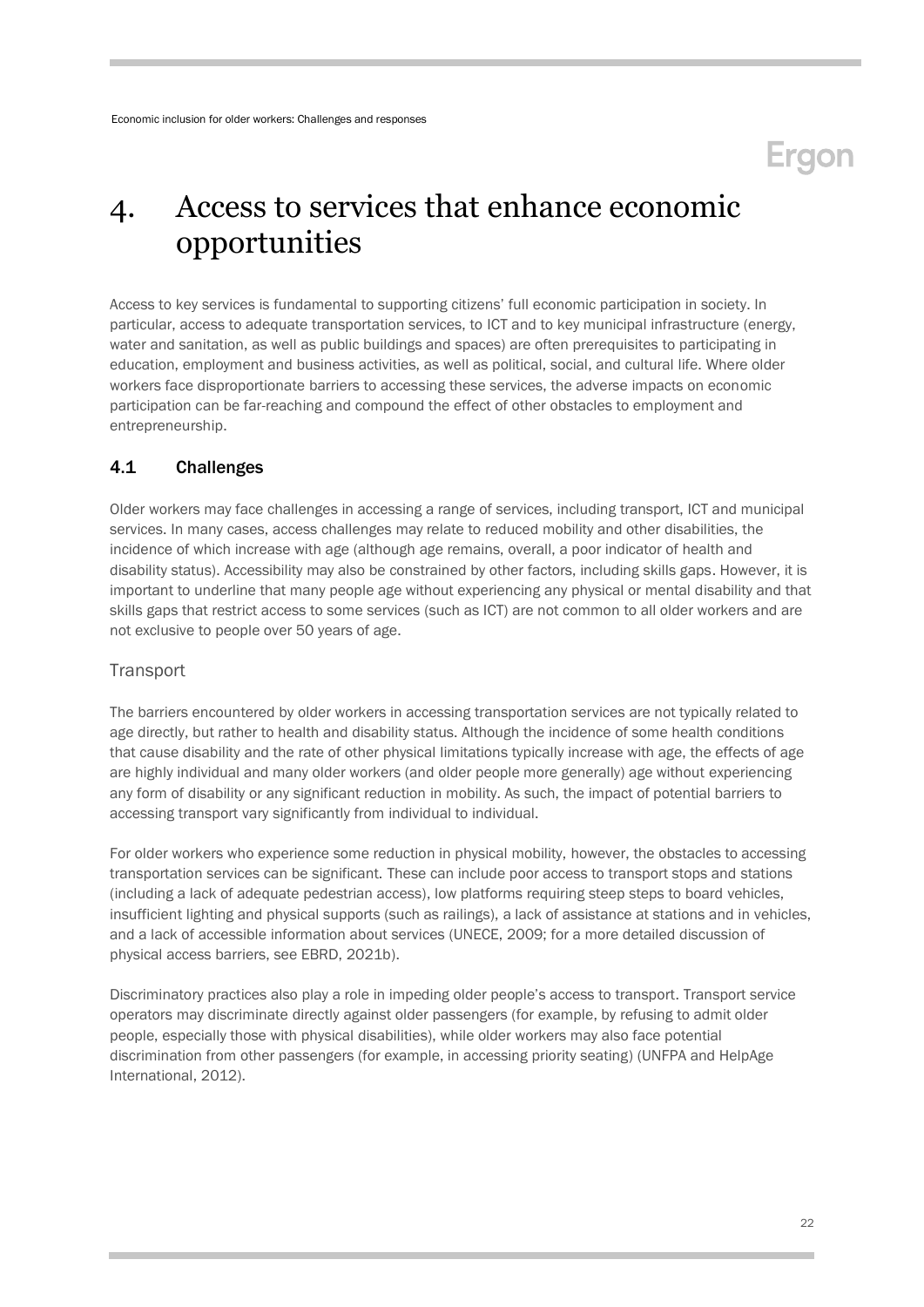### ICT

Accessing ICT services is increasingly central to the everyday economic and social life of people of all ages, including older workers and entrepreneurs. Access to and competency in using ICT products and services is often a crucial component of recruitment processes (digital recruitment systems), day-to-day workplace tasks, accessing education and training (digital learning environments) and accessing other services that rely on ICT (such as online and digital interfaces for information about transportation or health services). Thus, factors that may partly restrict access to ICT services can have far-reaching impacts on the wider economic inclusion of older workers.

Barriers affecting older workers' access to ICT typically derive from specific skills gaps and/or wider accessibility issues related to functional limitations (including disability). In some countries, lower literacy levels and lack of necessary skills among older people (particularly older women), can act as barriers to accessing some ICT services. Older people are often among those that do not benefit fully from the potential of ICT services, with older people in developing countries the demographic segment least likely to have access to digital technologies (Poushter, 2016). Similarly, OECD surveys indicate that older workers are not well equipped to deal with changes in skill requirements brought about by technological progress, with nearly a third of 55-65 year olds (on average) having no or limited computer experience, compared with 20 per cent of 45-54 year olds, 11 per cent of 35-44 year olds and just 7 per cent of 25-34 year olds (OECD, 2016). In addition, there is some indication that a lack of confidence in their own abilities or low self-efficacy may prevent some older people from acquiring further ICT skills (UNFPA and HelpAge International, 2012).

In addition to potential skills gaps, older workers and entrepreneurs with some functional limitations – such as reduced mobility and/or visual or cognitive impairment – face the same challenges as people with disabilities of all ages in accessing ICT services. These barriers include inaccessible design of ICT devices (such as small screen or font sizes, complex operating or navigational procedures that require high levels of manual dexterity) and hard-to-access ICT content (such as low-contrast visual material, and complex or confusing websites or navigation) (for a more detailed discussion of physical access barriers for people with reduced mobility, see EBRD, 2021b).

### <span id="page-22-0"></span>4.2 Policy responses

*In many cases, relevant policy responses relate to broader accessibility initiatives that are relevant to people of all ages with some mobility restrictions or other physical or mental disabilities. These are relevant to older workers and people to the extent that the prevalence of some health conditions and forms of disability increase with age. For a more detailed analysis of private-sector responses to accessibility issues, see the accompanying EBRD report on the* Economic inclusion for people with disabilities: Challenges and responses*.* 

Governments around the world have adopted various policies aimed at improving older people's access to services that facilitate and enhance their economic participation, including improving the availability and accessibility of public transportation. Successful initiatives in this area typically involve (WHO, 2015):

- improving the physical accessibility of vehicles, stations, stops and their staging areas (for example, by introducing low-floor buses and improved-access trains)
- increasing the relevance and convenience of public transport by making changes to routes or timetables, or both
- improving financial accessibility by offering free or reduced-price fares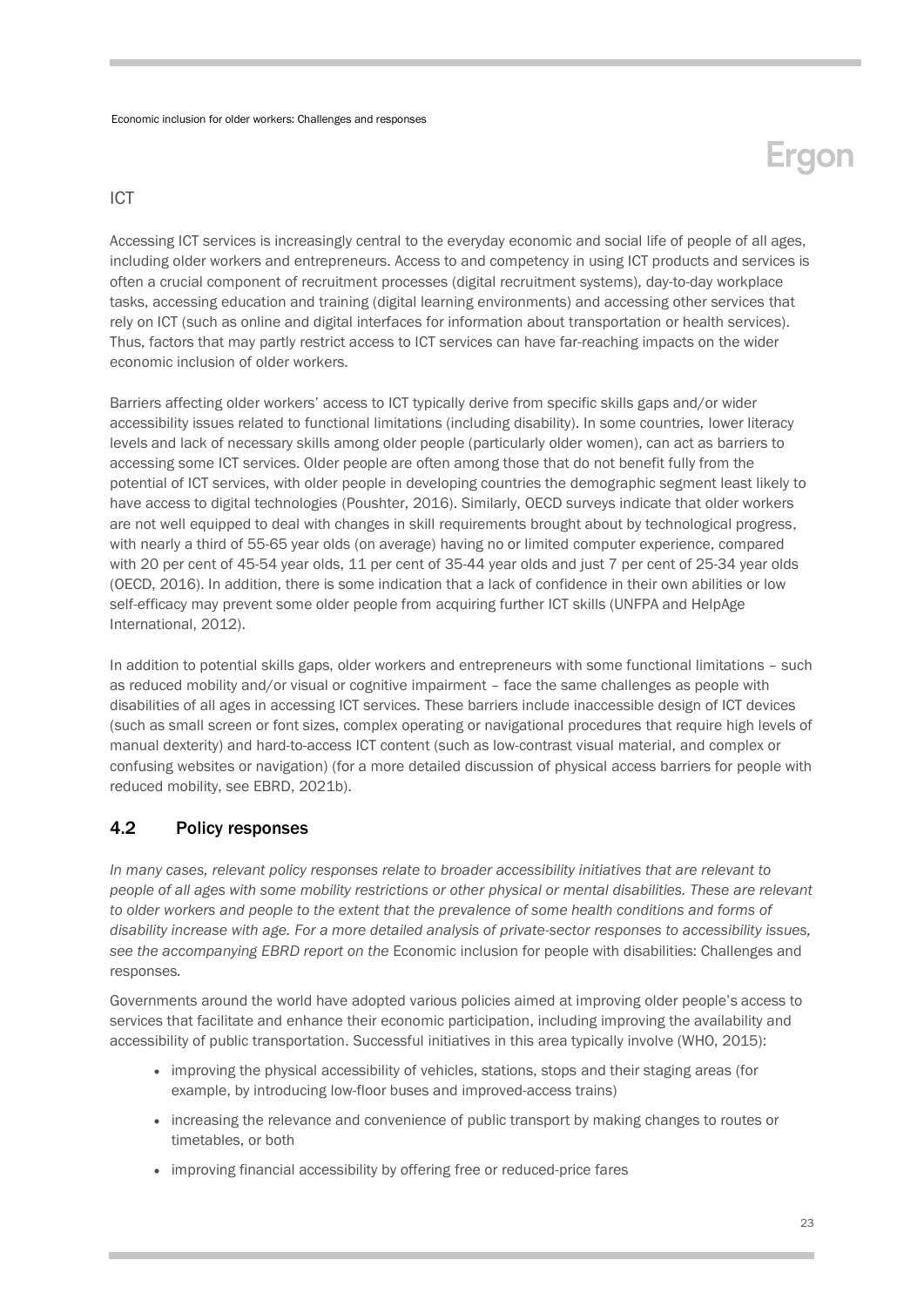- ensuring that information about the system (such as schedules, booking and ticket purchase arrangements, availability of facilities and staff assistance) is accessible in advance of the journey
- providing priority seating for people with reduced mobility
- educating transport operators to consider that some passengers may require help or more time to get on or off public transport, and providing appropriate training to support staff
- testing new services such as electronic ticket purchase and the reduction of ticket counters with the physical presence of support staff – for the accessibility of older people and ensuring that these do not hinder older peoples' access to public transportation

The principles of universal and inclusive design can also help to reduce challenges that older individuals experience in the built environment. Putting in place age-friendly and barrier-free infrastructure requires the systematic inclusion of accessibility criteria in housing and building codes and in city planning (UNHRC, 2016). Measures to transform cities and communities and make them more accessible in terms of meeting the needs of older peoples must target all areas, including transportation, public spaces and housing.

Inclusive approaches to information and communication technologies also increase accessibility to digital products and services. The provision of ICT training for older people is growing, with special programmes to promote digital skills among this group being implemented in numerous countries (Australia, Hungary, the Russian Federation, Kazakhstan, Israel and Finland, for instance) (UNECE, 2017; 2019b). In Greece, for instance, local authorities have worked together with the private sector and non-governmental organisations to

### Improving understating of accessibility barriers affecting older workers

In th[e EUROPEAN UNION](https://cordis.europa.eu/project/id/693319), the EU's Mobile Age project (2016-19) aimed to help older people to access public services digitally by working in collaboration with senior citizens to develop new accessible, mobile and open government services suited to their needs – in contrast to traditional approaches focused on training older adults to "catch up". Piloted in cities in the United Kingdom, Germany, Spain and Greece, the project explored issues that were important to elderly residents in each specific location, including urban safety and accessibility. The project resulted in the development of innovative mobile demonstrator apps, such as one application that allows older adults in [SPAIN](https://www.mobile-age.eu/) to report accessibility problems in their local areas to municipal governments.

improve the digital skills of older individuals (see the following section).

### <span id="page-23-0"></span>4.3 Private-sector responses

In most cases, private-sector responses involve broader accessibility initiatives that are relevant to people of all ages with some mobility restrictions or other physical or mental disabilities. They are relevant to older workers and people insofar as the prevalence of some health conditions and forms of disability increases with age. For a more detailed analysis of private-sector responses to accessibility issues, see the accompanying EBRD report on the *Economic Inclusion for People with Disabilities: Challenges and Responses*.

There is a strong business case for removing barriers and promoting the usability of products and services. Accessibility can offer market benefits, particularly with an ageing population,<sup>6</sup> and accessible websites and services can be easier for all customers to use. Older people comprise a growing proportion of current and potential internet users worldwide. Across Europe, for example, 49 per cent of those over the age of 50

For example, it has been observed that older people in Germany travel more often and for longer periods than the younger population, so ensuring accessibility for older individuals could offer commercial benefits for the tourism industry (UNECE, 2019b).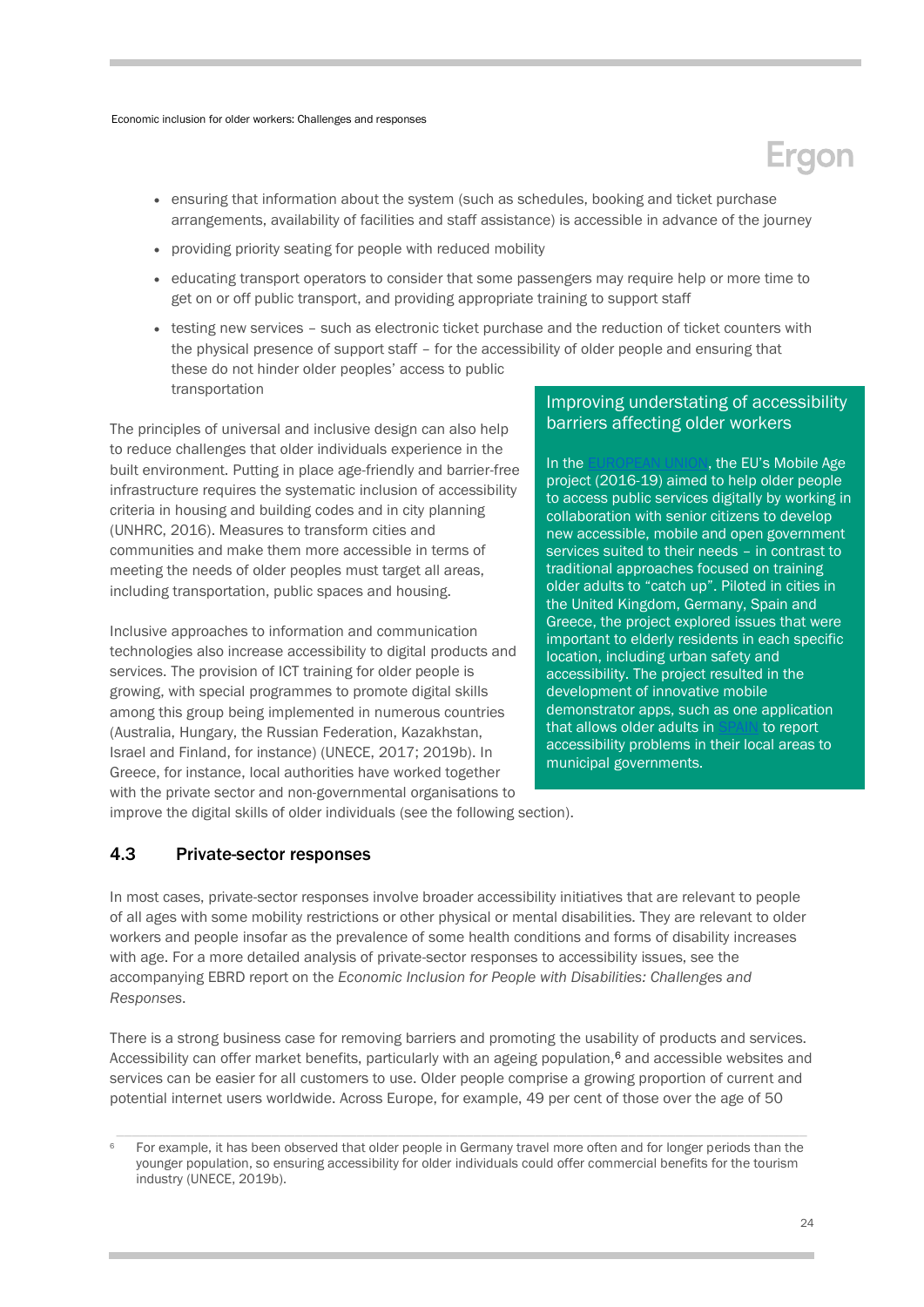## Ergon

already use the internet, with as many as 73 per cent of 50-54 year olds, 71 per cent of 55-59 year olds, and 59 per cent of 60-64 year olds reporting having been online in the last week (König et al., 2018).

Removing operational barriers can also enable companies to benefit from the expertise of older workers. Some corporations have provided key examples of the benefits to older employees of increased access to assistive technologies and ICT services (UNECE, 2019a; 2019b).

### Supporting ICT training to increase access to products and services

. Greece's largest mobile network operator, has worked closely with 50plus Hellas NGO and the local authorities to provide free ICT training to people over the age of 50 – the country's fastestgrowing group of Internet users. The collaboration started in the municipality of Athens in 2012 and has since expanded to 14 additional municipalities across mainland Greece. By 2019, more than 12,000 older people (64 per cent women) have attended the trainings funded by COSMOTE, learning how to use tablet devices, navigate the internet and social media platforms, and use various applications. 85 per cent of participants reported that the digital skills acquired contributed to improvements in their social life.

Similarly[, MOBILE TELESYSTEMS](http://www.unece.org/fileadmin/DAM/pau/age/Capacity_building/Road_Maps/Belarus/ECE_WG_32.pdf) (MTS), one of the largest mobile network operators in Belarus, has developed a volunteer-run curriculum aimed at improving the ICT literacy of older people since 2014. IT classes are taught by university students, employees of MTS and IT companies as well as older volunteers who have already mastered the necessary ICT skills. In 2019, 32 training centres had been established in all regions of Belarus.

<span id="page-24-0"></span>In the Slovak Republic[, NOVITECH](http://www.ageingatwork.eu/resources/a-guide-to-good-practice-in-age-management.pdf) – an ICT company – provides IT courses for older people on its premises with the express aim of providing older workers with relevant skills to improve their employment prospects.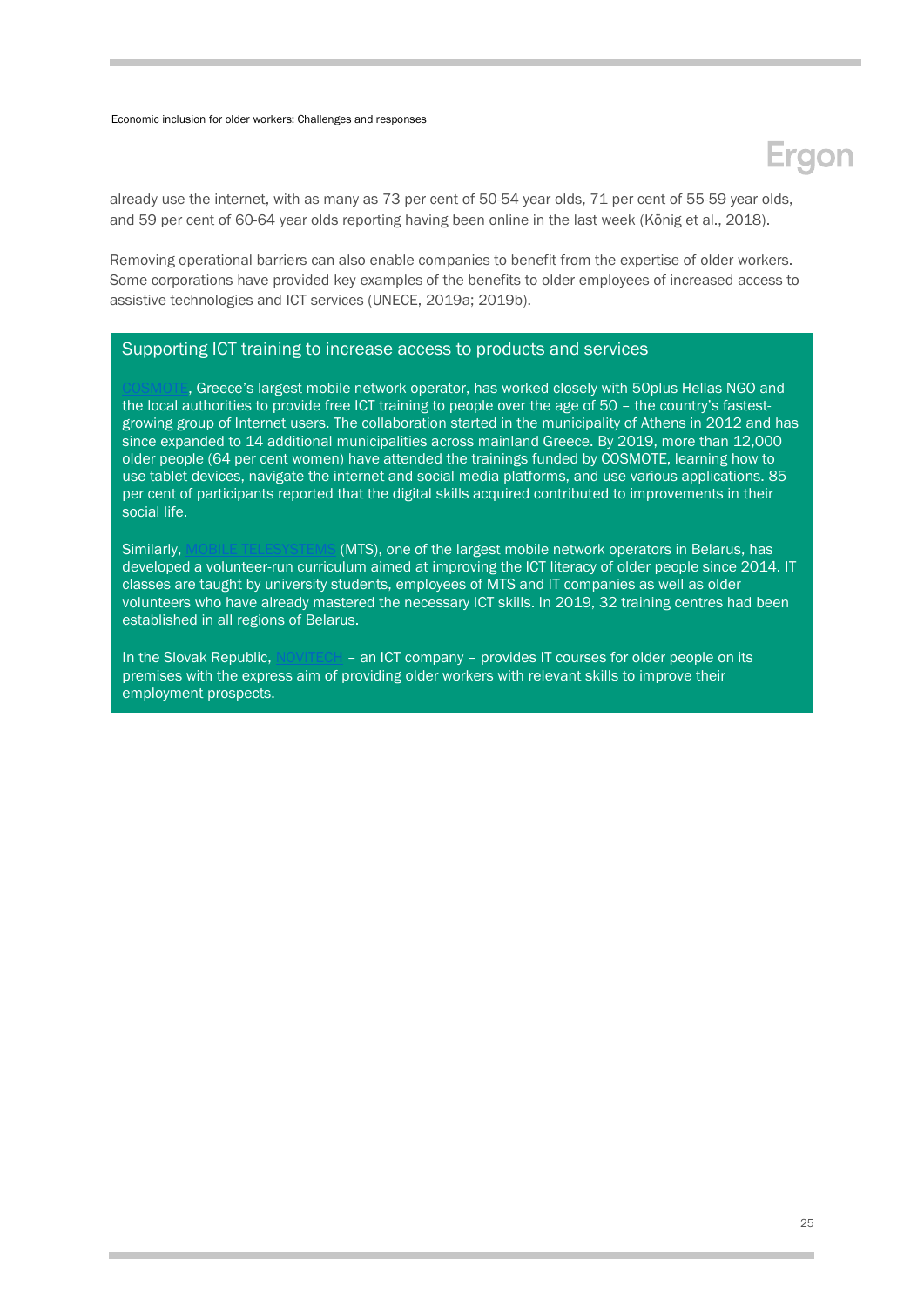### 5. Crisis impacts on economic opportunity

Evidence of the economic impact of the Covid-19 crisis on older people is still emerging, however, there are preliminary indications that the pandemic is having a negative impact on their economic participation.

Government measures aimed at preventing and containing the spread of the virus – such as stay-at-home orders and quarantine measures – have disproportionately affected older people. Older people are typically classified as a high-risk category for health reasons and, therefore, subject to more restrictive public health measures (Henry, 2020). Being forced to stay away from the workplace when there is no possibility of working remotely has resulted in a loss of income and a decrease in living standards for older workers (United Nations General Assembly, 2020). According to the United Nations, the economic downturn is having a disproportionate impact on older women due to their limited access to income, be it through employment or assets, such as land and property (United Nations, 2020).

There are concerns that the crisis has intensified age discrimination based on misguided perceptions of older people as unproductive and a public health and economic "burden" (United Nations General Assembly, 2020). There is a high risk of employment discrimination due to age and perceived vulnerability to the effects of the Covid-19, particularly where older workers are asked to delay their return to work, even as economies ease restrictions on businesses (Henry, 2020). More broadly, ageist attitudes are increasingly visible worldwide in the form of verbal abuse and negative images targeting older workers in the media and public debates (United Nations General Assembly, 2020). These trends have prompted the United Nations to urge that policies, programmes and communications provide a differentiated, undistorted picture of the impact of the pandemic on older people and recognise their contribution to the response, to ensure that older people are not stigmatised (United Nations, 2020).

The Covid-19 crisis has also amplified the impact of the digital divide, as both the public and private sectors have increasingly relied on digital technologies during lockdown. However, age gaps in access to ICT have meant that older people's access to essential information on the pandemic and related socioeconomic measures, as well as services such as banking, has been significantly limited (United Nations, 2020). In contrast, the long-term rise in remote working and the removal of geographical limitations as a result of the crisis may be advantageous to older workers, who could benefit from flexible working patterns and be able to apply for jobs beyond their area of residence (Oppenheim, 2020). For older workers to benefit from the increased use of flexible working arrangements, however, they must be included in lifelong learning programmes and given better access to and training in ICT.

Research suggests that crises and epidemics can affect older workers' economic opportunities more than those of people of prime working age.<sup>7</sup> For example, after the 2012 outbreak of Middle Eastern Respiratory Syndrome (MERS), older workers in Korea – where the virus had a marked negative impact on the economy – were found to be more likely to experience higher involuntary unemployment and underemployment than younger people, as well as a reduction in working hours (Lee and Cho, 2016). Meanwhile, the global financial crisis of 2008 resulted in widespread unemployment, but older workers typically took longer to find new work (Henry, 2020). Many lost stable employment and opted to exit the labour market, while others found themselves in more precarious work situations with lower earnings. The long-term consequences included losses of savings, pension income and quality of life, as well as the need for individuals to work longer than planned due to financial hardship. The employment effects of the Covid-19

Note that young workers aged 15-24 are also likely to be disproportionately affected by economic crises such as the Covid pandemic. See, for example, ILO (2020a).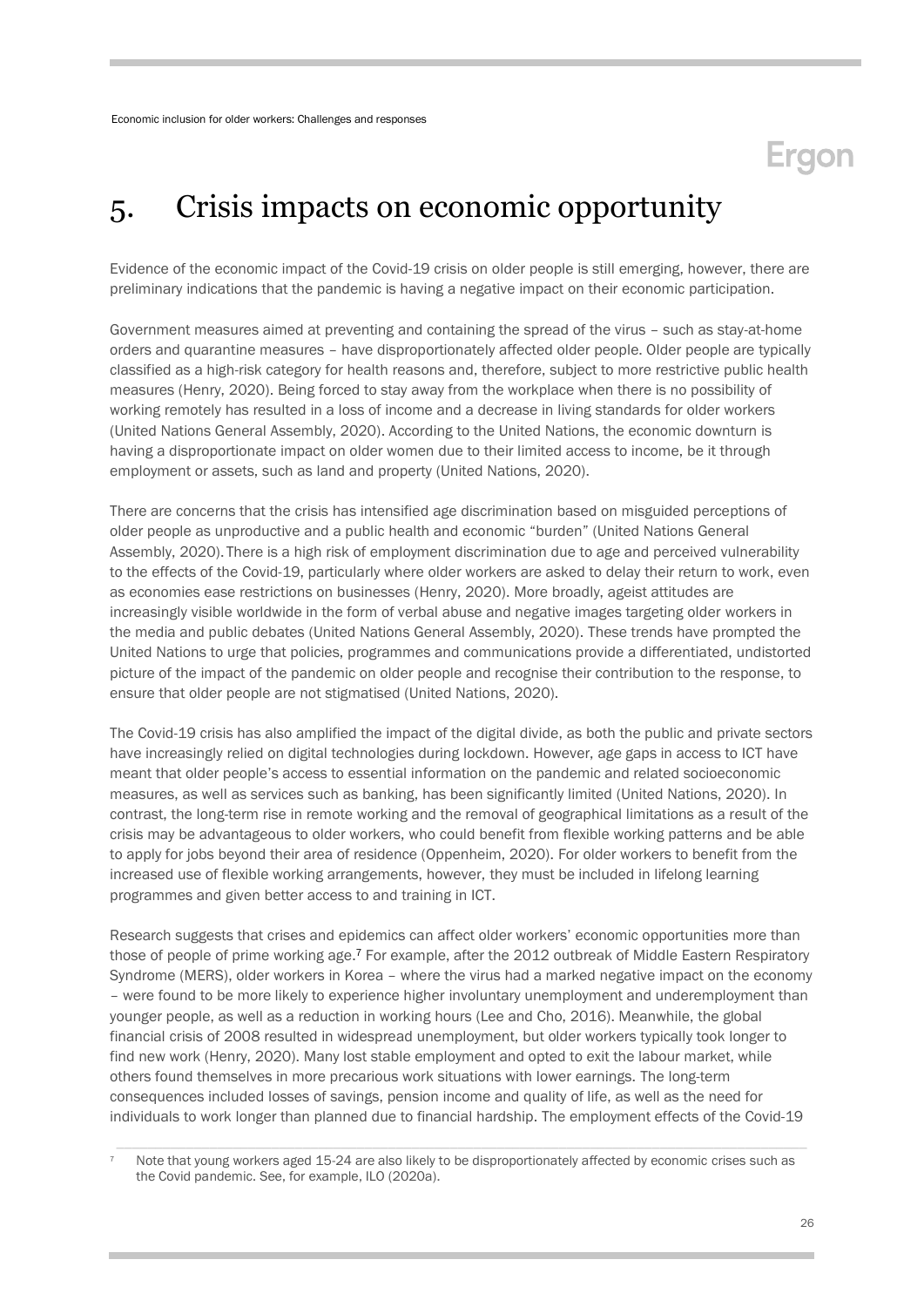## Ergon

pandemic may be even more severe, suggesting that older workers may again be hit hard (Henry, 2020). Older workers require more support in regaining their employment status, while policies that support skills development and entrepreneurship can help cushion the impact of unemployment (ILO, 2020b).

Experience also suggests that crisis response must take into account the needs of particularly marginalised older workers. Less educated older workers and those on lower incomes, for example, tend to be more disadvantaged during economic crises (United Nations, 2020). Similarly, the United Nations warns that the economic downturn and other broader consequences of Covid-19 may leave many older women and older people with disabilities at a disadvantage, with limited job opportunities and inadequate pensions and social protection to provide a buffer (United Nations, 2020).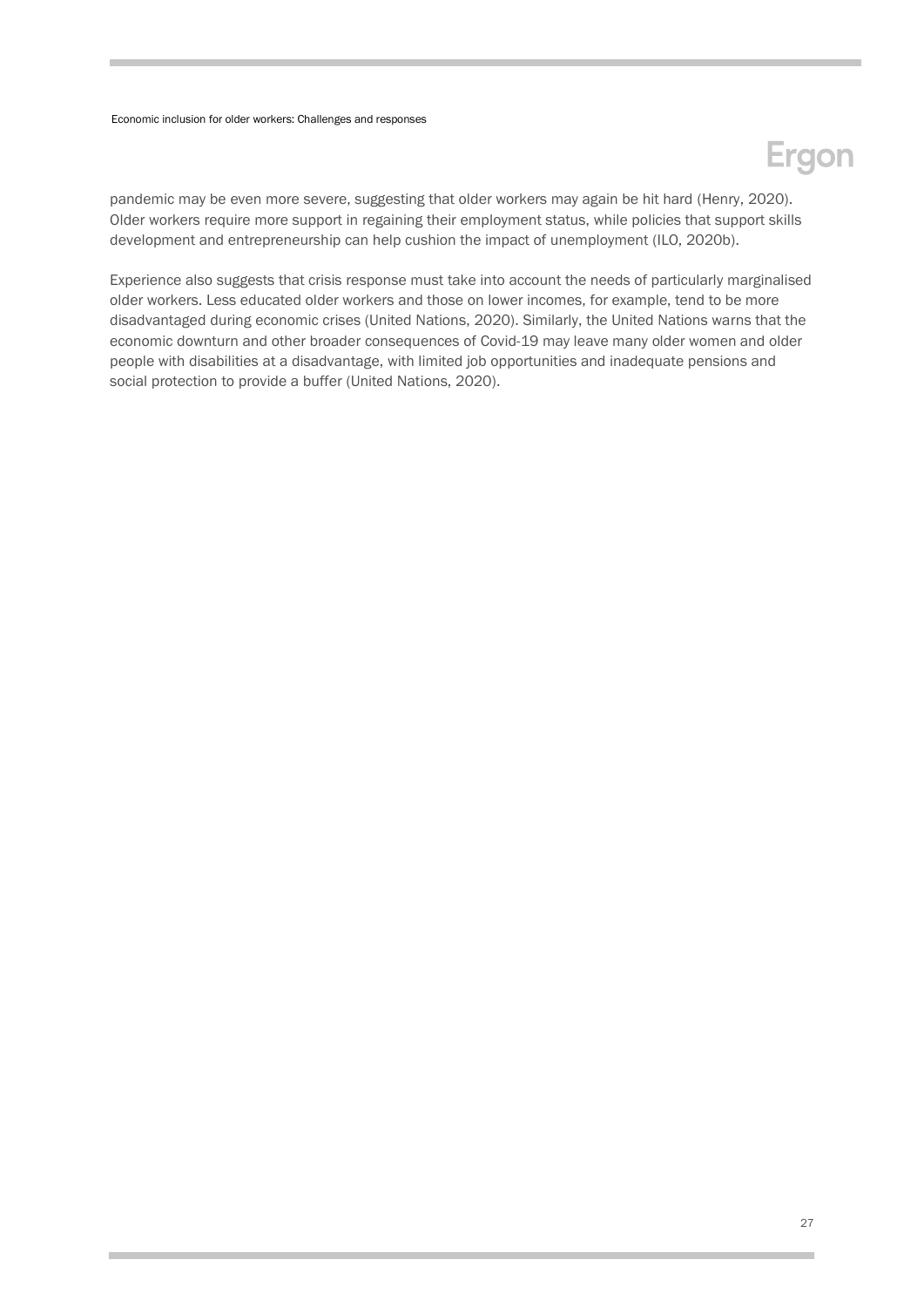### **Eraon**

### <span id="page-27-0"></span>6. Recommendations

### <span id="page-27-1"></span>6.1 Recommendations for the EBRD

### 1. Engage in policy dialogue in countries where the Bank invests to raise awareness of the impact of Covid-19 on older workers, the more general barriers to their economic participation and opportunities to strengthen their inclusion.

One of the most pressing issues in the working lives of many older workers at present is the actual or anticipated impact of Covid-19 on their employment or business activities. In this context, it is important that any engagement by the EBRD with national government on policy responses to Covid-19 raise awareness of the negative impacts of the pandemic on the economic participation of older workers (as well as other vulnerable groups). The EBRD should also consider the relevance of older workers in the context of new or existing policy dialogue that is primarily focused on other topics (such as technical and vocational education and training and skills development, or the knowledge economy), but which could be adjusted to include some consideration of the needs of older workers.

In many countries where the EBRD invests, there is a pressing need for governments and employers to consider how to maintain the economic contribution of older workers in light of an ageing population. Here, the Bank can play an important role in drawing attention to legislation and policy that create obstacles to economic participation for older workers, including compulsory retirement ages. The most constructive entry points to policy dialogue on legislative barriers will need to be tailored to the specific legislative and policy frameworks of each country. Policy dialogue should be complemented by support for research and data collection (see Recommendation 3) that can help fill information gaps and ensure evidence-based policymaking.

There may also be scope for EBRD to coordinate policy dialogue or awareness-raising activities with other international organisations (such as the ILO, United Nations Development Programme or WHO) or civilsociety organisations that already have active programmes and initiatives to support older workers (for example, HelpAge International).

### 2. Support clients in implementing policies, practices and services that respond to the needs of older workers.

Many of the countries in which the EBRD invests lack practical information on the challenges faced by older workers. The EBRD can help its clients to recognise and realise the benefits of strengthening the economic participation of this group. This may involve direct technical assistance to individual clients to create or develop pockets of good practice, the creation of peer learning platforms, so EBRD clients can learn from one another, or the development and dissemination of concise, targeted information and guidance material. In any case, client-focused activities should aim to raise awareness of the range of potential benefits to businesses of a greater focus on strengthening the economic participation of older workers.

Support for clients could include:

 Working with clients to strengthen HR policies and frameworks to ensure non-discrimination at all stages of the working relationship, including with respect to recruitment and termination of employment (including policies and practices on retirement and collective dismissal). In those countries where the EBRD invests that have an ageing workforce, there is strong business rationale for companies investing in the ongoing training and development of their existing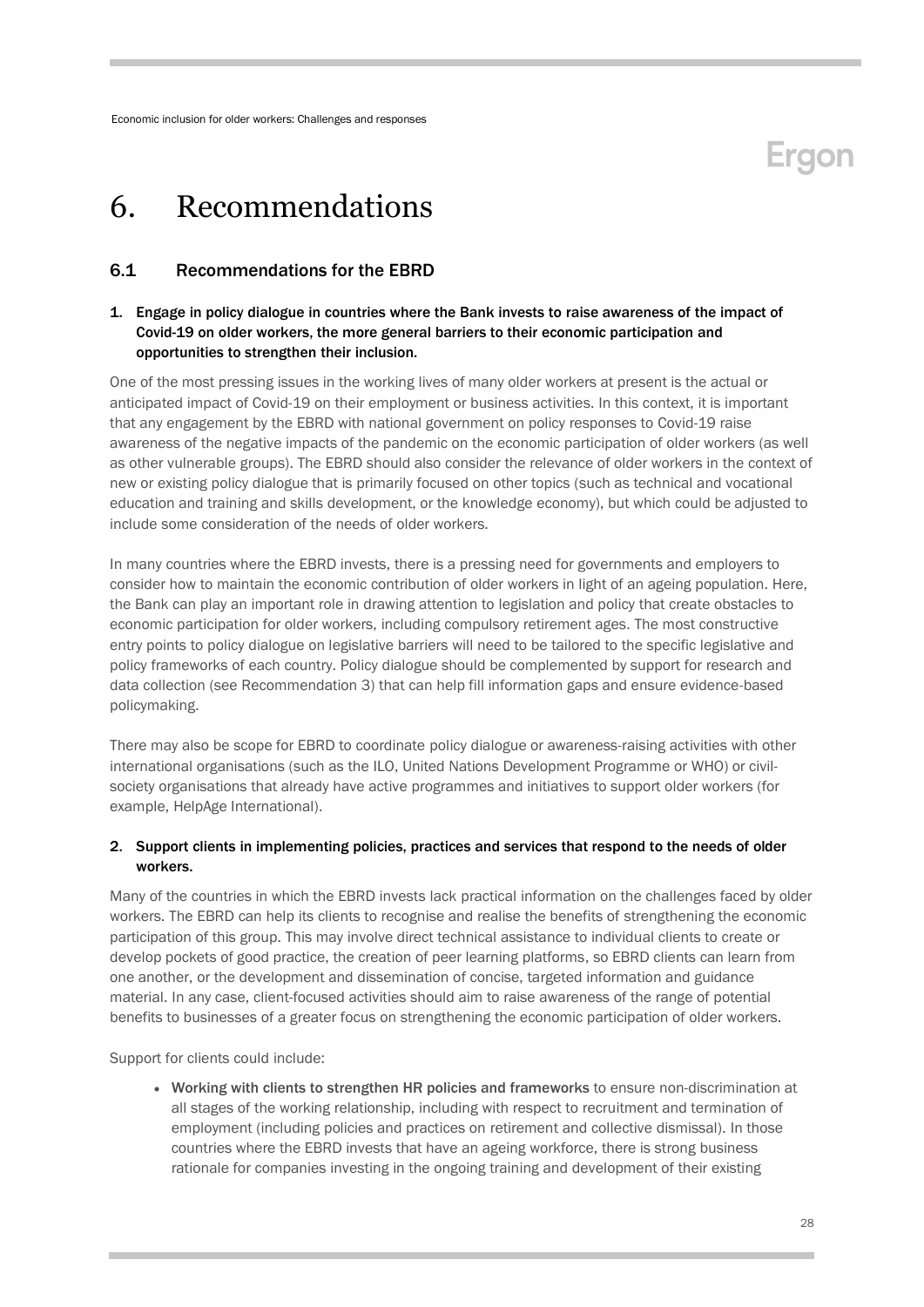

workforce, eliminating age discrimination from recruitment processes and creating teams with a varied age profile. In the context of large-scale retrenchments, where older workers may be disproportionately affected by job losses, this may include advice on tailored assistance for older workers to transition to other forms of employment or entrepreneurship.

 Working with fixed-income clients to provide training for credit officers or business advisors to raise awareness of the challenges faced by older entrepreneurs, highlighting the business case for older workers and providing non-discrimination training. This could also involve drawing attention to the benefit of tailored financial products and services to attract older entrepreneurs.

### 3. Support research and data collection to understand the key needs of and barriers facing older workers and to gather examples of good practice in countries where the EBRD invests.

In many countries where the EBRD invests, there is considerable focus on responses to youth unemployment, but there are considerable data and information gaps on the situation of older workers in the labour market. As this kind of information is crucial to policy and programme design, the EBRD could play an important role in supporting and facilitating research and data collection on specific needs with a view to identifying priority areas for cost-effective intervention, potentially in collaboration with governments, educational institutions and civil-society organisations.

### <span id="page-28-0"></span>6.2 Recommendations for policymakers

### 1. Consider raising and/or abolishing the statutory retirement age.

In many countries, reaching statutory retirement age is grounds for dismissal, leading to the forced exclusion of capable and productive older workers from the labour force. This should be reviewed and include an evidence-based assessment of the need for exceptional early retirement ages for specific professions and/or occupations, to ensure that any such restrictions are based on sound medical evidence of significant direct risks to the safety of workers, colleagues and the general public. Such restrictions should be regularly reviewed in light of technological advances that affect the nature of work in the relevant occupation or profession. However, this kind of policy initiative should not be approached in isolation, but in the context of broader initiatives to promote the ongoing health and wellbeing of older workers; increasing the retirement age is unlikely to support the ongoing employment of older workers if poor health is an impediment to working at a more advanced age.

### 2. Develop national training and skills-development programmes that include, or are specifically tailored to, the needs of older workers and entrepreneurs.

Applying a lifelong learning lens to national training and skills-development strategies and providing ongoing access to formal training and skills-development opportunities is crucial to ensuring the inclusion of older workers in labour markets. Access to re-skilling opportunities is particularly crucial for older workers who have been recently retrenched and such workers may benefit from preferential access. Programmes might include a particular emphasis on supporting digital skills development for older workers seeking to transition into new sectors and/or providing basic business education and advisory services to support entrepreneurship (see Recommendation 6). Workforce training and skills-development initiatives are especially timely in the context of the Covid-19 crisis, where workers of all ages – including (and perhaps especially) older workers – may have lost their jobs or businesses and require additional support to boost employability or facilitate new business ventures in the post-crisis period.

To be effective, it is vital that policymakers and training providers ensure that programmes are informed by and closely align with current and future labour-market needs to support quick (re-)entry to the labour market. Any new strategies or programmes to provide skills-development opportunities for older workers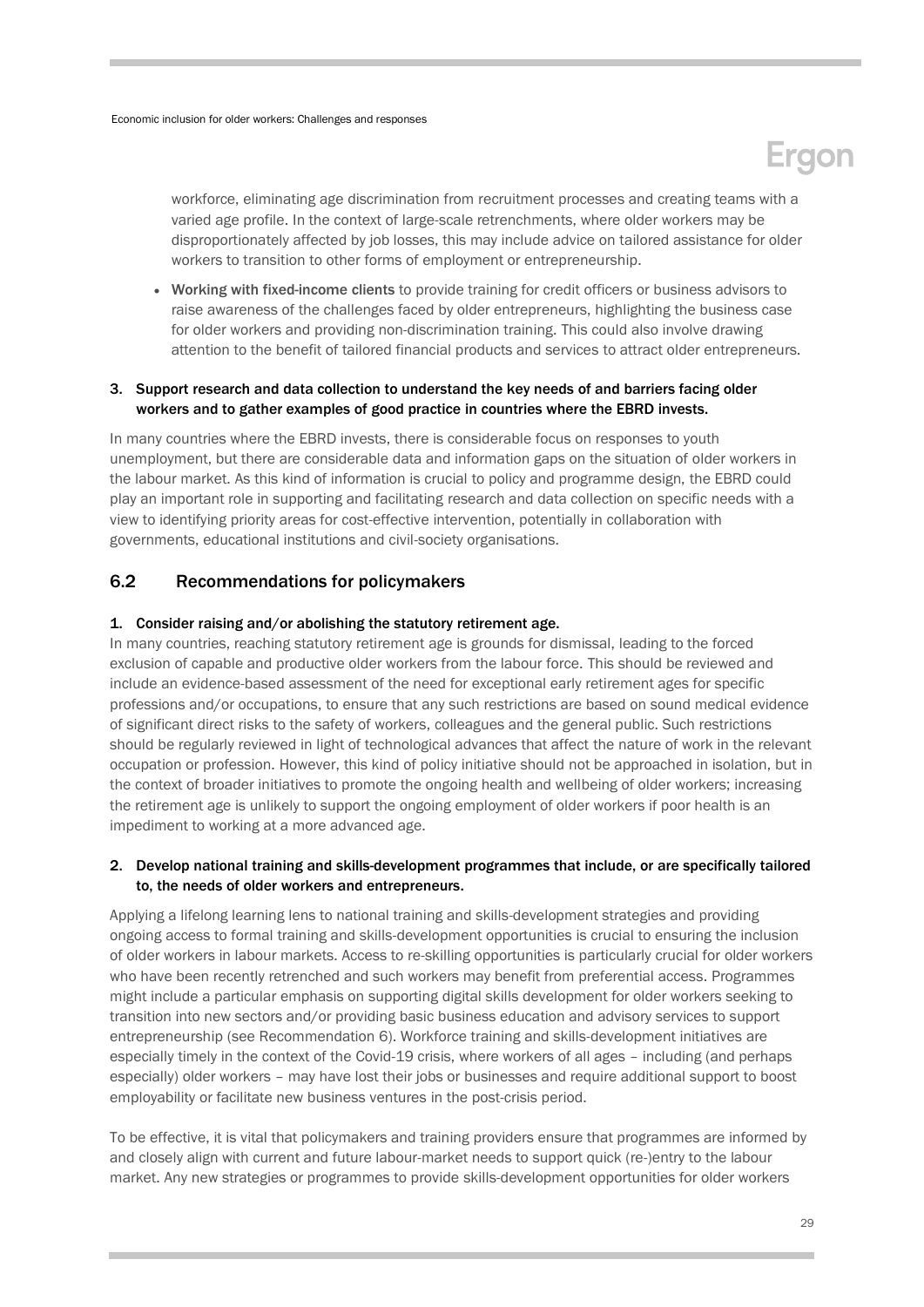would be further strengthened by parallel engagement with public employment services to assess opportunities to introduce targeted services for older jobseekers, such as dedicated jobs databases or careers counselling.

### 3. Introduce policies and programmes to promote higher levels of entrepreneurship among older workers.

Encouraging higher levels of entrepreneurship among older workers can be an important way of increasing their economic inclusion. Measures might include specific programmes to address financial barriers to entrepreneurship, such as dedicated funding or preferential access to start-up credit schemes for older workers, or subsidies for older entrepreneurs to cover some initial start-up costs and for hiring new staff. Financial support measures should be complemented by broader entrepreneurship support programmes – either dedicated exclusively to older entrepreneurs, or mainstream programmes in which age inclusion considerations are applied. These can provide basic business education, key skills training, business development advice and counselling and facilitate peer-to-peer exchanges and network development for prospective entrepreneurs.

### 4. Strengthen data-collection frameworks

In some economies, there is a lack of comprehensive data on older workers to inform the development of effective policies on their economic inclusion. Data help to better understand and promote the role of older workers in national development planning and economic policymaking, helping governments to identify the specific challenges facing older workers in employment, education and skills, entrepreneurship and access to services, as well as in the design and monitoring of policy interventions to address key barriers. Efforts to evolve national statistical systems should include not just data collection for older workers and older age groups, but also a more fine-grained disaggregation of social, economic and labour-market indicators by age and sex, to plug the evidence gaps on economic inclusion trends through multiple life-course phases and across diverse domains of economic activity.

### <span id="page-29-0"></span>6.3 Recommendations for the private sector

To overcome age discrimination and to take full advantage of the business and economic benefits that older workers can bring to an organisation, companies might consider:

#### 1. Ensuring that company responses to Covid-19 reflect the needs of older workers.

In light of the adverse effects of the Covid-19 pandemic on the health and employment status of many older workers, employers should ensure that the needs of older workers are taken into account in the development of policy responses (including access to flexible working arrangements and the introduction of new occupational health and safety measures). To this end, it is crucial that the voices of older workers are heard in employee consultation and engagement processes on the development and implementation of such policies (in addition to broader, ongoing workforce consultation and engagement).

### 2. Updating equal opportunity policies to protect older workers against discrimination and to promote age diversity.

The business benefits of workforce and team diversity are well established and this includes diversity of age groups. There is evidence to suggest that age-diverse teams may feel more psychological safety and be more innovative than age-biased teams. HR policies should clearly prohibit discrimination in hiring, promotion and dismissal based on age, while non-discrimination training for HR staff (including those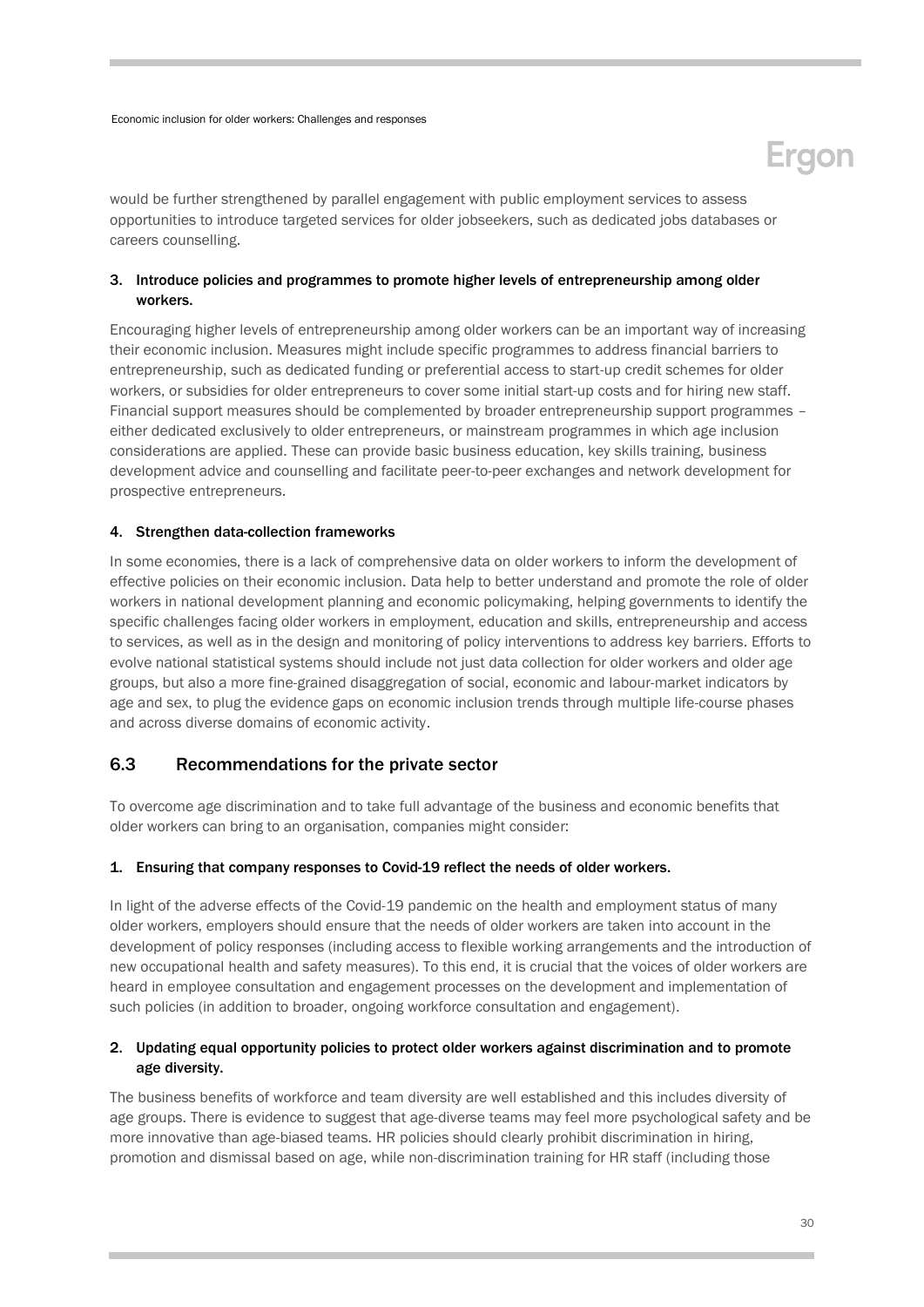## **Ergon**

tasked with recruitment) can help to ensure that the principles of merit-based recruitment and equal opportunities for all are consistently applied.

### 3. Introducing the targeted recruitment of older workers.

Several major international companies – including Boeing, Bank of America, General Motors and others – have implemented "returnship" schemes aimed specifically at older workers, with the aim of encouraging them to re-enter the labour force. Age-inclusive job ads and the dissemination of positive messaging and personal success stories about older workers at the company can be further aspects of an effective ageinclusive recruitment strategy.

#### 4. Offering older workers roles that allow them to contribute their knowledge and expertise.

Older workers might be productively employed in mentorship and training roles, for example, supporting the professional development of younger colleagues and retaining and passing on key organisational knowledge and know-how. Such roles do not necessarily need to entail higher salaries, pre-empting internal pressure to replace "expensive" older workers with "cheaper" younger workers.

### 5. Provide reasonable accommodations and flexibility for older workers to support their continued employment and introduce health and wellness interventions.

Employers can encourage older workers with health issues or mobility constraints to remain in employment longer by making reasonable accommodations in the workplace. Measures might include workplace accessibility adjustments – such as better lighting, larger fonts, additional seating and so forth – as well as flexible working-time arrangements. One of the most effective ways for employers to identify the most relevant measures is through ongoing consultation and engagement with older employees.

At the same time, health and wellness interventions (such as targeting higher return-to-work rates for older workers after illness or injury, or introducing awareness campaigns to promote healthy behaviours) can be powerful ways of ensuring the ongoing work capacity of older workers and maintaining productivity levels.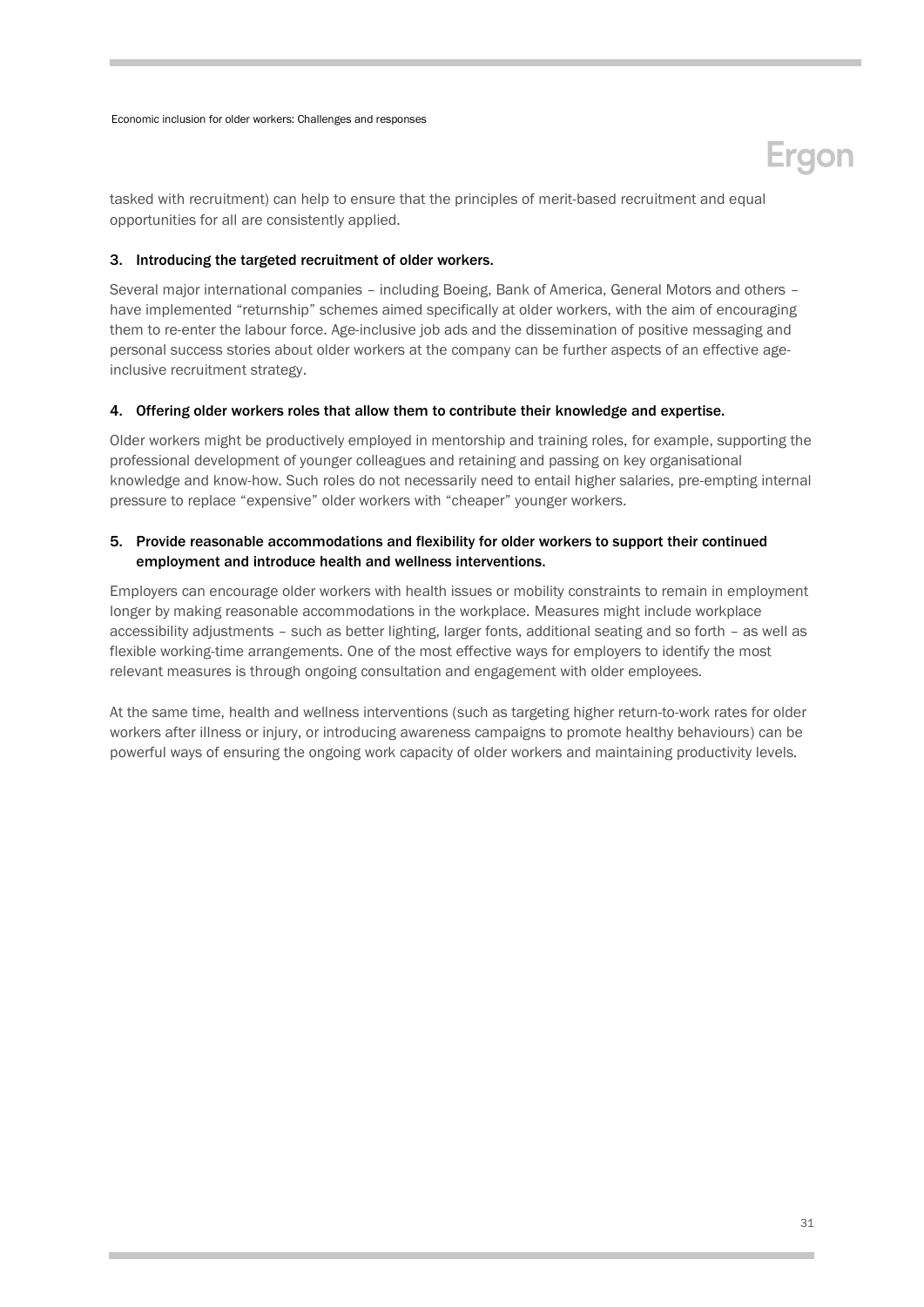### References

#### P.L. Ackerman and E.D. Heggestad (1997)

"Intelligence, personality, and interests: Evidence for overlapping traits", *Psychological Bulletin*, Vol. 121(2), pp. 219-224 (available at [https://doi.org/10.1037/0033-2909.121.2.219\)](https://doi.org/10.1037/0033-2909.121.2.219).

AGE Platform Europe (2017)

*50plus Hellas provides free ICT training to older people.* AGE Platform Europe, 4 May. [https://www.age](https://www.age-platform.eu/age-member-news/50plus-hellas-provides-free-ict-training-older-people)[platform.eu/age-member-news/50plus-hellas-provides-free-ict-training-older-people](https://www.age-platform.eu/age-member-news/50plus-hellas-provides-free-ict-training-older-people)

M. Ali and E. French (2019)

"Age diversity management and organisational outcomes: The role of diversity perspectives", *Human Resource Management Journal*, Vol. 29(2), pp. 287-307 (available at [https://doi.org/10.1111/1748-](https://doi.org/10.1111/1748-8583.12225) [8583.12225\)](https://doi.org/10.1111/1748-8583.12225).

AARP (2017)

"10 things You Should Know About Age Discrimination", *AARP.org*, 20 February. <https://www.aarp.org/work/on-the-job/info-2017/age-discrimination-facts.html>

H. Axelrad and K.J. Mahoney (2017)

"Increasing the Pensionable Age: What Changes Are OECD Countries Making? What Considerations Are Driving Policy?", *Open Journal of Social Sciences*, Vol. 5, pp. 56-70 (available at [https://doi.org/10.4236/jss.2017.57005\)](https://doi.org/10.4236/jss.2017.57005).

P. Azouly, B.F. Jones, J.D. Kim and J. Miranda (2018)

"Research: The Average Age of a Successful Startup Founder Is 45", *Harvard Business Review*, 11 July (available at [https://hbr.org/2018/07/research-the-average-age-of-a-successful-startup-founder-is-45\)](https://hbr.org/2018/07/research-the-average-age-of-a-successful-startup-founder-is-45).

C. Batog, E. Crivelli, A. Ilyina, Z. Jakab, J. Lee, A. Musayev, I. Petrova, A. Scott, A. Shabunina, A. Tudyka, X.C. Xu and R. Zhang (2019)

*Demographic Headwinds in Central and Eastern Europe*, European Department Paper No.19/12, IMF, Washington, DC (available a[t https://www.imf.org/en/Publications/Departmental-Papers-Policy-](https://www.imf.org/en/Publications/Departmental-Papers-Policy-Papers/Issues/2019/07/11/Demographic-Headwinds-in-Central-and-Eastern-Europe-46992)[Papers/Issues/2019/07/11/Demographic-Headwinds-in-Central-and-Eastern-Europe-46992\)](https://www.imf.org/en/Publications/Departmental-Papers-Policy-Papers/Issues/2019/07/11/Demographic-Headwinds-in-Central-and-Eastern-Europe-46992).

J. Bersin and T. Chamorro-Premuzic (2019)

"The Case for Hiring Older Workers", *Harvard Business Review*, 26 September (available at [https://hbr.org/2019/09/the-case-for-hiring-older-workers\)](https://hbr.org/2019/09/the-case-for-hiring-older-workers).

Bloemen, H. (2016)

"Job search requirements for older unemployed workers". IZA World of Labor, Vol. 235 (available at [https://wol.iza.org/articles/job-search-requirements-for-older-unemployed-workers/long\)](https://wol.iza.org/articles/job-search-requirements-for-older-unemployed-workers/long).

R. Böheim and T. Nice (2019)

"The effect of early retirement schemes on youth employment", *IZA World of Labor*, Vol. 70(2) (available at [http://dx.doi.org/10.15185/izawol.70.v2\)](http://dx.doi.org/10.15185/izawol.70.v2).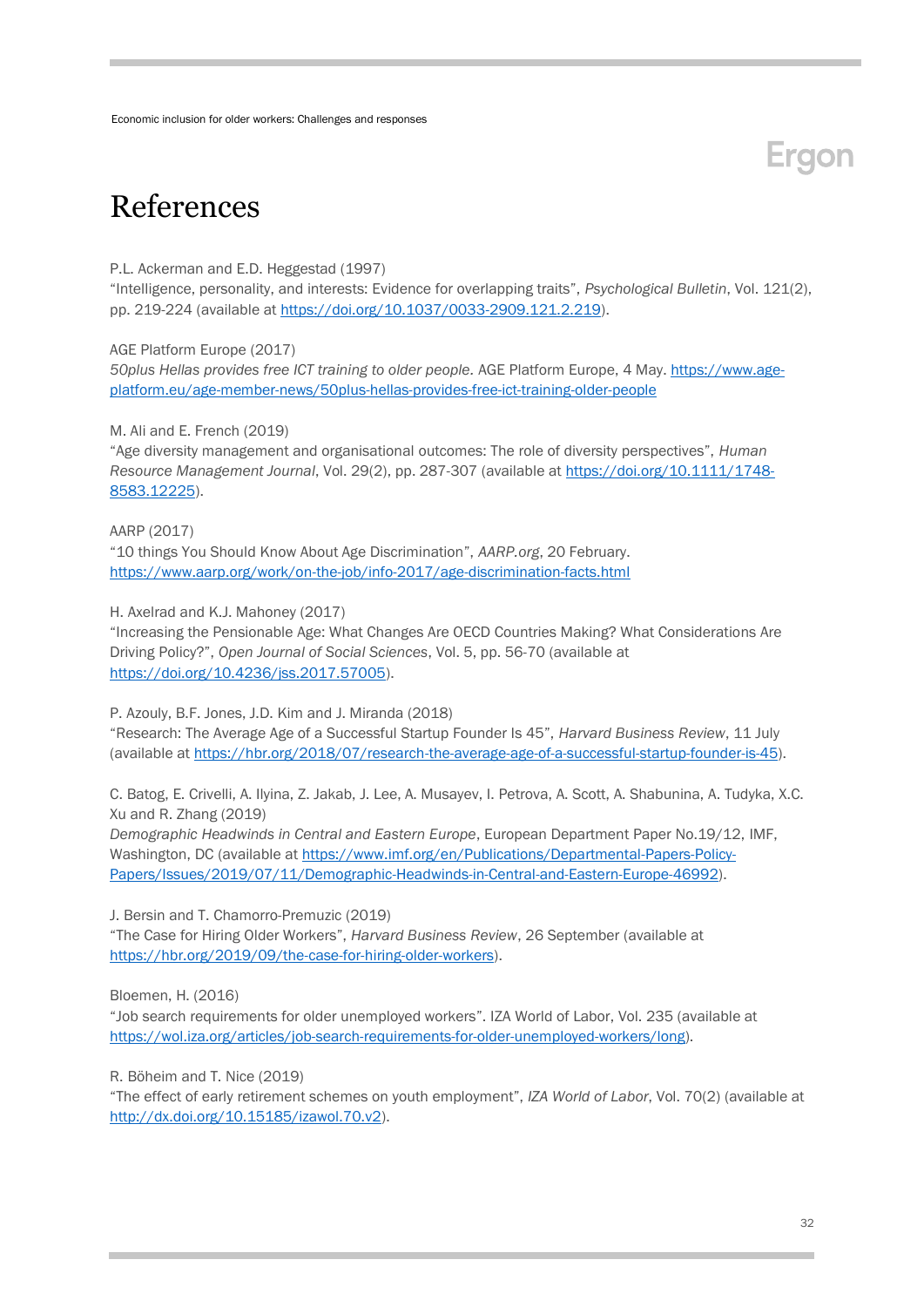## **Ergon**

### M. Bussolo, J. Koettl and E. Sinnott (2015)

*Golden Aging: Prospects for Healthy, Active, and Prosperous Aging in Europe and Central Asia*, World Bank Group, Washington, D.C. (available at [https://openknowledge.worldbank.org/handle/10986/22018\)](https://openknowledge.worldbank.org/handle/10986/22018).

T. Chamorro-Premuzic (2018)

"The Case for Boosting Cognitive Diversity in Organisations", *Forbes*, 3 September (available at [https://www.forbes.com/sites/tomaspremuzic/2018/09/03/the-case-for-boosting-cognitive-diversity-in](https://www.forbes.com/sites/tomaspremuzic/2018/09/03/the-case-for-boosting-cognitive-diversity-in-organizations/#35e015e42b69)[organizations/#35e015e42b69\)](https://www.forbes.com/sites/tomaspremuzic/2018/09/03/the-case-for-boosting-cognitive-diversity-in-organizations/#35e015e42b69).

T. Chamorro-Premuzic and A. Furnham (2006)

"Intellectual Competence and the Intelligent Personality: A Third Way in Differential Psychology", *Review of General Psychology*, Vol. 10(3), pp. 251-267 (available at [https://journals.sagepub.com/doi/abs/10.1037/1089-2680.10.3.251?journalCode=rgpa&\)](https://journals.sagepub.com/doi/abs/10.1037/1089-2680.10.3.251?journalCode=rgpa&).

Deloitte (2019)

*How and when do age-inclusive human resource practices have an effect*, blog, 21 November. <https://www.shrm.org/resourcesandtools/hr-topics/global-hr/pages/checklist-of-age-inclusion-.aspx>

Development Solutions Europe and Executive Agency for Small and Medium-sized Enterprise (2016) *Senior Entrepreneurship: Good Practices Manual*, European Commission, Brussels (available at [https://op.europa.eu/en/publication-detail/-/publication/8fdadabd-9ac8-11e6-868c-01aa75ed71a1\)](https://op.europa.eu/en/publication-detail/-/publication/8fdadabd-9ac8-11e6-868c-01aa75ed71a1).

### EBRD (2017)

Economic Inclusion Strategy (EIS) 2017-2021, London (available a[t https://www.ebrd.com/what-we](https://www.ebrd.com/what-we-do/projects-and-sectors/economic-inclusion.html)[do/projects-and-sectors/economic-inclusion.html\)](https://www.ebrd.com/what-we-do/projects-and-sectors/economic-inclusion.html).

EBRD (2019)

*Work in Transition: Transition Report 2018-19*, London (available at [https://www.ebrd.com/news/publications/transition-report/transition-report-201819.html\)](https://www.ebrd.com/news/publications/transition-report/transition-report-201819.html).

EBRD (2021a)

*Economic inclusion for people with disabilities and older workers: Report on statistical indicators*, London (available at [https://www.ebrd.com/what-we-do/projects-and-sectors/economic-inclusion.html\)](https://www.ebrd.com/what-we-do/projects-and-sectors/economic-inclusion.html).

EBRD (2021b)

*Economic inclusion for older workers: Challenges and responses,* London (available [https://www.ebrd.com/what-we-do/projects-and-sectors/economic-inclusion.html\)](https://www.ebrd.com/what-we-do/projects-and-sectors/economic-inclusion.html).

### European Commission (2015)

*Discrimination in the EU in 2015*, Directorate-General for Justice and Consumers, Brussels (available at [http://dx.doi.org/10.2838/325154\)](http://dx.doi.org/10.2838/325154).

#### M. Fortuny, A. Nesporova and N. Popova (2003)

*Employment promotion policies for older workers in the EU accession countries, the Russian Federation and Ukraine*, ILO Employment Paper 2003/50, Geneva, Switzerland (available at http://ilo.org/wcmsp5/groups/public/--ed\_emp/documents/publication/wcms\_142399.pdf).

Gallup (2012)

*World Poll*, dataset: <https://www.gallup.com/analytics/318875/global-research.aspx>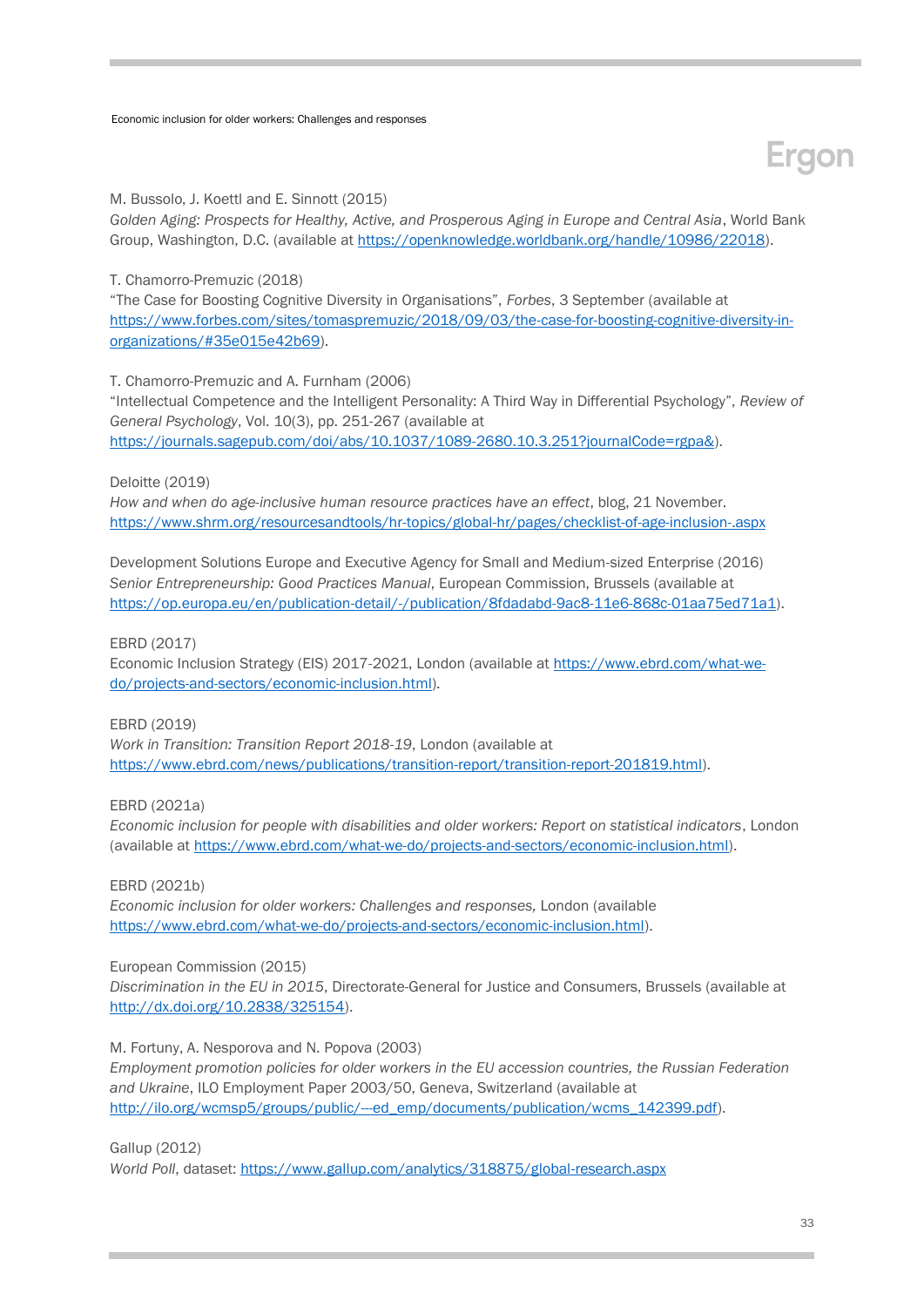

#### D. Halabisky (2012)

*Policy Brief on Senior Entrepreneurship: Entrepreneurial Activities in Europe,* OECD Employment Papers (discontinued), 1 December (available a[t https://doi.org/10.1787/5jxrcml7lhxq-en\)](https://doi.org/10.1787/5jxrcml7lhxq-en).

### HEI Innovate (2020)

"Support for entrepreneurs-to-be in cross generational teams at Comenius University Bratislava" (available at [https://heinnovate.eu/sites/default/files/HEInnovate\\_Comenius%20University%20Bratislava%20case%20st](https://heinnovate.eu/sites/default/files/HEInnovate_Comenius%20University%20Bratislava%20case%20study.pdf) [udy.pdf\)](https://heinnovate.eu/sites/default/files/HEInnovate_Comenius%20University%20Bratislava%20case%20study.pdf).

#### C. Henry (2020)

"How to ensure older workers fully participate in the recovery after the pandemic", blog, 25 May. ILO, Geneva, Switzerland. [https://iloblog.org/2020/05/25/how-to-ensure-older-workers-fully-participate-in-the](https://iloblog.org/2020/05/25/how-to-ensure-older-workers-fully-participate-in-the-recovery-after-the-pandemic/)[recovery-after-the-pandemic/](https://iloblog.org/2020/05/25/how-to-ensure-older-workers-fully-participate-in-the-recovery-after-the-pandemic/)

ILO (n.d.)

*ILOSTAT,* database:<https://ilostat.ilo.org/data/>

#### ILO (2018)

"What about seniors? A quick analysis of the situation of older persons in the labour market", *ILOSTAT Spotlight on Work Statistics*, No. 1 (available at [https://www.ilo.org/wcmsp5/groups/public/---dgreports/--](https://www.ilo.org/wcmsp5/groups/public/---dgreports/---stat/documents/publication/wcms_629567.pdf) [stat/documents/publication/wcms\\_629567.pdf\)](https://www.ilo.org/wcmsp5/groups/public/---dgreports/---stat/documents/publication/wcms_629567.pdf).

#### ILO (2020a)

*Preventing exclusion from the labour market: Tackling the COVID-19 youth employment crisis*, Geneva, Switzerland (available at [https://www.ilo.org/wcmsp5/groups/public/--](https://www.ilo.org/wcmsp5/groups/public/---ed_emp/documents/publication/wcms_746031.pdf) [ed\\_emp/documents/publication/wcms\\_746031.pdf\)](https://www.ilo.org/wcmsp5/groups/public/---ed_emp/documents/publication/wcms_746031.pdf).

#### ILO (2020b)

*COVID-19 and the world of work: Impact and policy responses*, Geneva, Switzerland (available at [https://www.ilo.org/wcmsp5/groups/public/---dgreports/--](https://www.ilo.org/wcmsp5/groups/public/---dgreports/---dcomm/documents/briefingnote/wcms_738753.pdf) [dcomm/documents/briefingnote/wcms\\_738753.pdf\)](https://www.ilo.org/wcmsp5/groups/public/---dgreports/---dcomm/documents/briefingnote/wcms_738753.pdf).

#### ILO and OECD (2018)

*Global Skills Trends, Training Needs and Lifelong Learning Strategies for the Future of Work*, Report prepared by the ILO and OECD for the G20 Employment Working Group, Geneva, Switzerland and Paris (available at [https://www.ilo.org/wcmsp5/groups/public/---dgreports/--](https://www.ilo.org/wcmsp5/groups/public/---dgreports/---inst/documents/publication/wcms_646038.pdf) [inst/documents/publication/wcms\\_646038.pdf\)](https://www.ilo.org/wcmsp5/groups/public/---dgreports/---inst/documents/publication/wcms_646038.pdf).

#### T. Kautonen (2013)

*Senior Entrepreneurship: A background paper for the OECD Centre for Entrepreneurship, SMEs and Local Development*, OECD, Paris (available at [https://www.oecd.org/cfe/leed/senior\\_bp\\_final.pdf\)](https://www.oecd.org/cfe/leed/senior_bp_final.pdf).

E. Kibler, T. Wainwright, T. Kautonen and R. Blackburn (2012)

*(Work)life after work?: Older entrepreneurship in London – motivations and barriers, project report,* Kingston University, London (available at [https://eprints.kingston.ac.uk/id/eprint/22163/\)](https://eprints.kingston.ac.uk/id/eprint/22163/).

R. König, A. Seifert and M. Doh (2018)

"Internet use among older Europeans: an analysis based on SHARE data", *Universal Access in the Information* Society, Vol. 17, pp.621–633 (available at [https://doi.org/10.1007/s10209-018-0609-5\)](https://doi.org/10.1007/s10209-018-0609-5).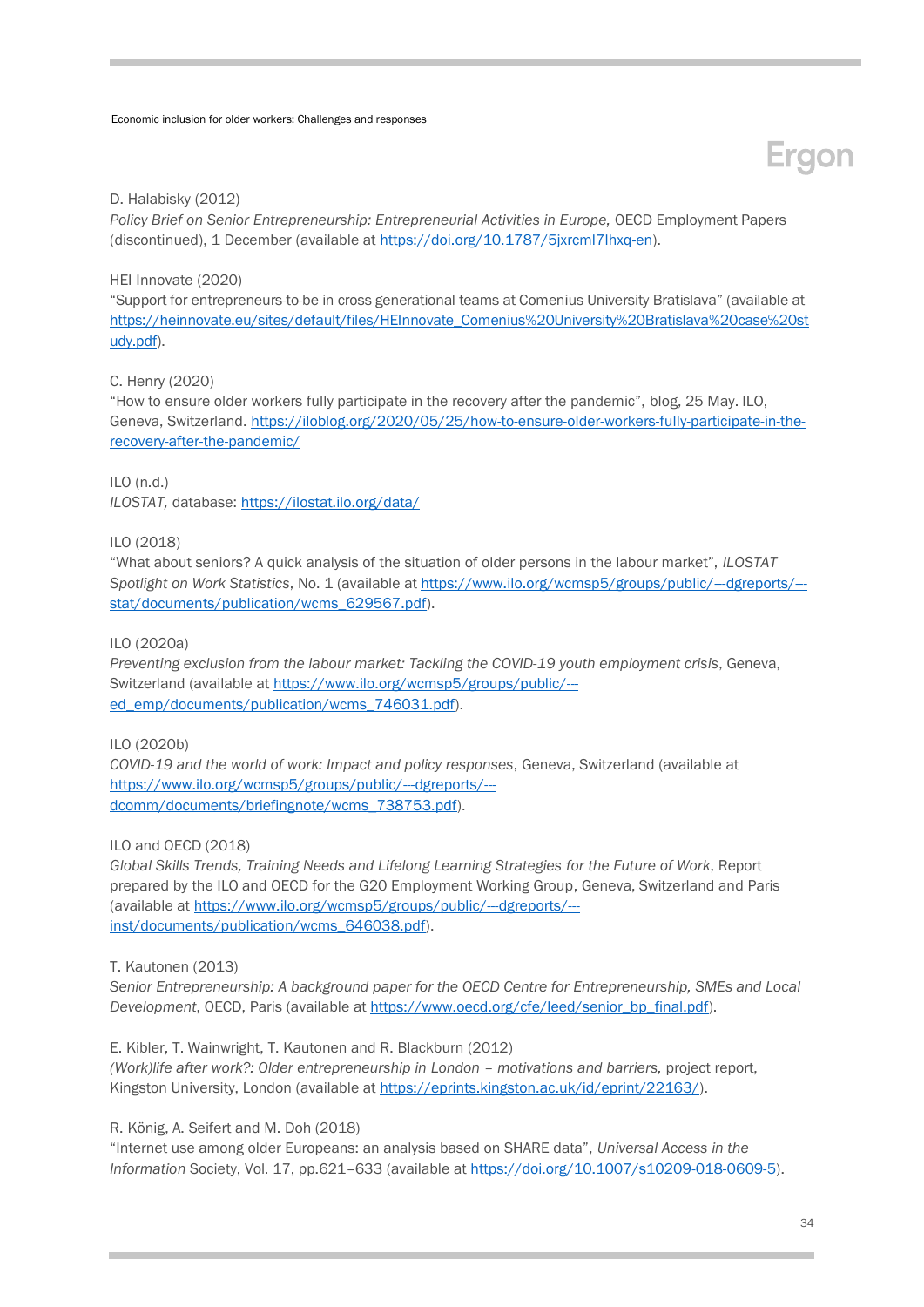### **Eraon**

A. Lee and J. Cho (2016) "The impact of epidemics on labor market: identifying victims of the Middle East Respiratory Syndrome in the Korean labour market", *International Journal for Equity in Health*, Vol. 15, pp. 196 (available at [https://equityhealthj.biomedcentral.com/articles/10.1186/s12939-016-0483-9\)](https://equityhealthj.biomedcentral.com/articles/10.1186/s12939-016-0483-9).

B. Lee, J. Park and J. Yang (2018)

"Do older workers really reduce firm productivity?", *Economic and Labour Relations Review*, Vol. 29(4), pp. 521-542 (available at [https://doi.org/10.1177%2F1035304618811008\)](https://doi.org/10.1177%2F1035304618811008).

C. Loch, F.J. Sting, N. Bauer and H. Mauermann (2010)

"The Globe: How BMW Is Defusing the Demographic Time Bomb", *Harvard Business Review*, March (available at [https://hbr.org/2010/03/the-globe-how-bmw-is-defusing-the-demographic-time-bomb\)](https://hbr.org/2010/03/the-globe-how-bmw-is-defusing-the-demographic-time-bomb).

I. Mandl (2018)

"Not finished at 50: Keeping older workers in work", blog, Eurofound, 15 November (available at [https://www.eurofound.europa.eu/publications/blog/not-finished-at-50-keeping-older-workers-in-work\)](https://www.eurofound.europa.eu/publications/blog/not-finished-at-50-keeping-older-workers-in-work).

I. Mandl, V. Patrinini, J. Jalava, E. Lantto, and M. Muraille (2018) "Labour market change: State initiatives supporting the labour market integration of older workers", Eurofound working paper, 15 November (available at [https://www.jubilaciondefuturo.es/recursos/doc/pensiones/20180910/fondo-documental/older](https://www.jubilaciondefuturo.es/recursos/doc/pensiones/20180910/fondo-documental/older-worker.pdf)[worker.pdf\)](https://www.jubilaciondefuturo.es/recursos/doc/pensiones/20180910/fondo-documental/older-worker.pdf).

J.P. Martin (2019)

"Live Longer, Work Longer: The Changing Nature of the Labour Market for Older Workers in OECD Countries", *IZA Discussion Paper*, No. 11510, IZA Institute of Labour Economics, Bonn, Germany (available at [http://ftp.iza.org/dp11510.pdf\)](http://ftp.iza.org/dp11510.pdf).

I. Moore (2020) *Female entrepreneurship in later life: The next chapter*, Isabella Moore and Associates, Leamington Spa, UK (available at [https://olderwomeninbusiness.com/wp](https://olderwomeninbusiness.com/wp-content/uploads/2020/03/Female-Entrepreneurship-Report-NEW-FINAL-050320.pdf)[content/uploads/2020/03/Female-Entrepreneurship-Report-NEW-FINAL-050320.pdf\)](https://olderwomeninbusiness.com/wp-content/uploads/2020/03/Female-Entrepreneurship-Report-NEW-FINAL-050320.pdf).

G. Naegele and A. Walker (2006) *A guide to good practice in age management*, Eurofound, Brussels (available at [http://www.ageingatwork.eu/resources/a-guide-to-good-practice-in-age-management.pdf\)](http://www.ageingatwork.eu/resources/a-guide-to-good-practice-in-age-management.pdf).

N. Oppenheim (2020), "Is now the time to start hiring older workers?", blog, Centre for Ageing Better, 28 July (available at [https://www.ageing-better.org.uk/blogs/now-time-start-hiring-older-workers\)](https://www.ageing-better.org.uk/blogs/now-time-start-hiring-older-workers).

OECD (2016)

*Skills Matter: Further Results from the Survey of Adult Skills*, Paris (available at [https://doi.org/10.1787/9789264258051-table77-en\)](https://doi.org/10.1787/9789264258051-table77-en).

OECD (2018)

*Ageing and Employment Policies: Statistics on average effective age of retirement*, Paris (available at [https://www.oecd.org/els/emp/average-effective-age-of-retirement.htm\)](https://www.oecd.org/els/emp/average-effective-age-of-retirement.htm).

OECD (2019a)

*Working Better with Age*, Paris (available at [https://doi.org/10.1787/c4d4f66a-en\)](https://doi.org/10.1787/c4d4f66a-en).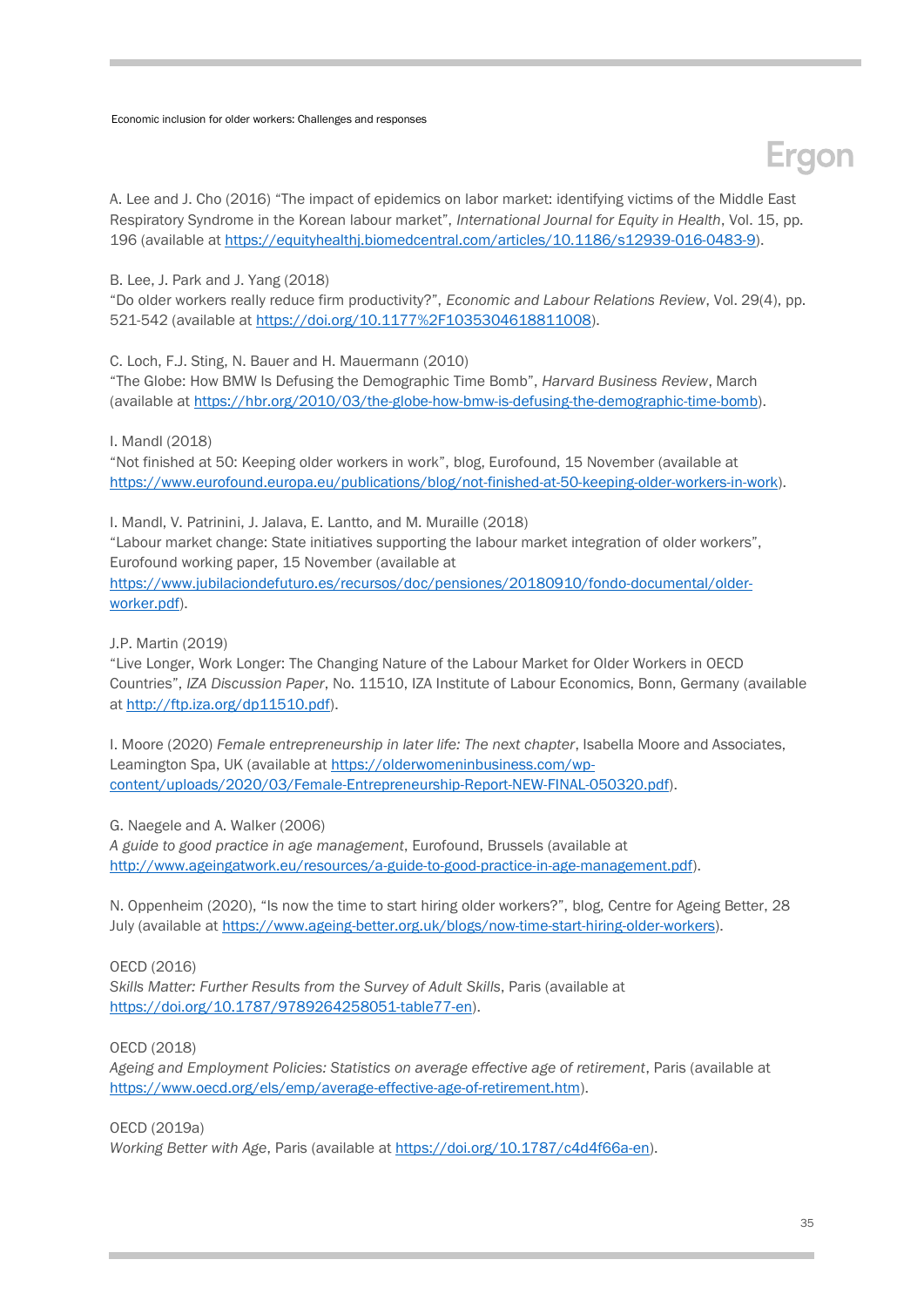#### OECD (2019b)

"Individual Learning Accounts: Design is key for success", Policy Brief on the Future of Work (available at [https://www.oecd.org/els/emp/individual-learning-accounts.pdf\)](https://www.oecd.org/els/emp/individual-learning-accounts.pdf).

OECD and European Union (2019), *The Missing Entrepreneurs 2019: Policies for Inclusive Entrepreneurship*, Paris (available at [https://doi.org/10.1787/43c2f41c-en\)](https://doi.org/10.1787/43c2f41c-en).

OTE Group (2020) *Integrated Report 2019*, Athens (available at [https://www.cosmote.gr/otegroup\\_company/sustainability/reports/ote/eng/2019.pdf\)](https://www.cosmote.gr/otegroup_company/sustainability/reports/ote/eng/2019.pdf).

J. Poushter (2016)

"Smartphone Ownership and Internet Usage Continues to Climb in Emerging Economies", Pew Research Centre, 22 February (available at [https://www.pewresearch.org/global/2016/02/22/internet-access](https://www.pewresearch.org/global/2016/02/22/internet-access-growing-worldwide-but-remains-higher-in-advanced-economies/)[growing-worldwide-but-remains-higher-in-advanced-economies/\)](https://www.pewresearch.org/global/2016/02/22/internet-access-growing-worldwide-but-remains-higher-in-advanced-economies/).

D. Rosenthal and S. Moore (eds.) (2018) *The Psychology of Retirement*, Routledge, London.

UK Department of Education, Skills and Employment (2020) "Career Transition Assistance" webpage: <https://www.employment.gov.au/career-transition-assistance>

United Nations (2020)

"Policy Brief: The Impact of COVID-19 on older persons", New York (available at [https://unsdg.un.org/sites/default/files/2020-05/Policy-Brief-The-Impact-of-COVID-19-on-Older-](https://unsdg.un.org/sites/default/files/2020-05/Policy-Brief-The-Impact-of-COVID-19-on-Older-Persons.pdf)[Persons.pdf\)](https://unsdg.un.org/sites/default/files/2020-05/Policy-Brief-The-Impact-of-COVID-19-on-Older-Persons.pdf).

UNDP, HelpAge International and AARP (2017)

*Ageing, Older Persons and the 2030 Agenda for Sustainable Development*, New York (available at [https://www.undp.org/content/undp/en/home/librarypage/poverty-reduction/ageing--older-persons-and](https://www.undp.org/content/undp/en/home/librarypage/poverty-reduction/ageing--older-persons-and-the-2030-agenda-for-sustainable-develo.html)[the-2030-agenda-for-sustainable-develo.html\)](https://www.undp.org/content/undp/en/home/librarypage/poverty-reduction/ageing--older-persons-and-the-2030-agenda-for-sustainable-develo.html).

UNECE (2017)

"Realizing the potential of living longer", Policy Brief on Ageing No. 19, Geneva, Switzerland (available at [https://www.unece.org/fileadmin/DAM/pau/age/Policy\\_briefs/ECE-WG1-26.pdf\)](https://www.unece.org/fileadmin/DAM/pau/age/Policy_briefs/ECE-WG1-26.pdf).

UNECE (2019a)

"Combating ageism in the world of work", Policy Brief on Ageing No. 21, Geneva, Switzerland (available at [https://www.unece.org/fileadmin/DAM/pau/age/Policy\\_briefs/ECE-WG1-30.pdf\)](https://www.unece.org/fileadmin/DAM/pau/age/Policy_briefs/ECE-WG1-30.pdf).

UNECE (2019b)

"Integration and participation of older persons in society", UNECE Policy Brief on Ageing No. 4, Geneva, Switzerland (available at [https://www.unece.org/fileadmin/DAM/pau/\\_docs/age/2009/Policy\\_briefs/4-](https://www.unece.org/fileadmin/DAM/pau/_docs/age/2009/Policy_briefs/4-Policybrief_Participation_Eng.pdf) [Policybrief\\_Participation\\_Eng.pdf\)](https://www.unece.org/fileadmin/DAM/pau/_docs/age/2009/Policy_briefs/4-Policybrief_Participation_Eng.pdf).

UNFPA and HelpAge International (2012) *Ageing in the Twenty-First Century: A Celebration and A Challenge*, New York (available at [https://www.unfpa.org/sites/default/files/pub-pdf/Ageing%20report.pdf\)](https://www.unfpa.org/sites/default/files/pub-pdf/Ageing%20report.pdf).

Ergon